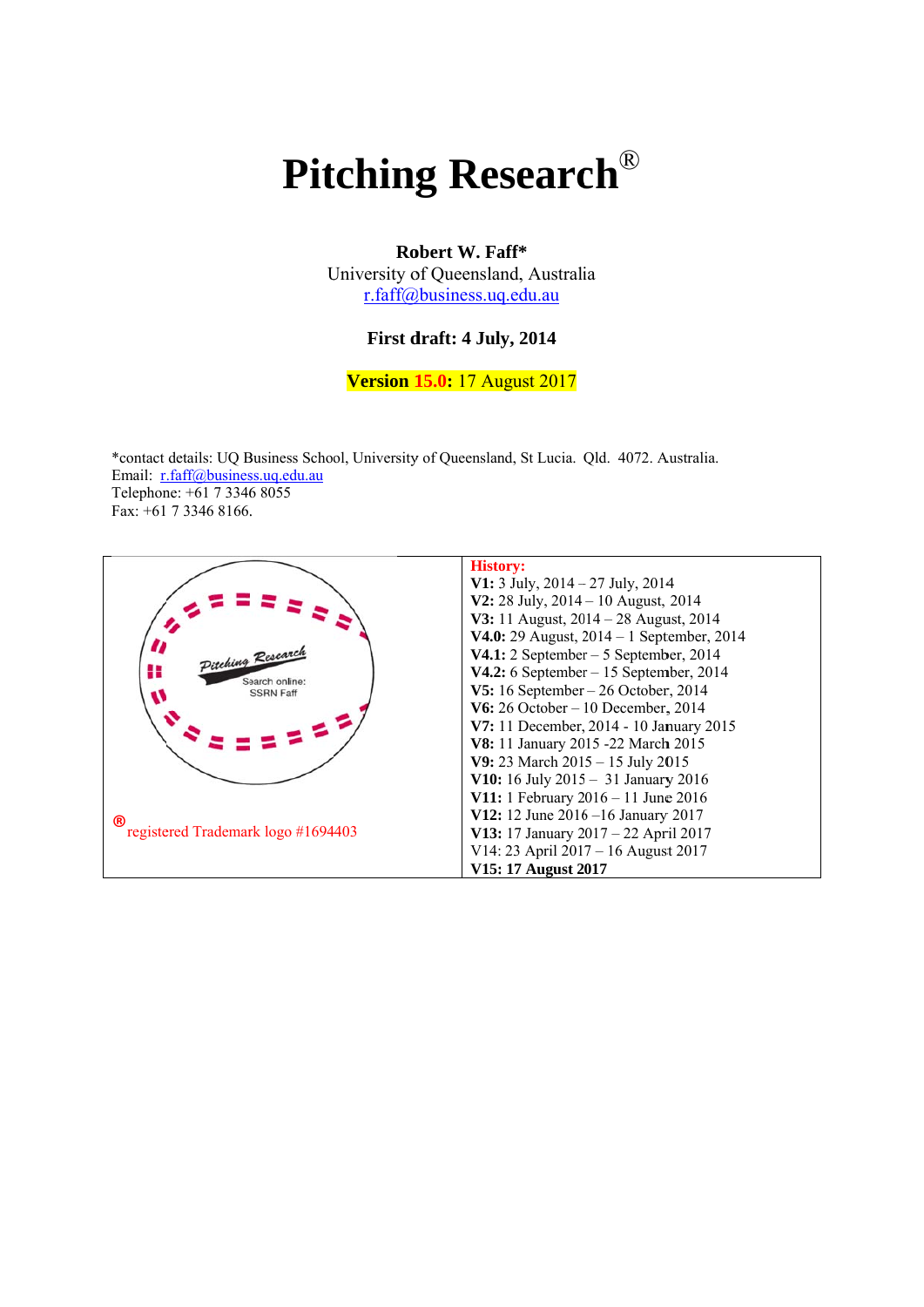# **Pitching Research**®

#### **Abstract**

Faff's (2015) "pitching" framework provides a succinct and methodical approach to conveying a new research proposal to an academic expert. The framework was identified in 2016 as one of 30 globally showcased "Innovations that Inspire" [*AACSB* network of Business Schools]. Now in its  $15<sup>th</sup>$  version, the current paper is the ongoing "living" update of Faff (2015). Notably, I argue that the pitching tool can be used as: (a) a research **planning** tool (e.g. Chang and Wee, 2016; Menzies, Dixon and Rimmer, 2016); (b) a research **skills development** tool (Faff, 2016b); (c) a research **learning** tool (Faff, Ali, et al., 2016; Faff, Wallin, et al., 2016 and Ratiu, 2016); (d) a research **agenda setting** tool (Maxwell, 2017; Nguyen, Faff and Haq, 2017); (e) a research **mentoring** tool (Faff, Godfrey and Teng, 2016); (f) a research **collaboration** tool (Wallin and Spry, 2016); (g) research **engagement & impact** tool (Faff & Kastelle, 2016); (h) **research-led teaching** tool (Faff, Li, Nguyen & Ye, 2016); and (i) research **"discoverability"** tool (Faff, Alqahtani, et al., 2017). Moreover, the current paper points to an extensive array of ever-expanding supplementary online resources, designed to assist the **novice-mentor** research alliance – especially in the highly crucial formative stages of this important professional relationship (see Faff, 2017).

*Keywords:* new research ideas; pitching; template; research proposal; novice researcher advice; supervisor advice; research mentor advice; PhD coordinator advice; innovations that inspire

*JEL classifications:* G00; M00; B40; A20; B00; C00; D00; E00; F00; H00; I00; J00; L00; Q00; R00; Z00

*Acknowledgements:* There are literally many hundreds of institutions/people to which/whom I owe significant gratitude. An (incomplete) list of explicit acknowledgments is given at the end of the main text of this paper. Apologies to those whom I have inadvertently omitted – please email me ASAP to help me make this a more comprehensive record.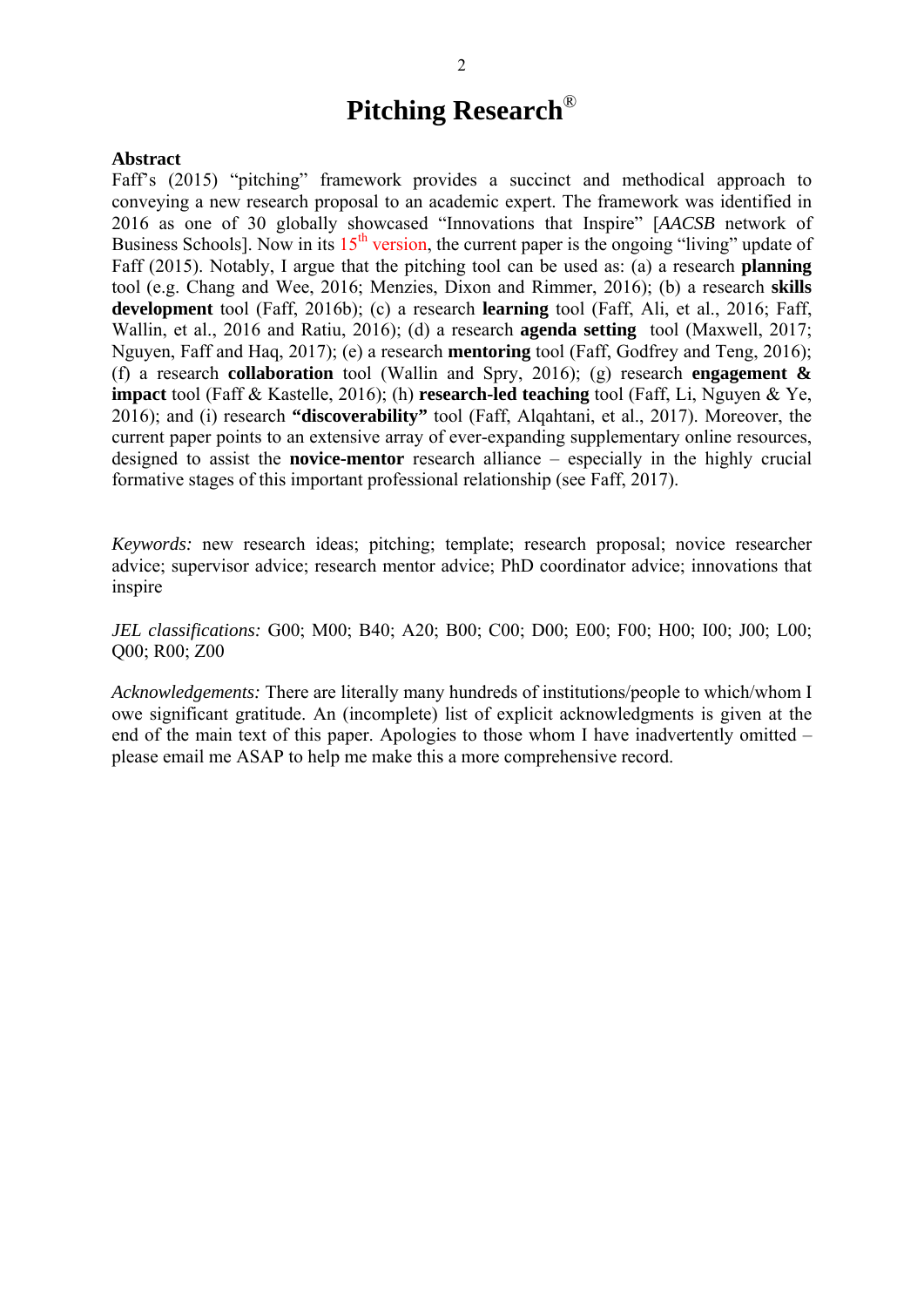#### **1. Introduction**

Following a regularly updated revision process, the current paper now in its  $15<sup>th</sup>$  version, should be viewed as a "dynamic" companion to the "static" Faff  $(2015)^{1, 2}$  Faff's  $(2015)$ pitching research<sup>®</sup> framework<sup>3</sup> provides a simple, succinct and methodical tool – a 2-page or 1,000 word pitching template.<sup>4</sup> I argue that the tool provides multi-faceted benefits – its basic framework simultaneously serves as a research **planning** tool (various recent published articles acknowledge Faff's, 2015 template as a critical research planning tool, e.g. Chang and Wee, 2016; Menzies, Dixon and Rimmer, 2016; Dang and Henry, 2016; Mathuva, 2016; Sivathaasan, Ali, Liu and Haung, 2017); a research **skills development** tool (Faff, 2016b); a research learning tool (Faff, Ali, et al., 2016; Faff, Wallin, et al., 2016 and Ratiu, 2016); a research **mentoring** tool (Faff, Godfrey and Teng, 2016; Ratiu, Faff and Ratiu, 2016); a research **collaboration** tool (Wallin and Spry, 2016); a research **engagement & impact** tool (Faff & Kastelle, 2016); research-led **teaching** tool (Faff, Li, Nguyen & Ye, 2016); and a research "**discoverability**" tool (Faff, Algahtani, et al., 2017).<sup>5</sup>

The broad motivation for "Pitching Research<sup>®</sup>" is as follows. In my experience the TWO biggest obstacles impeding any research project are, quite simply – starting it and finishing it. Moreover, by definition, the latter is only an issue if you manage to successfully negotiate the former. Hence, Pitching Research® is all about making a sound start. But, to start a research project "with purpose", you need to have a good grasp of where it is you are

<sup>3</sup> The Pitching Research<sup>®</sup> logo is a registered Trademark in Australia, trade mark number 1694403.

<sup>&</sup>lt;sup>1</sup> As such, certain parts of the current paper borrow from Faff (2015).

<sup>&</sup>lt;sup>2</sup> The original version of the "pitching research<sup>®</sup>" paper was lodged on SSRN on 3 July, 2014. By 16 August, 2017 the first through fourteenth versions of the paper (combined) have logged **10,301** downloads. 3

<sup>&</sup>lt;sup>4</sup> This project and its core tool, has been recently identified as one of 30 "Innovations that Inspire" across the AACSB network worldwide Business Schools. These projects were heralded at the 2016 ICAM conference in Boston. See online: http://bit.ly/29EUbX7

Also, for a 70-second video related to the AACSB accolade, see: http://bit.ly/1T1HggK

 $5$  The pitching research framework can also be viewed as a tool for dealing with "threshold concepts" in research education (Kiley and Wisker, 2009). A "threshold concept" is: "something distinct within what would typically be described as 'core concepts'; that is, more than a building block. A threshold concept is one that, once grasped, leads to a qualitatively different view of the subject matter and/or learning experience and of oneself as a learner." (Kiley and Wisker, 2009, p. 432). These authors further argue that threshold concepts are transformative, often "liminal", irreversible, integrative, bounded and likely represent "troublesome" knowledge. "Liminality" refers to a protracted period that precedes actual crossing of the threshold – a period in which "... students may mimic the language and behaviours that they perceive are required of them, prior to full understanding. It is while in this state that doctoral students are often likely to feel 'stuck', depressed, unable to continue, challenged and confused." [Kiley and Wisker (2009, p. 432)].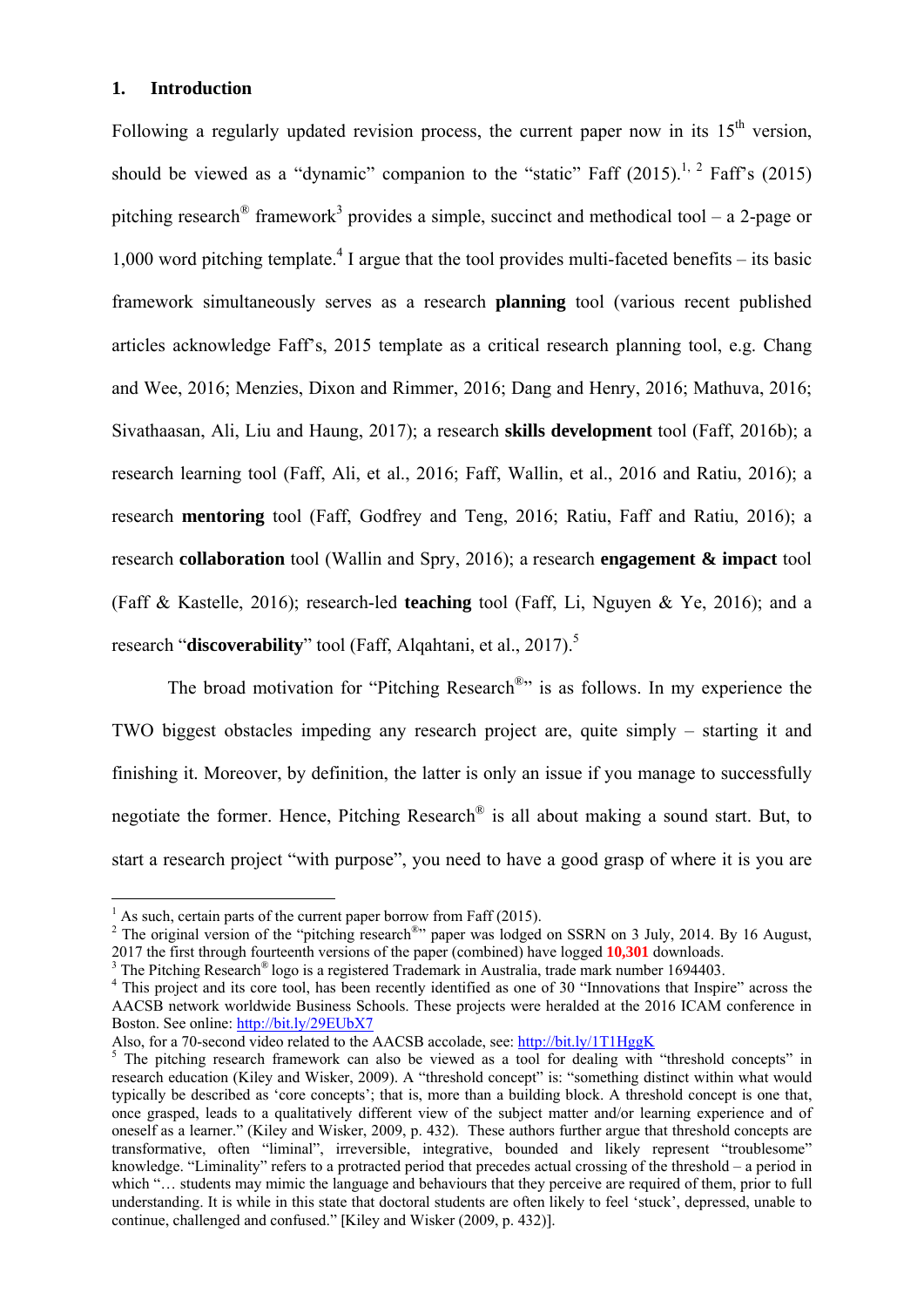heading! So, how can you know with any confidence that you have identified a good/worthwhile research topic? More to the point, how can you figure this out very early in the planning process so that you avoid unduly wasting precious time and resources on something that (sadly) might ultimately be a "flimsy" addition to the relevant literature?

Accordingly, the core objective of the current paper is to give tangible advice in this regard.<sup>6</sup> My primary target audience is novice researchers engaged in empirical work – whether they are current doctoral students or (post-PhD) junior academics, with only limited publication experience in the very early phases of an academic career. My secondary, but equally important target audience comprises PhD supervisors, research mentors and senior research collaborators, since they should seek out all legitimate means to help fulfil their important leading role in any such research relationship.

To this end, I propose some key guidelines to creating a sound research proposal. Specifically, using Faff's (2015) pitching template, you (the "pitching" researcher) are challenged to concisely "populate" each section of the template with relevant material. Emphasizing the notion that "less is more", the task is to confine your efforts to just 2 pages (or  $1,000$  words).<sup>7</sup> How would you go about meeting this daunting challenge? What areas/aspects should you cover? In what detail? How can you best package this information for efficient consumption and assessment?

The basic logic is to provide essential, brief information across a broad range of essential dimensions that any collaborator would need, to make a reliable assessment of the

 $<sup>6</sup>$  In feedback on a previous version of this paper, it was quite reasonably suggested to me that while the template</sup> is helpful, even it can allow/encourage a considerable investment of "wasted" time if the core idea is "dumb". To an extent I agree, though I would argue that implicit in prior versions of this paper was the existence of some preliminary informal discussions between pitcher/pitchee regarding "deal breaker" issues on any given pitch. I now acknowledge and discus these concerns explicitly in Sub-section 2.2.4. Also, I refer readers to existing papers like Stokes (2013), who provides good advice/strategies on how to generate innovative research ideas. Stokes (2013) is freely available at: http://bit.ly/2jqpTKY

<sup>&</sup>lt;sup>7</sup> In private conversations, Devraj Basu canvassed the view that in some circumstances, and particularly in the first instance when we are trying to capture initial attention, the time constraint might be much more severe than the "luxury" implied by my suggested 30 minutes. The most extreme version involves the so-called "elevator pitch" i.e. the pitcher has to elucidate the "value proposition" in about the time it takes for an elevator ride (30 seconds). This is more akin to the initial "selling" or "thinking" device, which might simply capture the key idea/motivation underlying the proposed research. Alternatively, this hyper-short pitch might be thought of as identifying the "irreducible contribution".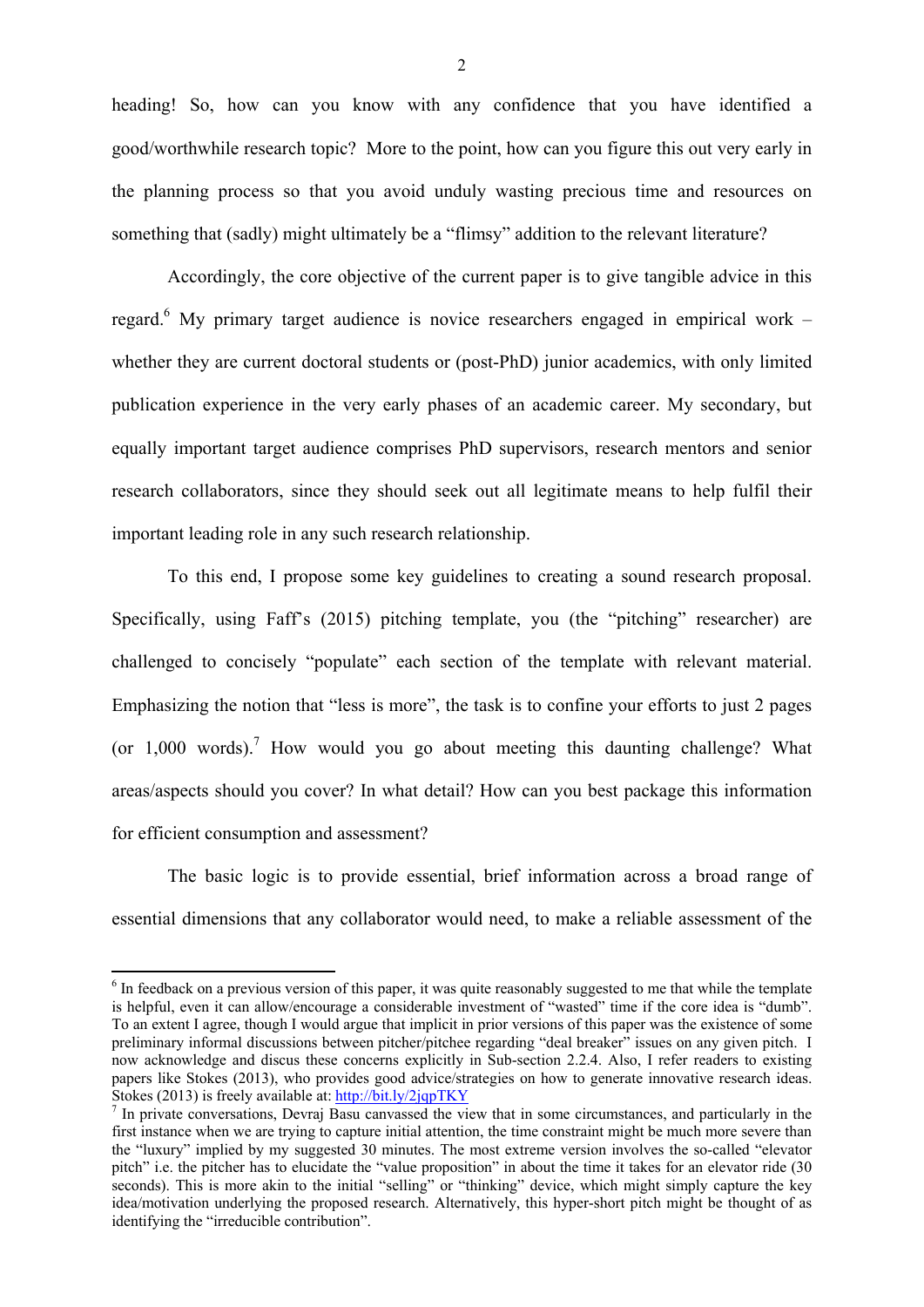quality of and potential for the proposal. Notably, it is assumed that the goal of this exercise is to produce a solid plan which, once executed, would eventually lead to a quality research paper – published as a fully refereed article in a highly reputable international academic journal.

 There are numerous extant articles/books that give researchers general advice and valuable insights on how to get their research published and so such a perspective will not be repeated in any detail here. A critical distinction exists between the objective/context of such "advice" papers versus the current paper. Most notably, they assume that researchers already have a well-developed product (i.e. that they have a paper that is considerably beyond the first-draft stage), and the advice they then give is how to enhance and improve from this relatively advanced base. In contrast, in my paper, I am speaking to researchers who have embryonic notions which are yet to be formally explored, and for which the researcher is genuinely unsure of the underlying academic merit.

The remainder of the current paper evolves as follows. In Section 2, I outline Faff's (2015) pitching template and briefly guide the reader as to the underlying thinking behind each piece and how it might be completed. Section 3 provides some advice directed at the two main pitch stakeholders: the "pitcher" and the "pitchee", for completing/using the template. Section 4 briefly points to a range of online supplementary material and an update on the ever-growing extensive support and initiatives.<sup>8</sup> The final section concludes.

<sup>&</sup>lt;sup>8</sup> From version 15 onwards of the current paper, a conscious decision was made to cut down the "clutter" in this paper and make it more "consumable" – in V14, it had grown to an almost 60-page "ugly monster". The simple strategy for achieving this reduction objective has largely been by creating a companion paper: Faff (2017), a "one-stop shop" – a "Resource Central". That is, Faff (2017) now gives a comprehensive update and latest information (including numerous actionable hyperlinks) on ALL resources currently available to support the pitching research® framework (see Section 4 below). **Readers are strongly encouraged to access Faff (2017) and exploit the benefits from this extensive resource pool.**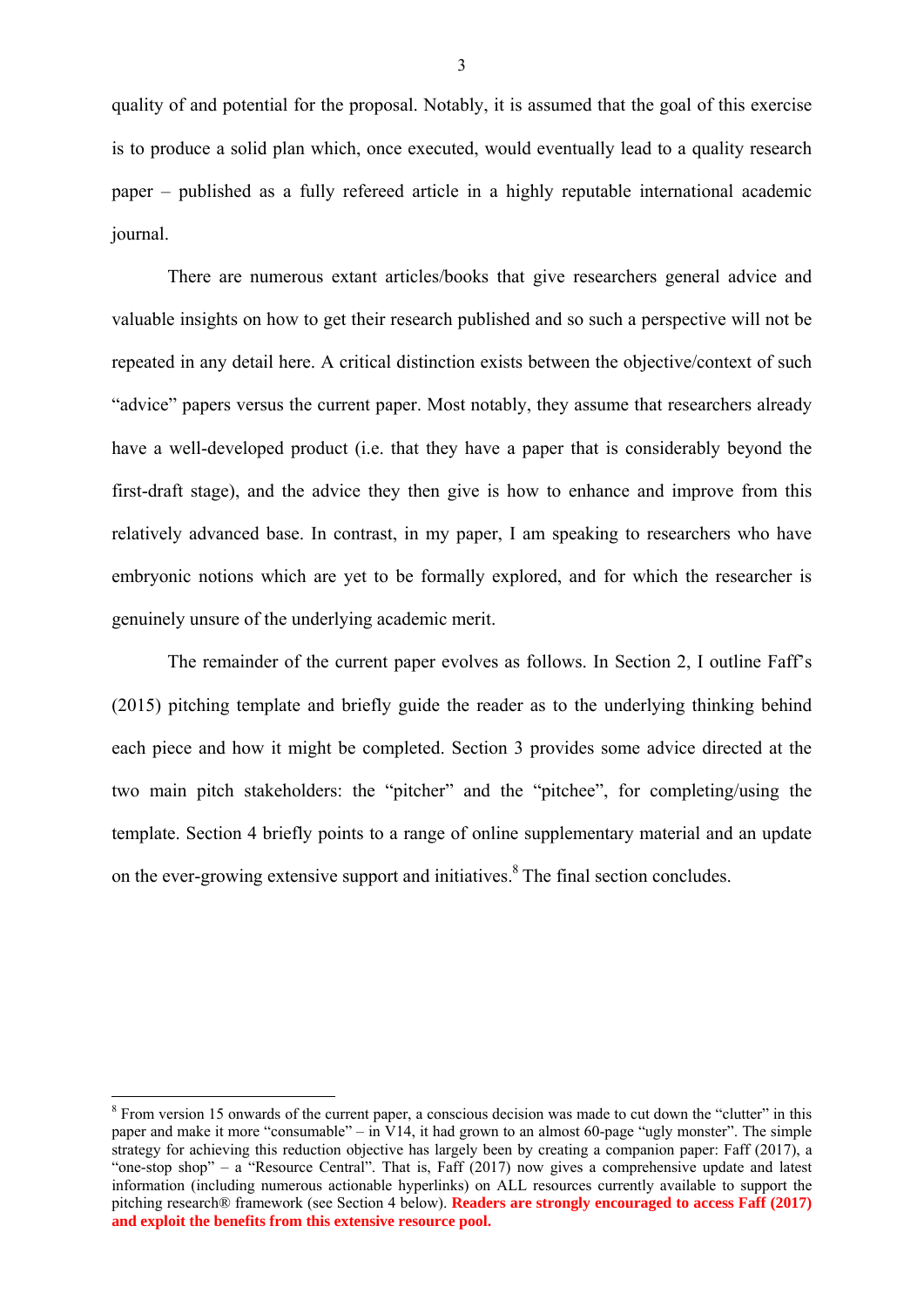#### **2. The Pitch Template**

Faff's (2015) pitching template is shown in Figure 1 in blank format, Figure 2 presents a completed example of the pitch template for the pitching research<sup>®</sup> proposal itself, while Figure 3 repeats the template but now provides a series of prompting questions, as cues to induce the "pitcher" to think about a range of possible considerations under each heading.  $\frac{9}{1}$  I begin by discussing the components of the template and the basic philosophy/purpose behind each element. I also give some general guidance on how to populate each segment of the template. For ease of reference, the key elements of the pitch template are labeled "Item (A) -  $(K)$ ".

 The first thing to understand about the design of the template is a need to be concise and to the point. It is very safe to assume that the "pitchee" (e.g. potential research collaborator, Honours/PhD supervisor, research mentor) is a very busy person. He/she is time poor and in the first instance simply wants to know the essential ideas, without being bogged down by the details. With this in mind, my strong advice is to keep the completed pitch to a maximum of 2 pages. For a knowledgeable "pitchee", this limit will provide ample material to induce probing questions, leading to an informed judgment – and more detail can be called for once the pitch is deemed "successful"!<sup>10</sup>

Indeed, the pitch can evolve. The very first version will very likely be rough and raw – and possibly incomplete. This is expected. There is no shame in this. Rather, the shame will be if the "pitcher" is always too "scared" to share their pitch with their potential "pitchee" because they fear embarrassment. Air your ideas early, so that they might flourish or die – whichever is appropriate. Lost time is a lost opportunity. Should your early ideas flourish, the

<sup>&</sup>lt;sup>9</sup> A softcopy WORD file of the pitcher's cued version of the template is available from the authors webpage: http://www.business.uq.edu.au/staff/details/robert-faff (please scroll down the webpage until you find the download prompt). A web portal version is available at: PitchMyResearch.com

<sup>&</sup>lt;sup>10</sup> There is no unique definition of "success" in this context. At one extreme, for a very early version of the pitch, success could simply mean that the senior collaborator wants to see a revised pitch that addresses some key areas in more detail. For an already heavily revised pitch, success would be indicated by the senior researcher agreeing to collaborate on the project, with an agreed division of duties on, for example, generating a detailed literature review and hypothesis development versus initial data collection and sampling – perhaps even staged via a "pilot" exercise.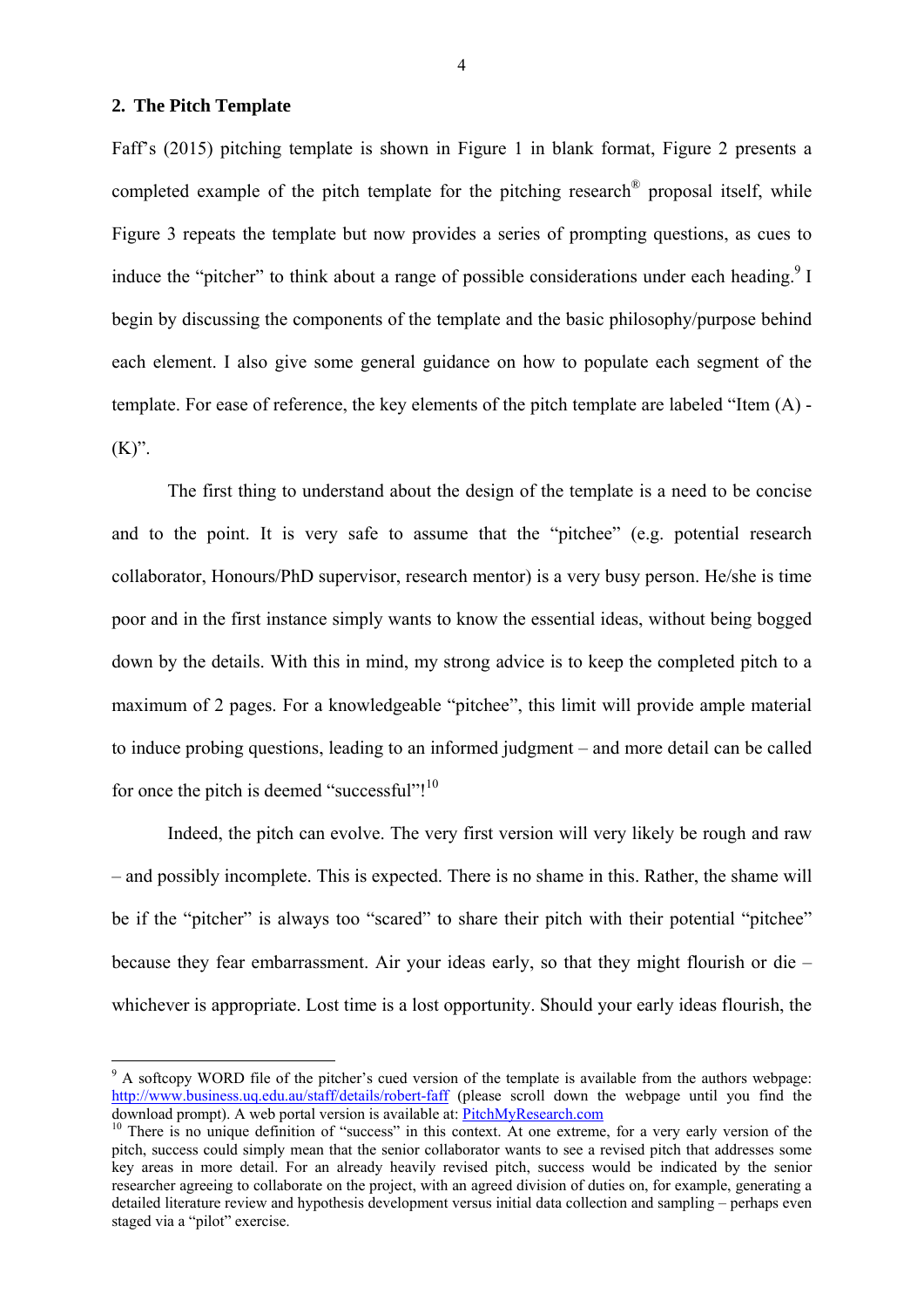pitch template can form a useful framework for development across several iterations, until that moment of metamorphosis is reached – when it is no longer a "pitch" – it becomes a fledgling project!

The template begins with stating the pitcher's identity – "ownership" is important.<sup>11</sup> Also a "field of research" (FoR) category clarifies the relevant "domain" and a date of completion of the pitch is provided – so that a clear time context can be given – especially useful in situations when the pitch is (re-)viewed/assessed with any significant delay.

The template is built around a "4-3-2-1" design – like a "countdown" – a useful "gimmick", if only because it is easily memorable (while only a little contrived).<sup>12</sup> At the top of the template, the "4" part relates to four broad, essential ingredients of which the reader wants immediate knowledge: (A) working title; (B) the basic research question; (C) the key paper(s) and (D) motivation/puzzle. Together these four items can be viewed largely as an exercise of "framing".

#### **2.1 Preliminaries – Framing your Research**

#### *2.1.1 Template Item (A): Working Title*

The "first" challenge is to decide on a working title. While stated as the "first" challenge, in most cases the "working title" evolves over time. As such, the title can be refined several times during the process of completing the template and it becomes more clearly shaped as more information is gathered and cognitively processed. Indeed, you do not necessarily have to begin at the top of the template and work systematically down. The task is best thought of as a dynamic and iterative process, in which the "path" to a completed pitch is non-linear and

<sup>&</sup>lt;sup>11</sup> When it comes to "intellectual property" linked to research, a definitive statement of ownership is often problematic. Similar research ideas can be developed independently by different researchers – and it is quite possible that multiple "leaders" will be acknowledged in the literature. One way to stake an early claim to an idea is to make "public" your work in various forms as soon as possible e.g. by creating a working paper on SSRN; by delivering a research workshop at a university seminar program; or by presenting a paper at a recognised conference. Of course, if the idea is meritorious and potentially developed contemporaneously by several researchers, those who are too slow developing it to a mature state, risk being relegated as secondary players on the given issue.

<sup>&</sup>lt;sup>12</sup> Simple arithmetic shows that 4-3-2-1 sums to 10, yet there are 11 substantive elements in the template design. As such, the template design is really "4-3-2-1" "+1".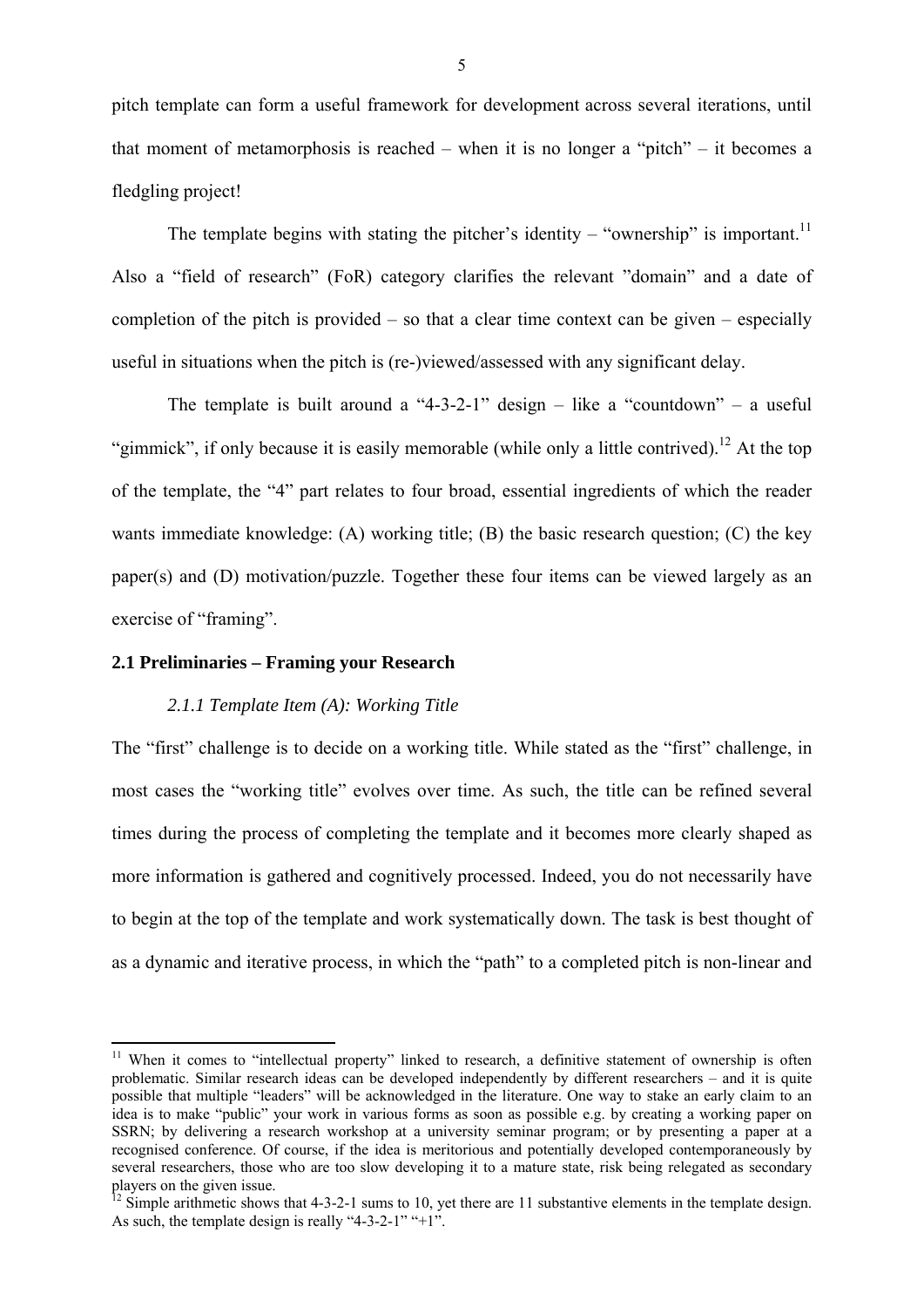unpredictable.<sup>13</sup> The ultimate title (of the paper that hopefully comes as a successful output from this pitching process) should be an appropriate balance between being informative, catchy and concise.14

### *2.1.2 Template Item (B): Basic Research Question*

The next challenge<sup>15</sup> is to capture in one sentence, the key features of the chosen research question. It is often said that you should have passion about your research – here I say, be passionate about the question, but as a good scientist, be open-minded about the answer! It is very likely that the research question will be very similar to the working title (Item  $(A)$ ) – but in most cases it will be more than subtly different, and slightly more expansive. While the question can take almost any form, it is typically "neutral" in its expression. Indeed it might not even be a question, in the literal sense. For example, it might be something like: *What are the (e.g. economic) determinants of "variable Y"*? or *To explore the empirical determinants of "variable Y"*. While such a research question does not identify any prediction(s) or hypothesis(es), it is readily connectable to the expression of such. Following on from the above example, the related hypothesis might be expressed as: *"Variable X" is a positive determinant of "variable Y"* (the opportunity to state a prediction/hypothesis comes later in the template under the Idea). In many contexts, such a statement will clarify the identity of the key dependent ("explained") variable and the key test/independent ("explanatory") variable(s).

<sup>13</sup> Indeed, we have captured some accumulated pitch completion data from our web portal (PitchMyResearch.com), that confirms this to some extent – though there is a significant degree of linearity too. See Figure 4, which characterises the 11 elements of the pitch template as a pitch completion "clock". Linear behaviour in using the web portal, is reflected by the thick black lines joining the items (presumably, travelling clockwise) around the outer edge of the clock. However, the prevalence of many "cross lines" in the figure, reflect a nontrivial incidence of iterative behaviour. The size of the dark outer edge circles denote average time spent on template items – the idea, motivation and data, seemingly occupy the three most time consuming elements.

<sup>&</sup>lt;sup>14</sup> Other things equal, having a short title can attract initial attention. For example, while Benson and Faff (2013), titled "β", and Faff (2014) " $\alpha$ " hold the unofficial world record for the shortest title possible and thus has some "curiosity" value, ultimately, papers like these with similarly curt titles, can only sustain attention based on their real academic content.

<sup>&</sup>lt;sup>15</sup> Similarly, the "research question" evolves over time. The initial view is often rudimentary and overly simplistic, and it too becomes more clearly shaped as more of the plan comes together.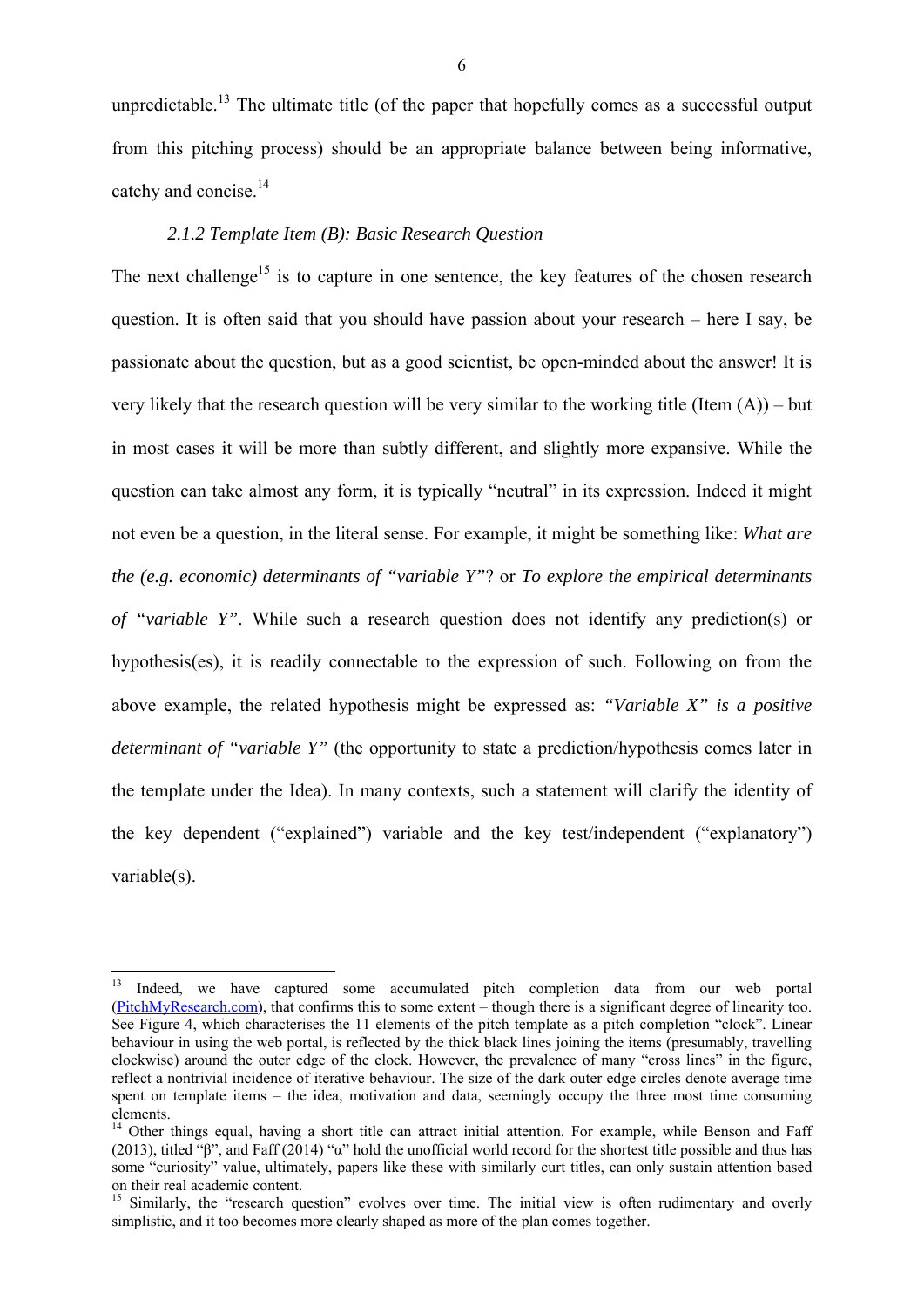### *2.1.3 Template Item (C): The Key Papers*

A sufficiently deep immersion within the relevant literature is essential to coming up with and confirming a good research topic. I use a light-hearted metaphor to explain how to attack the literature challenge – what I term the "cocktail glass" approach. Imagine a fancy cocktail glass that is very broad at the top, narrows down to a small diameter  $-$  say, a third the way from the bottom and then fans out at the base – but much less so than the top. Such a glass is depicted in Figure 5. Symbolically, drinking from the full cocktail glass is like beginning the literature search on a broad topic – there is typically a big literature to traverse, characterized by the big diameter at the top of the glass. As you spend time reading, filtering of the papers takes place, coincident with the refinement of the potential topic – quite likely an iterative process. Like the slow consumption of the cocktail (savoring the taste), the drink level descends toward the narrow part of glass – analogous to the narrowing in ones thinking about which papers within the relevant literature are the most important and critical foundation stones for your research topic. When you get to the narrow part of the glass, you have identified the small set of papers that really help you focus your attention on what is currently "known" and what is yet unknown. These are the "key" papers – the **three** key papers. Later, should the project advance, an expanded set of the most relevant papers is identified as your reference list – like the cocktail glass, these represent the foundation upon which the paper (glass) rests.

I suggest that in answering the question posed in item  $(C)$  of the template – namely, what are the "key" foundational papers for your proposal, as foreshadowed above, limit your answer here to just **three** papers! You might ask: what "characteristics" should these critical paper(s) possess? Absent any specific considerations to the contrary, I suggest three rules of thumb. First, the key papers should be quite recent – say, no older than 3 years.<sup>16</sup> Ideally, they

<sup>&</sup>lt;sup>16</sup> An obvious (seeming) concern with this "currency" advice, is that it excludes choosing a seminal paper. The counterargument is that we can take the seminal paper as "given" and, moreover, that well-chosen recent papers will explicitly and critically build on such seminal work. Nevertheless, a simple adaptation of the advice on key papers is e.g. to allow the seminal paper plus three others.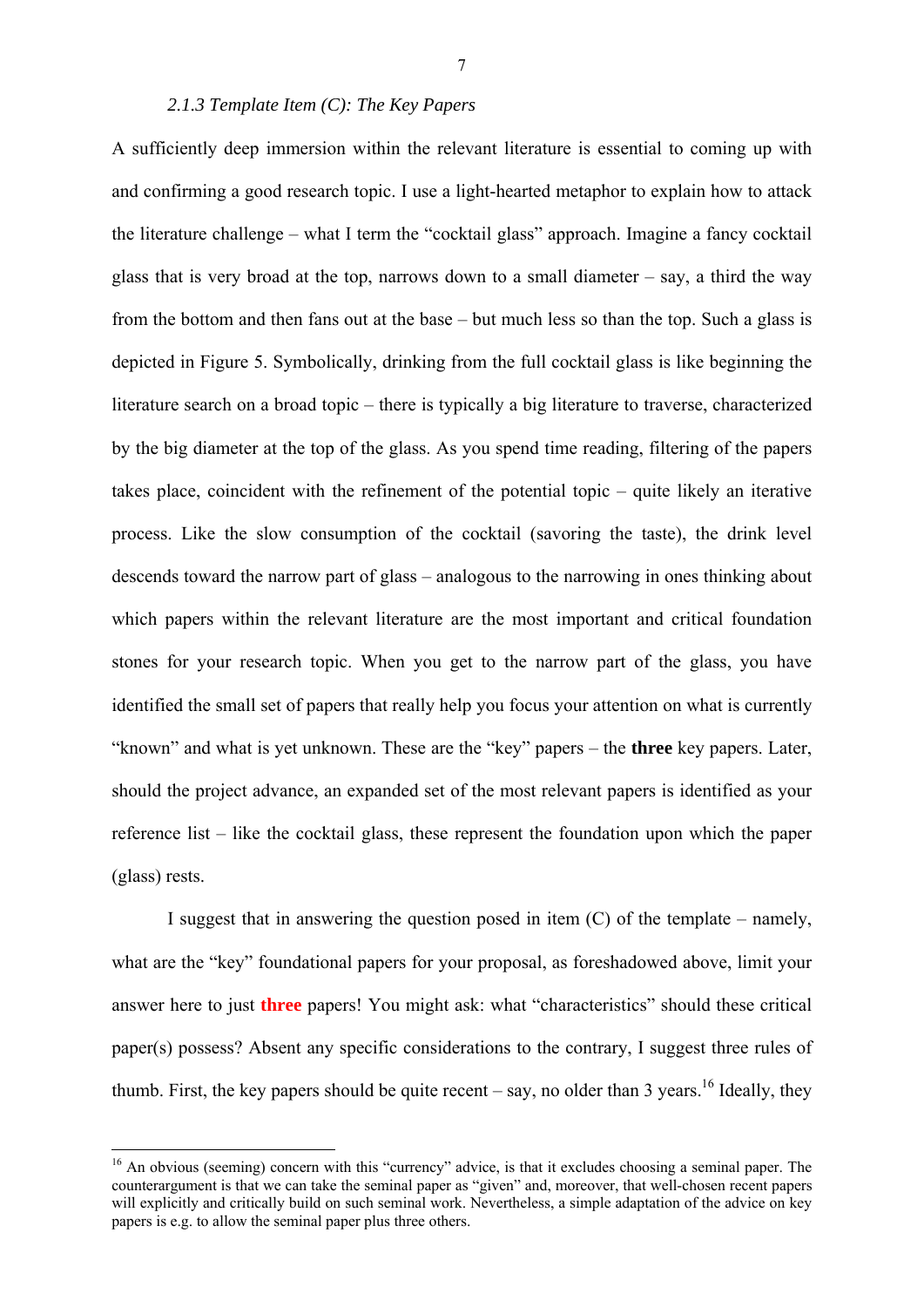should be published in the Top Tier journals in the relevant field, or if they are not, then they should be very recent unpublished papers available on SSRN and preferably authored by "gurus" in the relevant field. Collectively, all these conditions serve as heuristics for "currency" and quality.<sup>17</sup> Ideally, we should also see some diversity in terms of the "guru" authors and journals e.g. we should avoid the extreme case of choosing three papers written by the same author, published in the same journal.

#### *2.1.4 Template Item (D): The Motivation*

The final "preliminary" consideration in the pitch template is the motivation (at item (D)). All high quality papers come with impressive motivation(s). One way to view this challenge – taking a "big picture" perspective – is to identify what broad piece is currently missing from the accumulated knowledge base in a field. Moreover, the identified missing "piece" should be one that we can argue scholars (notionally) have a strong "demand" for an answer. While this motivation should emanate from the academic literature itself, in the social sciences it is often also linked to (unexpected) observed (e.g. agent) behavior or actual (e.g. industry) patterns or real market imperatives or current regulation/policy debates. Indeed, one really good strategy for motivating a paper is isolating a meaningful and relevant "puzzle" – which, for example, might be observed in recent (e.g. market) trends that show curious patterns or actual decision-making that defies conventional wisdom.<sup>18</sup>

The core of the template tool is built around the next six elements, which constitute the "3-2-1" of the "countdown" identified above. "Three" represents the three essential ingredients of the Idea, the Data and the Tools. "Two" represents the two basic questions that a successful researcher always convincingly answers: "What's new?" and "So what?"19 And,

<sup>&</sup>lt;sup>17</sup> Of course, any other objective means of telling that an unpublished paper will soon be an influential one in the Top Tier journals can be used – but the rules of thumb stated in the main text seem reasonably "safe" suggestions.

<sup>&</sup>lt;sup>18</sup> It is worth noting that many research papers do not identify a "puzzle" in the sense that I have in mind here – namely, there is really a puzzling phenomenon that is observed in "real world" settings, which is not readily explained by the conventional theory/models in a given relevant discipline.

<sup>&</sup>lt;sup>19</sup> We should always remind ourselves of "cultural sensitivities" – and this is one such case. I have on good authority that from a Chinese perspective, the question "so what?" can be seen as quite offensive. Of course, while I want to challenge the "pitcher", I do not wish to cause offence! An alternative way of expressing the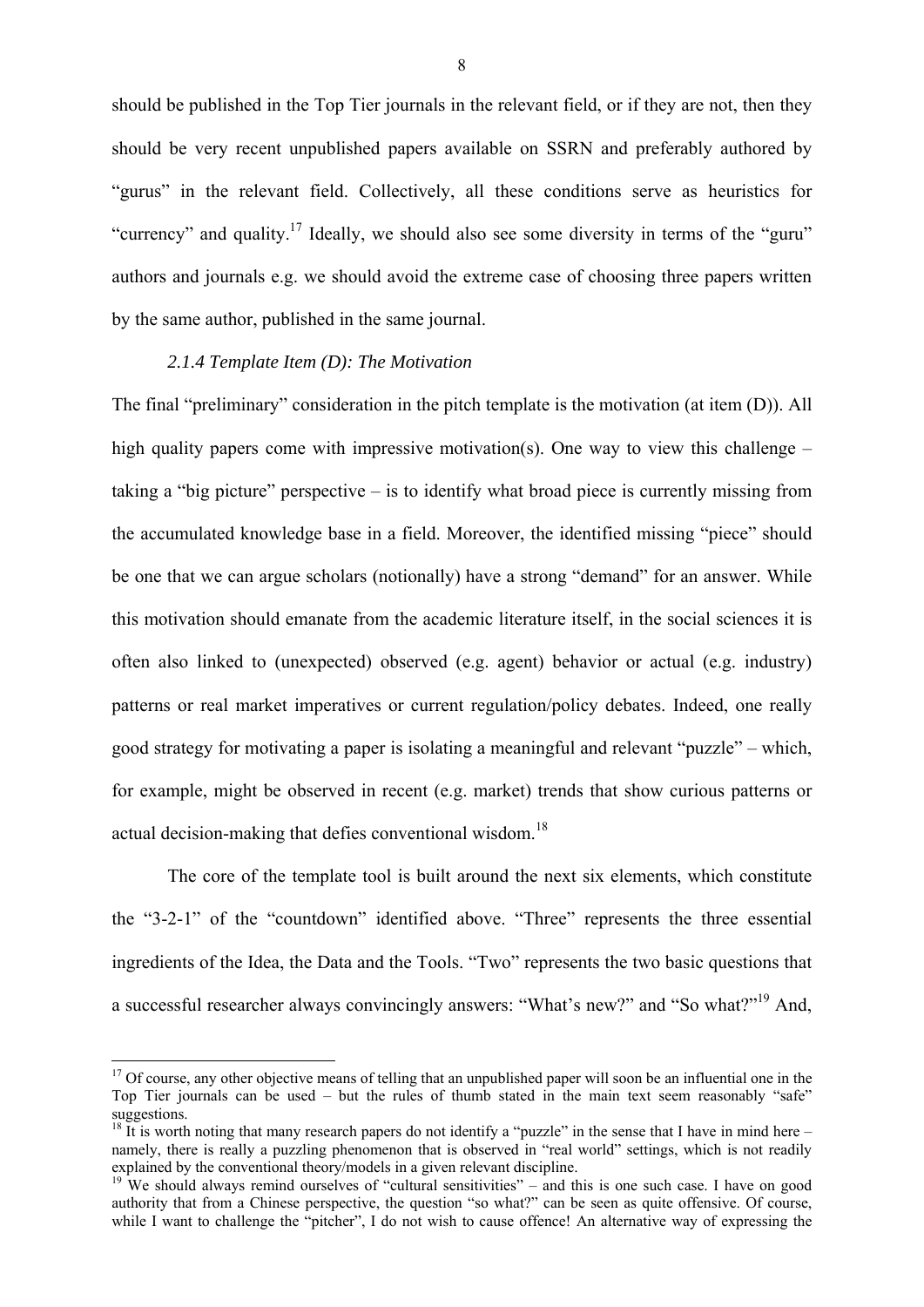finally, "One" represents the "holy grail" – the Contribution! Ultimately the merits of any paper must stand on both its actual and perceived contribution to the literature. Each element of the "3-2-1" design is discussed in the following sections.<sup>20</sup>

#### **2.2 Three Dimensions – Idea, Data and Tools**

Any empirical paper has three critical dimensions: (1) the Idea; (2) the Data; and (3) the Tools. Faff (2013) proposes a "cheeky" acronym based on the first letters of Idea, Data and Tools – the so-called "IDioTs" guide to empirical research.<sup>21</sup> These are the "building blocks" of the research plan. While the three elements are, for expositional convenience, presented here as being independent considerations, in practice they are often interrelated.

### *2.2.1 Template Item (E): The Idea*

Absent a good idea, irrespective of how impressive everything else is, it is hard to imagine how a worthwhile paper can be created. As stated in Figure 3, against item (E) the main cue asks you to identify the core idea – the essential concept/notion/proposition that drives the intellectual content of your chosen research topic. Moreover, the template prompts for a brief articulation of the central hypothesis and also asks is there any theoretical tension involved? "Theoretical tension" reflects the situation in which there are meaningful contrasting predictions from two (or more) pockets of theory relevant to the research question.

<sup>&</sup>lt;u> 1989 - Johann Barn, amerikansk politiker (d. 1989)</u> question is to ask: "who cares?" I thank Yong Li for bringing this issue to my attention and for suggesting the alternative form of the question.

 $20$  These sections are strongly inspired by and very closely aligned to Section 2 of Faff (2013). Interestingly, in Faff (2013), the purpose at hand – namely, to assess a well-developed paper – is naturally compatible with the reverse order of attack – "1-2-3". Ultimately, this reversal is innocuous – the essential elements and message remain robust.

<sup>&</sup>lt;sup>21</sup> In anonymous feedback received on an earlier version of the current paper, the reasonable point was made that these three labels ("idea", "data", "tools") don't work across all areas of research. For example, in psychology a more accepted labelling might be "hypothesis/research question", "sample" and "statistical analysis" (HSS). As another example, you might substitute "design" for "data". In such a case, (research) design would in part capture "data", but in a broader setting (e.g. qualitative research) allow the thinking to usefully extend beyond this narrower focus. Whatever the case, in my mind, these variations are more about semantics than content. My attraction to "IDioT" is the broad scope that each element conveys, as well as the ease with which we can (collectively) remember them via the light-hearted acronym. It should further be acknowledged that the alternatively suggested labels are also widely used in finance research and elsewhere, though different disciplines might exhibit varying degrees of relaxation with which they are interpreted/applied. Finally, the other positive thing to note here is – whatever the concepts are labelled, it seems that a similarly motivated "triad" is all purposeful. Rather than dismissing on these grounds, a simple mapping from "IDioT" to "HSS" is encouraged!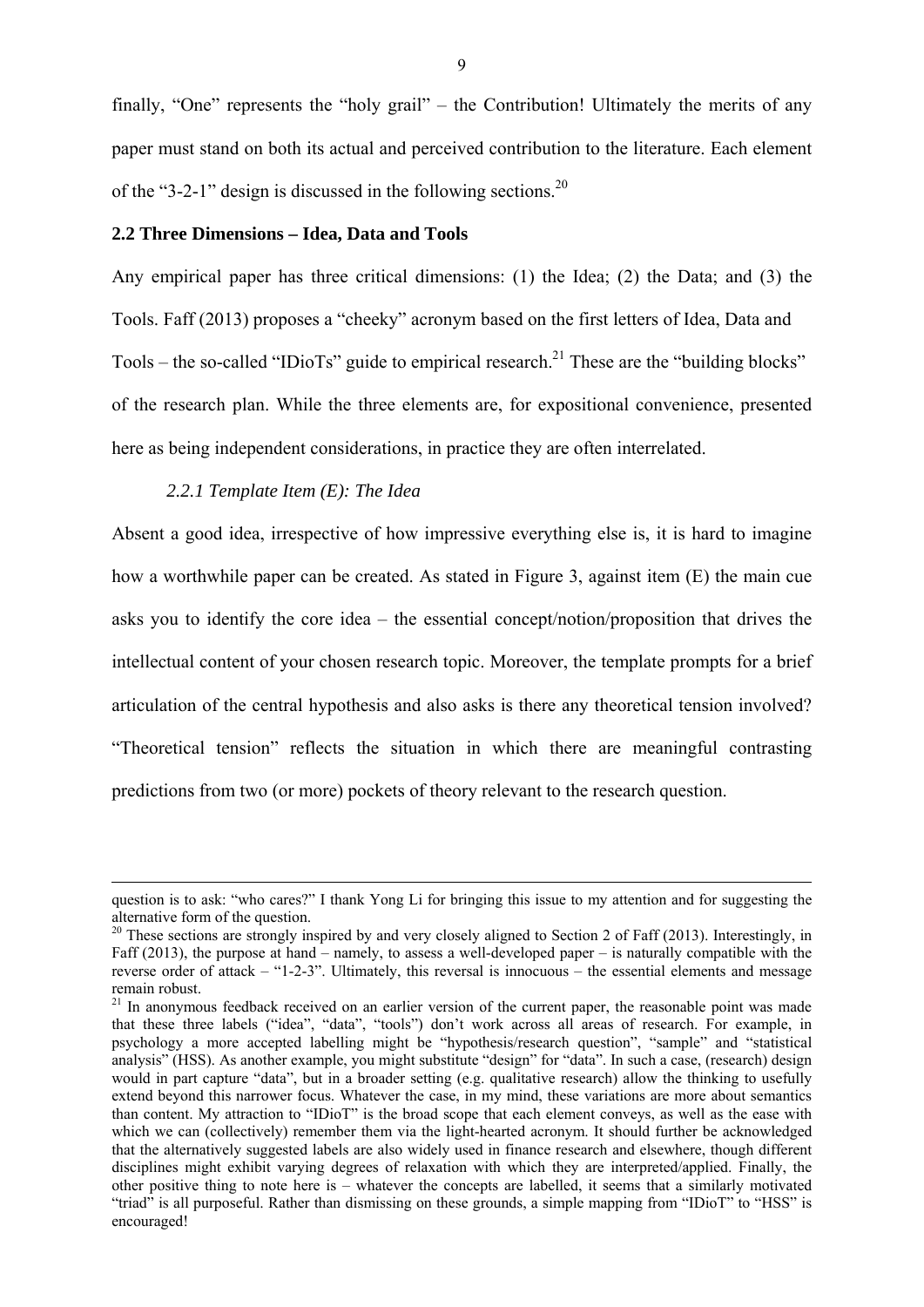While a critical aspect of a good research idea might very likely come from theory, the motivating idea might not necessarily be exclusively theoretical. As argued by Faff (2013, p. 952), "… the idea might involve an innovative blending of existing theory, or it might actually relate to a clever way of exploiting institutional differences or recognising unique exogenous events that allow reliable identification of causality. The idea might relate to the identification of a "gap", for which we can't reliably deduce the answer from the existing literature."

#### *2.2.2 Template Item (F): Data*

A research paper cannot claim to be truly empirical without data – data can be either quantitative or qualitative. Item (F) in the template aims to expose key questions around the data and sampling, with a key focus on establishing feasibility of the project – both in terms of an adequate sample size ("quantity") and veracity of the data source/compilation ("quality"). By challenging the "2 Qs", the current focus is centred on giving confidence that reliable inferences regarding the question at hand are ultimately deliverable. Item (F) of the template poses a (non-exhaustive) series of data-related questions. Question 1 largely prompts consideration of the chosen unit of analysis – either or both in a longitudinal/time series and a cross-sectional sense. Question 2 can in part be viewed as making us think about statistical validity, since sample size is a key factor.<sup>22</sup> Ouestion 3, probes more on any likely (non-random) structure in the data – e.g. if the data have so-called "panel" properties, the effective degree of independent observations is diminished from the "headline" pooled sample size. Question 4 is strongly asking us to confront feasibility – sources of data whether commercial or hand collected or created by survey methods, pose potentially "deal breaking" issues in terms of prohibitive costs (either monetary or time). Questions 5 and 6 both connect to the veracity issue – missing data, or ambiguous data or "unclean" data. All data are an

<sup>&</sup>lt;sup>22</sup> Clarkson (2012) argues that four dimensions of validity constitute the "cornerstone of scientific rigor": (a) internal validity – do we have a fully-specified model?; (b) construct validity – do we have compelling linkage between empirical proxies and economic variables?; (c) statistical validity – do we have appropriate data, sampling and tests?; and (d) external validity – will our results be generalizable?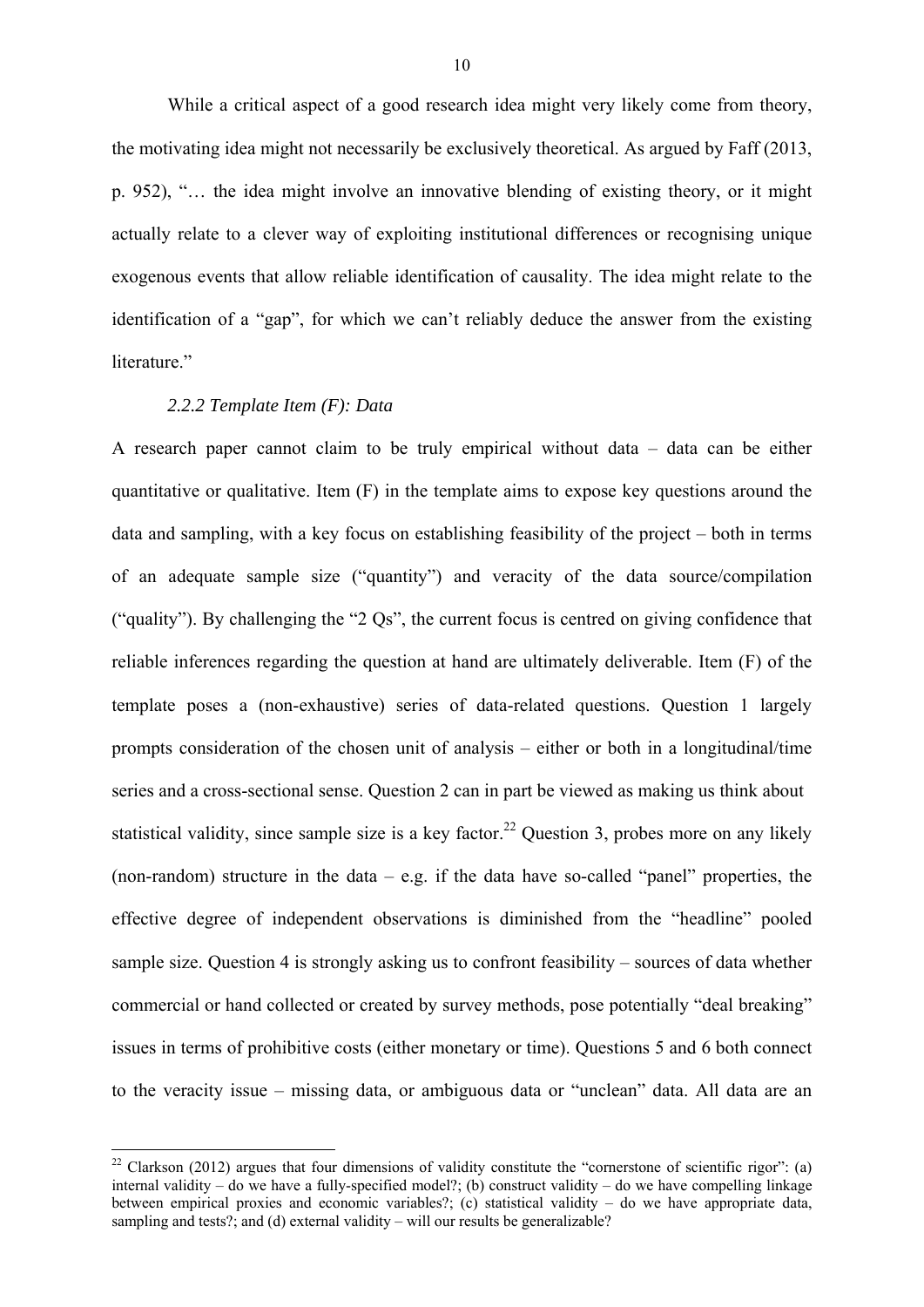unknown weighting of signal/information versus "noise", and concerns reflected in these questions can push the perceived noise/signal ratio beyond levels too high for comfort. As the old saying goes: "garbage in garbage out". Question (7) in this template item, asks us to contemplate any "other data obstacles?" While this could relate to anything of relevance, it helps prompt thoughts of other validity issues – e.g. external validity: does the sample of data provide a representative and meaningful view of the underlying (and relevant) population?, or construct validity: are the feasible proxies compelling constructs for the underlying theoretical variables in question?

#### *2.2.3 Template Item (G): Tools*

Item (G) reminds us that without adequate tools/techniques, data and ideas are useless. A critical part of academic rigour is having systematic and formally designed statistical analysis that gives reliability/credibility to any/all inferences drawn. An empirical study that is purely descriptive or one that is based on univariate tests, will find little favour in the mainstream literature. In essence, the "toolkit" comprises the techniques, econometric models, software and so on, that collectively allows us to objectively "ask" the data for answers to the key research question and its related predictions/hypotheses. For example, Item (G) asks the very basic question of whether a regression approach will be used. Or will it require survey-based tools (e.g. survey/questionnaire instrument design) or involve interviewing design/techniques? Further, questioning which software (e.g. econometric, text analytics, qualitative) are fit for purpose, prompts the related questions of software availability and training. There is also a question of "connectivity" between tools and all other aspects of the proposed framework – indeed, an overall consideration is that a common thread runs right through the pitch. $^{23}$ 

As emphasised by Faff (2013, p. 953) novel tools "… can provide added "leverage" to a research question, that helps create new insights not possible with standard techniques that

 $^{23}$  I enjoyed discussions with Marc De Ceuster along these lines in which he always asks his students "... what is the *story*?"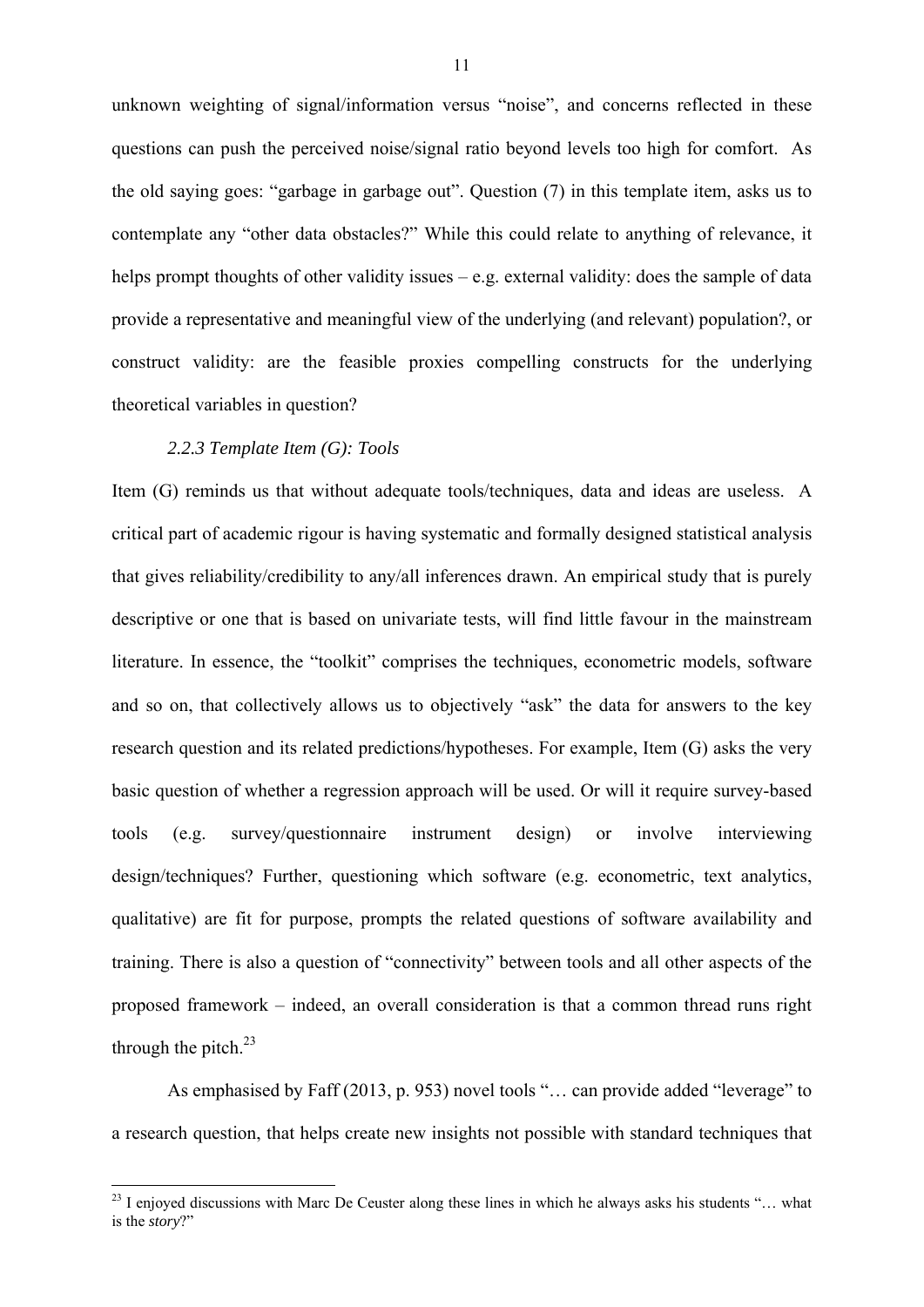are well-worn in a given literature. One example of such potential leverage is when a researcher transports an established technique from another discipline, and shows how it can give new insights, that for whatever reason are obscured by the existing "old" approaches."

#### *2.2.4 The "Deal-breakers"*

As foreshadowed in the Introduction, a critique of my advocated approach is that it, too, can allow/encourage a considerable investment of "wasted" time and effort. To minimise this concern, I assume (indeed, advocate that) there (should) be an "sufficent" level of preliminary discussion between pitcher/pitchee regarding the possible existence of any "deal breaker" issues relating to any potential research question before it is fully "embraced" by the template. In the current context, this can most simply be linked back to the "IDioT" principle.

Regarding the Idea, informal "due diligence" should be directed (based on "within reason" efforts) to ruling out: (a) "replication" risk – that you will avoid effectively replicating an existing study; (b) that the answer is already known (directly or indirectly); or (c) that it is a "dumb" idea. Regarding Data, the most common and obvious "deal breaker" to be ruled out is that you do not have access to (or, simply, there do not exist) sufficient quantity/quality data for a reliable and representative sample, relevant to the question. Regarding Tools, it is a question of knowing that the necessary tools are available to do the job. Very likely, it is the Idea and/or the Data which will give most anxiety at this "deal breaker" stage, as modern tools are in abundance. While it is true that all of these "dealbreaker" aspects are relevant to the full pitch template exercise itself, in that context we are interested very much more in specific details for developing the pitch.

### **2.3 Two Questions – What's New? and So What?**

Yes, any "IDioT" can tell you that empirical papers are characterised by three critical dimensions: Idea; Data; and Tools. But, you can use these dimensions either well or poorly – how can you plan to achieve the former and avoid the latter? I suggest the answer lies in two questions! First, ask yourself, what is new? Second, ask so what?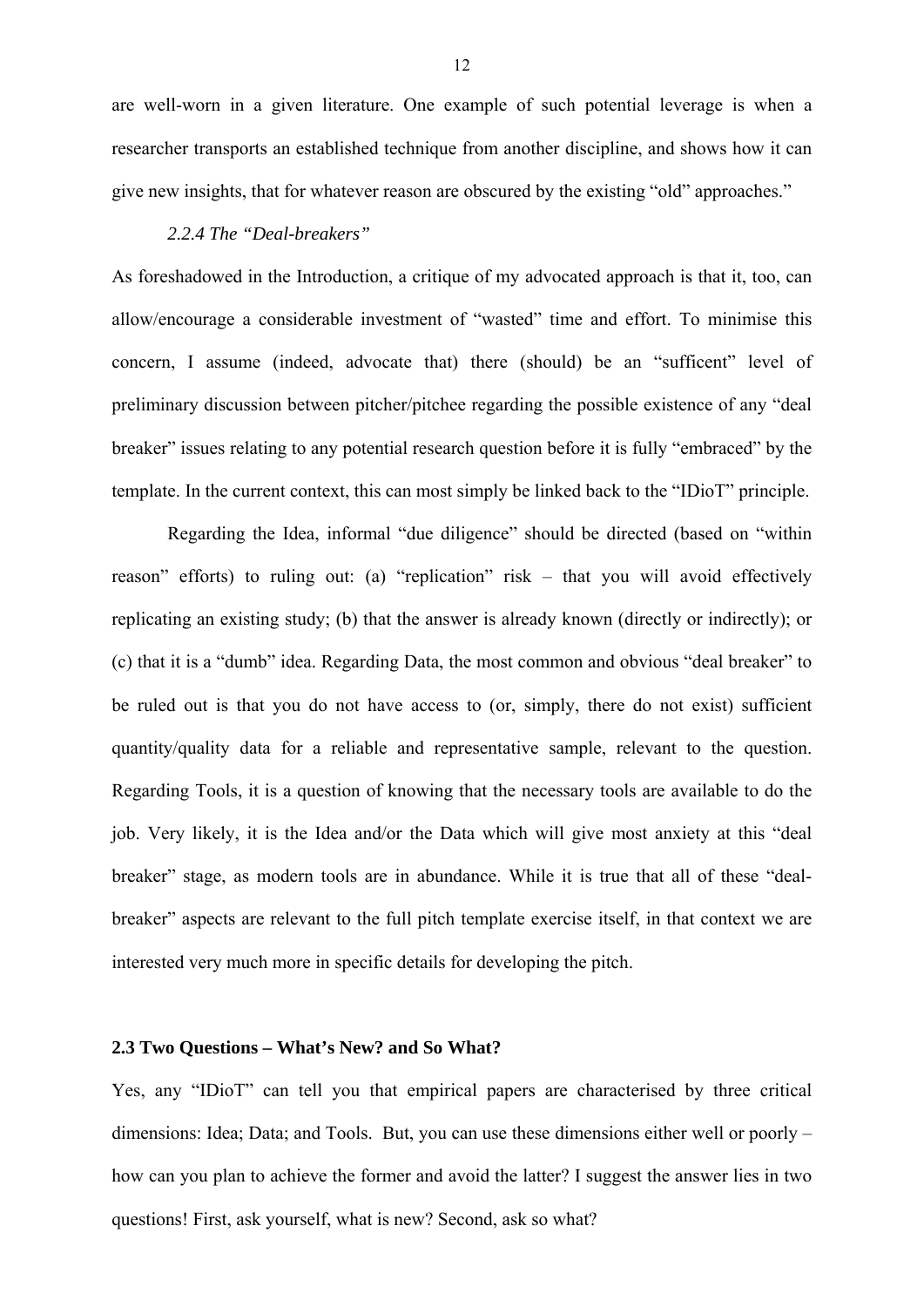#### *2.3.1 Template Item (H): What is New?*

Faff (2013, p. 951-2) argues that a meaningful contribution should tell us something new, "... something that we did not already know based on an informed reading of the extant literature. If there is no novelty in the empirical work – for example, a straight replication of an existing paper, then it seems straightforward to conclude that there is no contribution." Moreover, Faff (2013) highlights that novice researchers often fall for the "trap" of taking a very literal interpretation of the word "new".

Consider a hypothetical illustration, in which a series of single country studies are historically common across a given literature. Viewing this situation, novice researchers can naively fall for the trap of excitedly targeting the "missing" country as a new study. That is, while the relevant literature already documents clear and consistent evidence for country "X", country "Y" and country "Z", a perceived "gap" is identified because nothing has been published in the author's chosen setting of country "A". Yes, in the narrow (literal) sense, generating a test for country A is "new". However, the novelty is likely to be deemed trivial – the fallacy here is that an informed reader of this literature (with minimal effort) might be able to take a synthesised view of the collective extant research and reasonably infer what will be applicable to country "A" (and, indeed, to a range of other similar countries). Thus, to establish meaningful novelty in such a single country study, the researcher needs to make a compelling case as to why it is "dangerous" to extrapolate the distilled evidence from X, Y and Z to country A (or to other similar jurisdictions).

Faff (2013, pp. 954-5) emphasises a simple device to help assess research novelty – the so-called "Mickey Mouse" diagram (i.e. Venn diagram). The idea is that based on a characterisation of the relevant literature, you define (e.g. three) circles of research attention that meaningfully overlap,  $24$  in ways that have not been completely explored in the extant literature. Figure 6 depicts a generic version of Mickey Mouse, in which two circles are at the

<sup>&</sup>lt;sup>24</sup> There is no fixed requirement for what these circles might represent – they might be any combination of idea(s); data; tools; or relate to market features, regulation, … anything that makes sense. There is no right or wrong answer here – it is simply a matter of whatever works.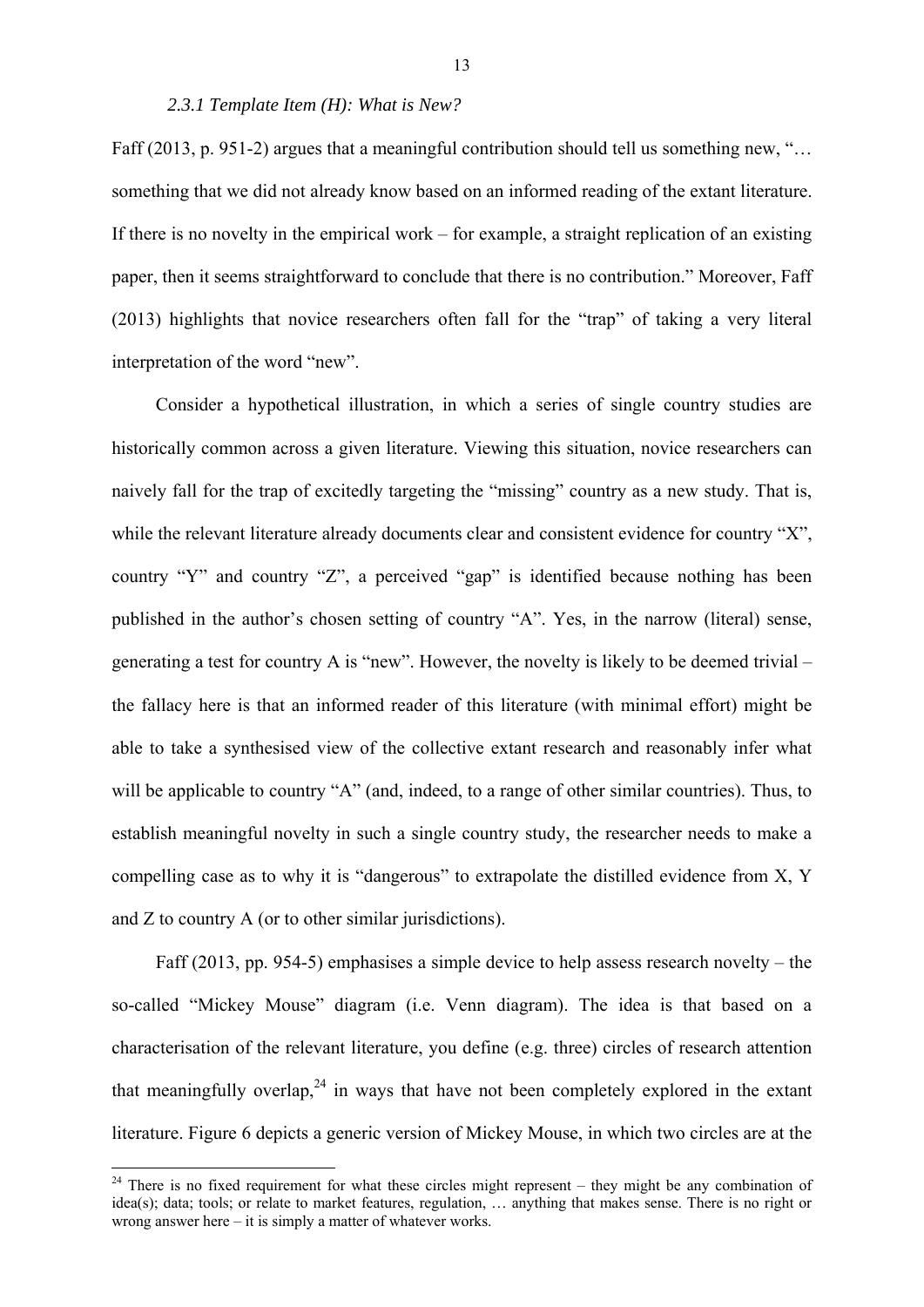top (i.e. "considerations" A and B) representing Mickey's ears and one circle is at the bottom (i.e. "consideration" C) representing his head. Typically, for projects in which such a characterisation makes sense, the area of novelty is defined by the triple intersection zone i.e. "X marks the spot".25

#### *2.3.2 Template Item (I): So What?*

Simply being new or novel is not enough! Many "new" things have no special consequence – they are unimportant. Accordingly, Item (I) in the pitch template poses the question, "so what"? Yes, so let's assume that you have posed a novel research question. But, then the critical follow-up question is – why is it important to know the answer? Is it likely to have "first order" or only "second order" effects? How will major decisions/behaviour/activity and or other relevant phenomenon, be influenced by the outcome of this research? If it is not sufficiently important, then no one will care. To express this concern differently – we should never embark on a research project that is effectively targeting a journal of "irrelevant results".

Building on the previous discussion, one potentially fruitful way of successfully invoking a "novelty" dimension into a single country study is to identify some unusual (e.g. financial) market behaviour or unusual relevant phenomenon or unique institutional feature or regulatory event(s) that would meaningfully distinguish the chosen new country setting from prior research. But, simply being different to e.g. the US (being the world's dominant market) does not guarantee a fertile ground for new research. The critical reader (e.g. dissertation examiner or journal referee) will need to be convinced of the importance and relevance of any identified unique features to advancing knowledge in the discipline area. In other words, they will ask the "so what" question.

 $^{25}$  In a sense, the Venn diagram device helps stimulate our thinking toward "innovation" rather than "invention". While few would argue that "inventing" something very new and path-breaking is not highly valued, for most researchers major "inventions" are purely aspirational and beyond reach. In contrast, innovating with guidance from our friend Mickey is very broadly attainable – and can still deliver fantastic and highly influential outcomes. In the context of doctoral study, the sentiment I convey here is consistent with Mullins and Kiley (2002) – it's a PhD, not a Nobel prize!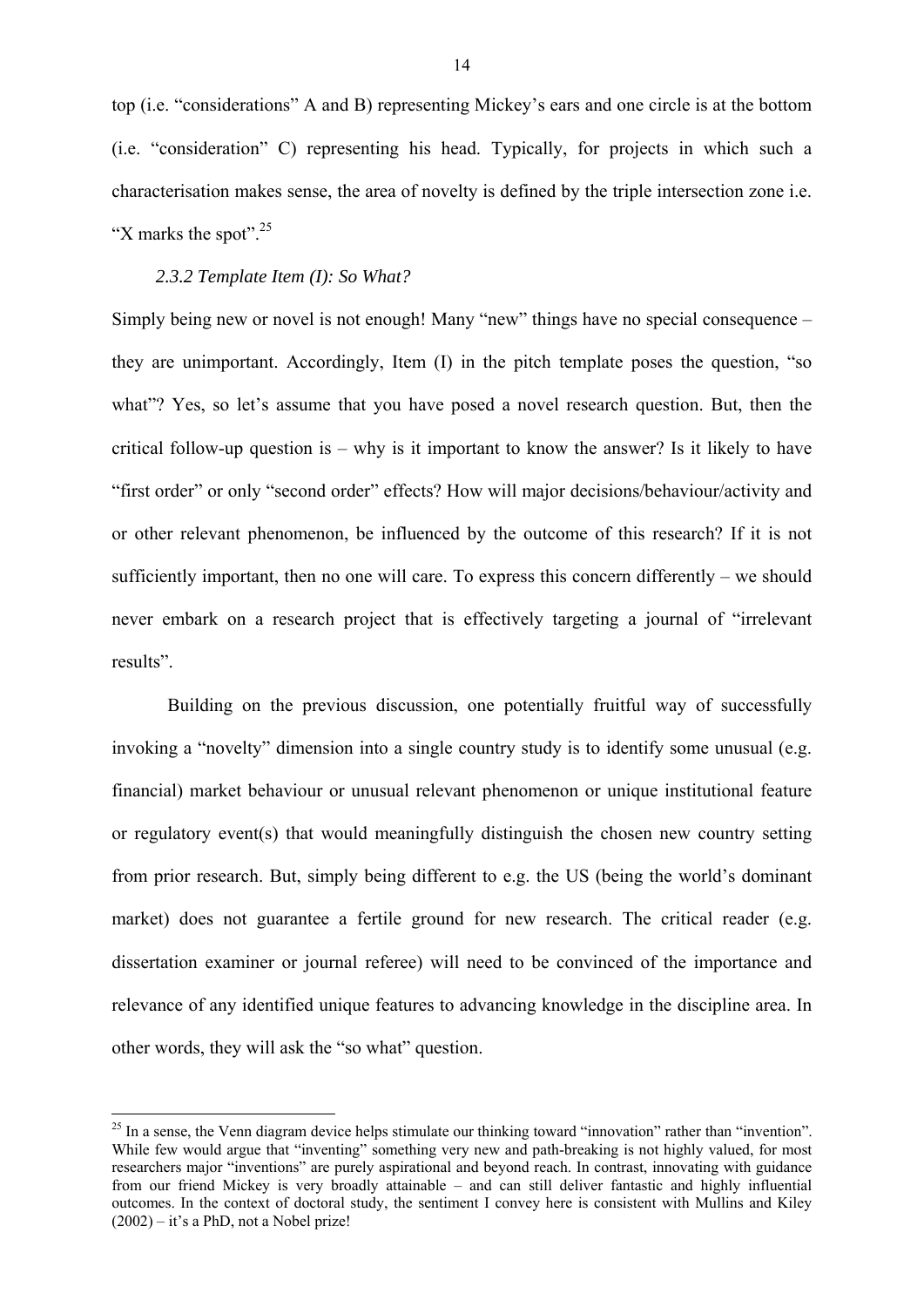#### **2.4 Template Item (J): One Contribution**

The "holy grail" for any research topic is to make a contribution – this is the **NUMBER ONE** goal. Thus, while few researchers would have trouble agreeing with this statement, no matter how experienced we become at doing research, the challenge of establishing contribution seemingly never becomes any easier. One reason for this is that as we become more experienced, we become more ambitious with our targeted journal – the higher the quality of the journal, the higher is the threshold standard for the required incremental contribution.

Thus, completing the penultimate section of the pitch template is bound to leave us all feeling unsatisfied or even a little disillusioned – but these are not good reasons to leave this item blank or for it to create a "road block". One comforting thought is that good responses to all of the previous parts of the pitch template, help to define the contribution. In other words, by the time you end up at Item (J), you have thought seriously about all the constituent parts needed for contribution. Now you are faced with the challenge of distilling this into a short statement about the primary force. Often times, it will be inextricably linked to the Idea. But, the Data and the Tools will also play their part. Where is the essence of the novelty? Again, is the Idea new? Is there any novelty in the Data? Is it in the Tools? But, beyond novelty in any of these dimensions, what is the importance? Why should we care? This latter consideration can often invoke thinking around likely economic significance of possible findings. The prospect of finding statistical significance, absent economic significance, is a hollow victory.

Another important angle on the contribution, is to recognise the uncertainty of the research process – as true scientists, we never really know what we will find until the research is actually executed. So, at the time of conceiving the plan, we should try and think about reasonable scenarios – and, if possible, aim to express our contribution message in terms of the (hoped for) "upside" scenario versus the (dreaded) "downside" scenario. While the likely outcome is somewhere in between these two, our decision-making around research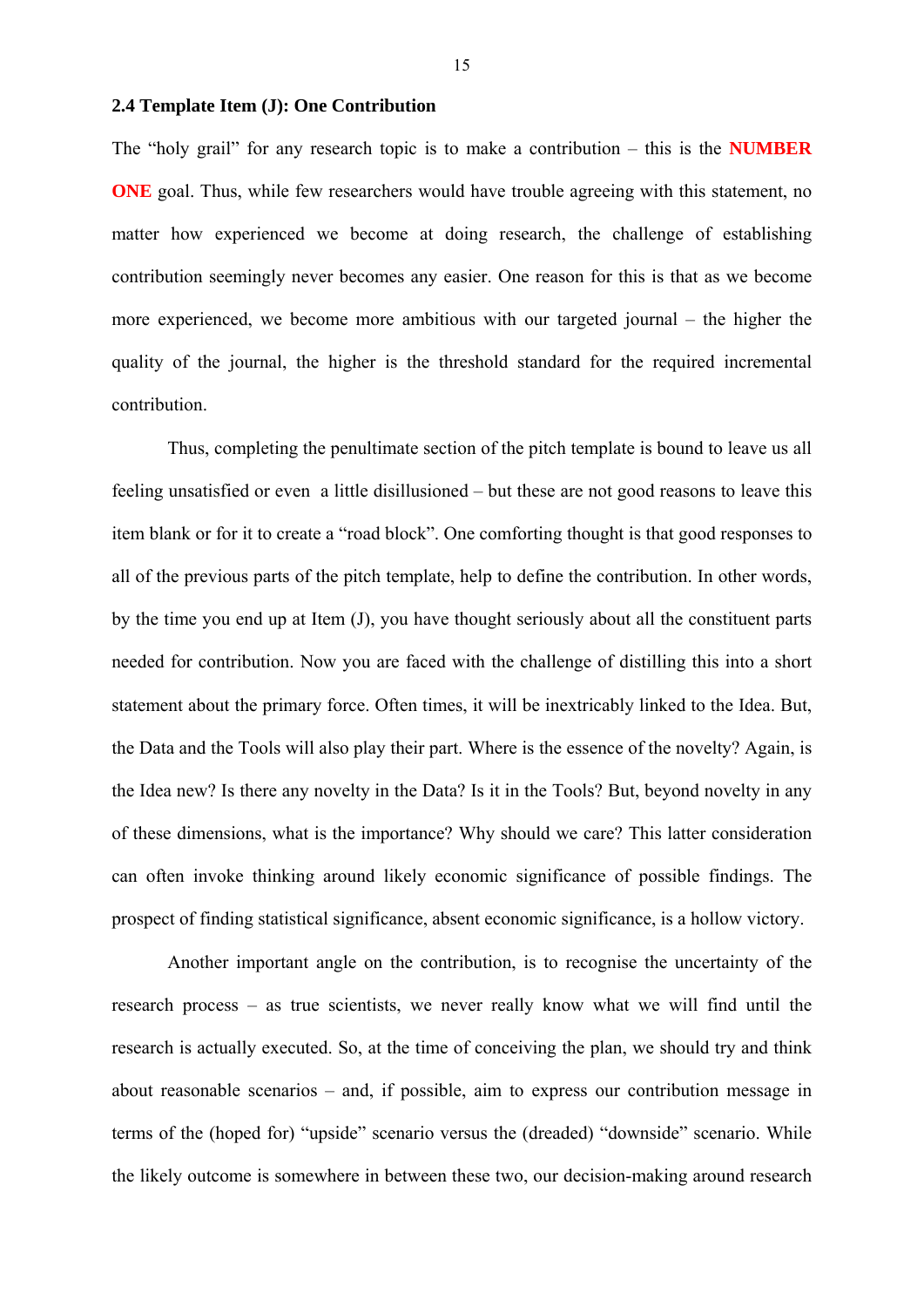priorities could very well be influenced by a subjective balancing of how *dire* is the perceived "downside" contribution versus how *alluring* is the potential "upside" contribution.

#### **2.5 Template Item (K): Other Considerations?**

Item  $(K)$  in Faff's (2015) template is a residual or "catchall" – it presents a time for posing any other relevant final reflections. Various suggestions are offered in the template. Is collaboration needed/desirable? For doctoral students such a question will be a sensitive one – in many cases only limited collaboration will be permitted. Also, the issue of collaboration will give rise to a discussion of roles, expectations and timelines.

What are your target audience or target output or target journal(s)? Are these targets realistic? Are they relevant? Sufficiently ambitious? Or, too ambitious? Linking back to Item (C), "key papers", I would argue that there is what I would label a "ceiling effect" in play here. That is, in many cases the journal quality in which the key papers are published represents a "ceiling" for the target journal of your planned research. For example, if you choose key papers that are all "A" journals, then it seems illogical to then have an "A\*" journal as your target. Moreover, it would be quite likely that your target journal is a journal in which one of your key papers is published. However, in the counter case, while all your key papers might be published in Tier 1 journals, your realistic target might well be a lesser quality outlet.

Also, what about a "risk" assessment? While totally subjective, can you make a judgment on whether the proposed project has "low" vs. "moderate" vs. "high" risk, in certain respects? For example, the risk of "insignificant results"?<sup>26</sup> Or that of "competitor" risk (i.e. being beaten to publication by a strong competitor)? Or the risk of "obsolescence"? Or is there a "personal agenda" or "independence" risk – the risk that one becomes an

<sup>&</sup>lt;sup>26</sup> In conversations with Devraj Basu, I was reminded of a strategy that many of us have used to circumvent the "no results" risk, that might also be seen as a "deal-breaker" consideration. Specifically, we can ask for a "proof of concept" analysis in which just one basic table and/or graph of basic results is required – often within a challenging but feasible timeframe (e.g. delivery required within 4 weeks or else the collaboration offer dissolves).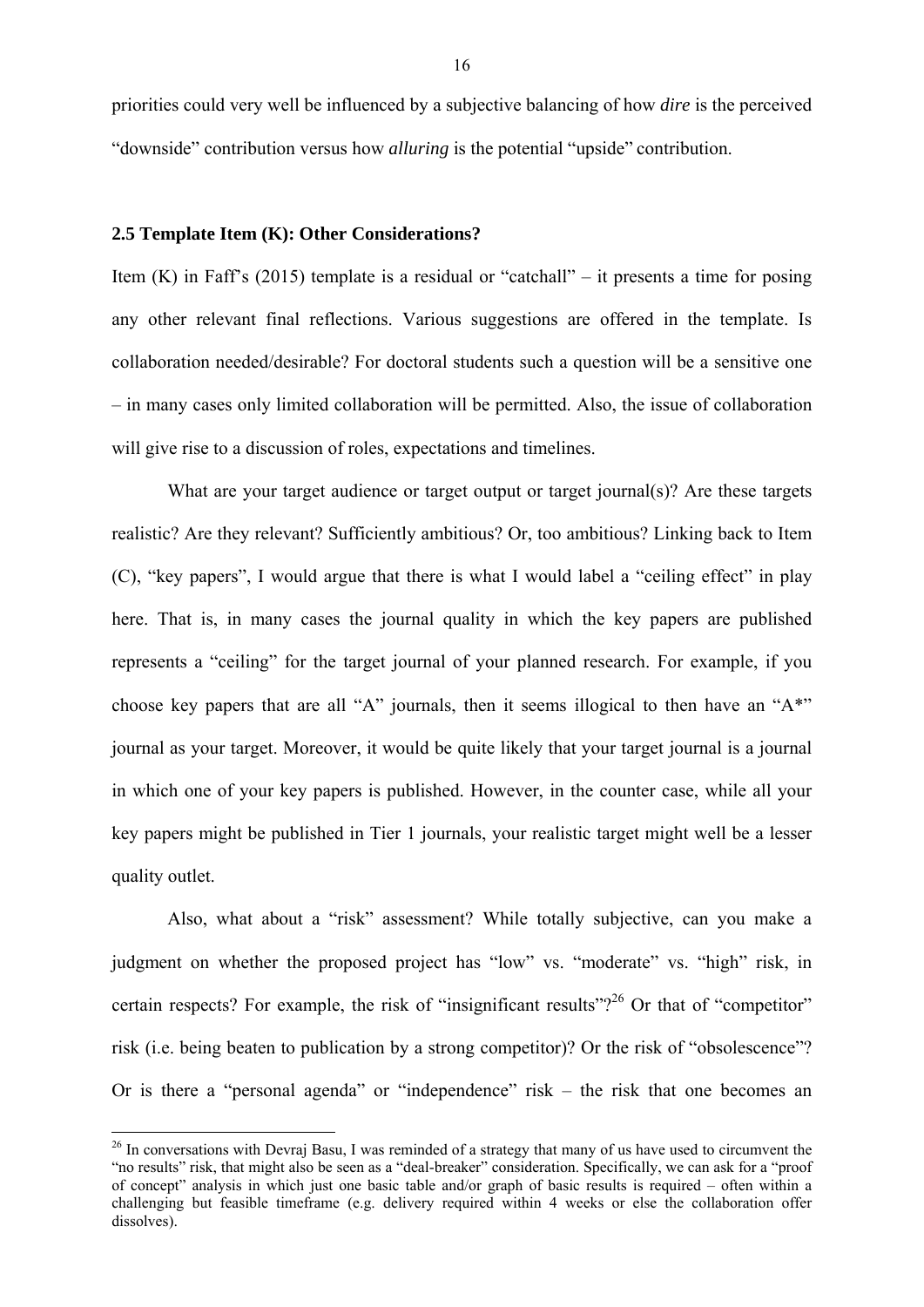advocate, rather than an objective "scientist".  $27$  Or is there "political enemy" risk? $28$  Is there any other major (research) risk exposure? Also, are there any serious challenge(s) that you face in executing this plan? If so, what are they? Are they related to the Idea? The Data? The Tools?

Finally, what about the implied scope of proposed analysis? Is the scope appropriate for the purpose or goal? Should it be narrower thereby allowing a deeper examination versus being broader and more shallow? These considerations of scope are often at issue in "conversations" between Honours/PhD students and their supervisors.<sup>29</sup>

#### **3. General Advice on Using the Template**

#### **3.1 Advice to the "Pitcher" – PhD students and Novice Researchers**

To this point, since the current paper has predominantly been written with the pitcher in mind, further detailed commentary under this heading is unnecessary. As already stated above, I plead with the pitcher – don't be scared! Treat the pitch template as your "friend", here to help you start a "conversation" with a relevant expert – a supervisor, a mentor, a potential collaborator. Among other things, I argue that this offers a big advantage in inducing better, more targeted feedback on your ideas. But, please take early and serious notice of the potential "deal breakers" (see Sub-section 2.2.4). Be concise and focused – "less is more", until "more" is requested. Think of it from the pitchee's point of view – what would you like to know if you were on the "other side"? View the pitch as a starting point only –

 $27$  Putting it another way, if you think that you already "know" the answer before you even start – that your task is simply to find the set of tests that confirm your firmly held beliefs, then you should not embark upon this path at all. Research is not a "religion". The reason is simple – you have no (actual and/or perceived) objectivity and, thus, your research (though very passionate) will not be "truly" independent or "scientific". This is what you might call "bad" passion. We should strive to harness "good" passion – the passion simpatico with objectivity and true science.

 $^{28}$  I do agree with Eliza Wu who, in a private communication, warned that the focus on "tension" in Item (E) of the template can bring the real risk of naively "picking a fight" against a strong and established researcher or research group in which there is little chance of "success". Experienced mentors are well placed to assess this risk early on, and particularly whether it might be so significant that it becomes a "deal breaker".

 $29$  Of course, there is an important distinction between the appropriate scope of an Honours thesis versus a PhD – most simply thought of in terms of the differential timeframe constraint, 9 months versus 36 months. For example, it is not uncommon for an Honours student to be advised that their topic is too broad – "… hey, that's a PhD – you won't have time to do justice to that topic … we need to cut this down."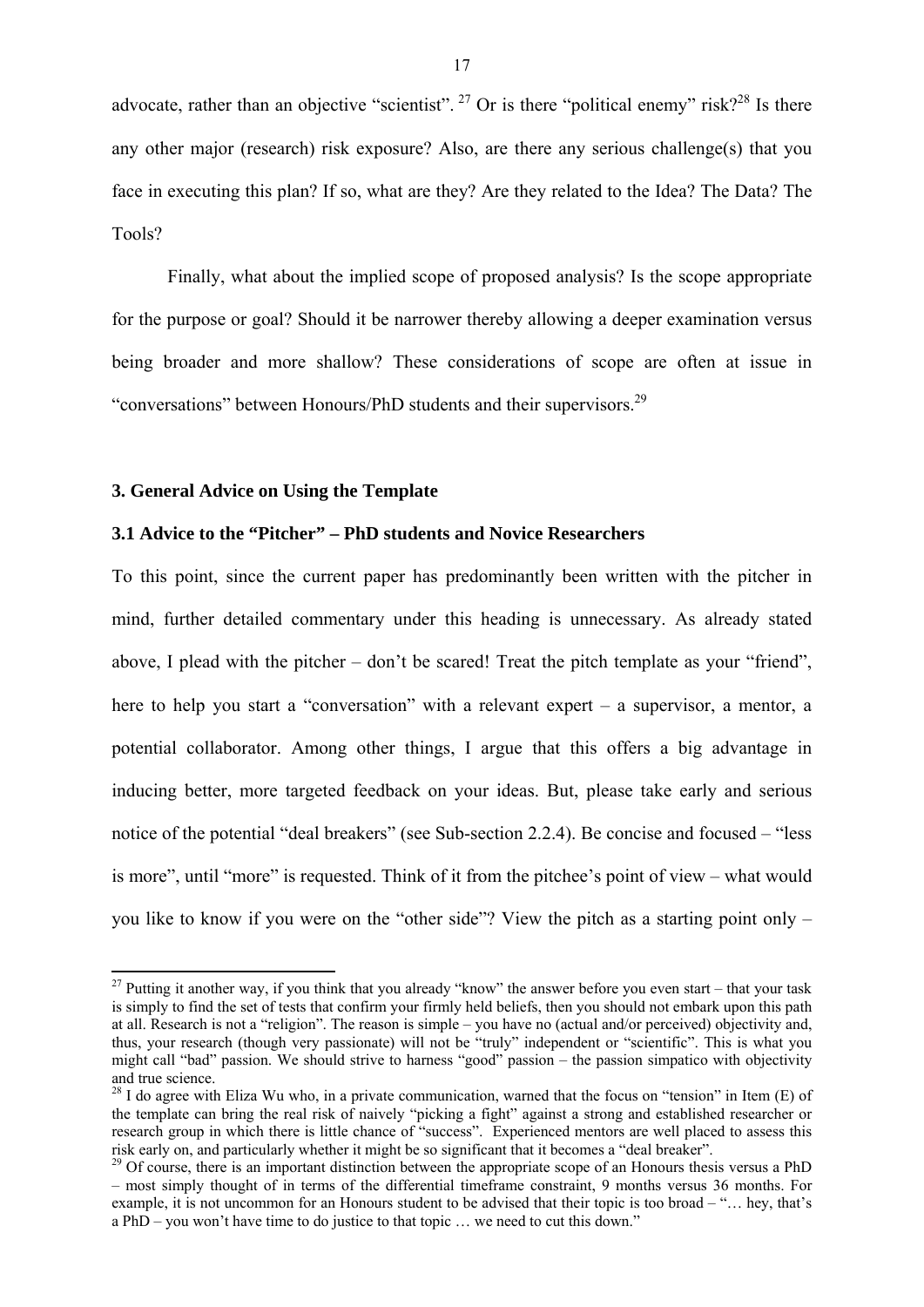don't suffer from the pitfall of "perfectionism" – particularly at such an early stage of the research process, just get your core ideas down. Appreciate the benefit that the template gives in terms of organizing your thoughts in a concise/structured way.

#### **3.2 Advice to the "Pitchee" – Supervisors/Research Mentors**

Hey! It's a two-way street! As a "pitchee" you need to know how to help the pitcher get the best from the exercise – my argument is simple: if this process helps "start a conversation", then you already have a "win". Above all be supportive and encouraging. But, please also be vigilant and pro-active on the question of potential "deal breakers" (see Sub-section 2.2.4) – this is where your experience and expertise are vitally important! Any *bona fide* effort – that produces a seriously completed pitch, however "flawed" it may be, is a success! In the embryonic stages, these exercises help us more quickly and efficiently move on a positive research trajectory. As such, the pitch template offers big advantages to you, the pitchee. Used wisely, if nothing else, it can help save you a lot of time and avoid much frustration. To assist even further in this regard, in the online material I provide a counterpart pitchee's version of the (pitcher's) cued template in Figure  $3^{30}$ .

As a pitchee, you have a "duty of care" to the potential pitcher.<sup>31</sup> As such, you should devise a "pre-pitch" strategy in which you aim to help minimise the chance of an early/any repeated "dead end(s)" for your protégé. To this end, they will want early guidance on what ideas are worth thinking more about and which ones are not? They will want guidance on how to efficiently generate a "pool" of potential research directions. In this regard, there are several strands of advice I can offer.

<sup>&</sup>lt;sup>30</sup> A softcopy WORD file of the pitchee's cued version of the template is available from the authors webpage: http://www.business.uq.edu.au/staff/details/robert-faff (please scroll down the webpage until you find the download prompt).

<sup>&</sup>lt;sup>31</sup> Not everyone agrees with the implied "risk averse" stance that I take here as a supervisor/mentor. Some argue that such an approach could easily stifle a brilliant student/brilliant topic that could lead to a major seminal work in a given field. There is no right or wrong answer here – it is a judgment call that we all need to make for ourselves, in terms of how we execute our "duty of care".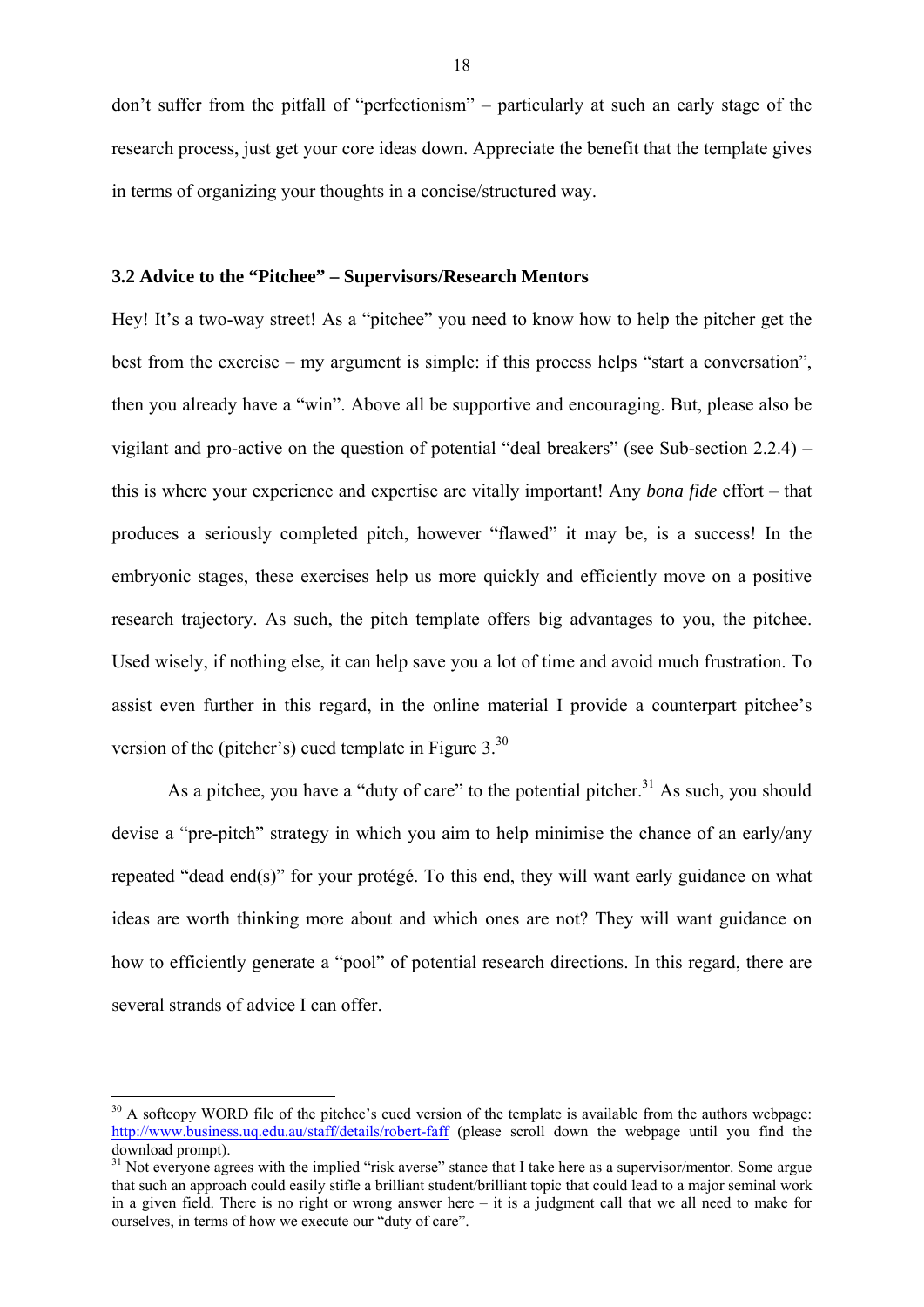First, emphasize very early on to the pitcher the need to follow a "smart" (cocktail glass) approach to reading the literature and to quickly run ideas past you. Second, advise your pitcher to read works like Stokes (2013) to gain a strategic mindset that can enhance their ability e.g. to scan the literature. Third, recommend that the pitcher seek out recent survey articles written by "gurus" in the field relating to their broad topic areas of interest. $32$ Finally, particularly with Honours or MSc students in mind, you could apply the "four-eyes" (4 x "i"s) principle, where "i" here prompts layered questioning around the student's academic discipline-related "interests".<sup>33</sup> The first "i" asks the student what Major in their coursework study do they find most *interesting*? Second, within that major what subject is most *interesting*? Third, within that subject what topic is most *interesting*? And fourth, within that topic what subtopic or vexing issue is most *interesting*? This simple, "drill down" approach can help usefully narrow the field, which can further be filtered by questions of their current/potential skillset (e.g. which areas did the student get their best marks) and their "confidence/comfort" (e.g. which area does the student feel most confident about studying in great depth from a research perspective).

A few further words of advice, particularly to novice/junior pitchees. Try and think of it from the pitcher's point of view – in particular, from a position of: perceived/actual ignorance about the technical aspects of the topic, a fear of being foolish and not knowing what is really important at the beginning. Once a completed pitch is in hand, identify the strengths/weaknesses. Applaud the strengths! Make it clear why such aspects are deemed strengths. Offer guidance on the weaknesses – specific or general. Aim to help develop the pitch to be uniformly strong.

<sup>32</sup> An excellent source of such review articles spanning a broad range of discipline areas is *Annual Reviews* [http://www.annualreviews.org/], for example, including (a) biomedical/life sciences: biochemistry, biophysics, clinical psychology, genetics, marine science, medicine, physiology, virology; (b) physical sciences: biophysics, computer science, fluid mechanics, physical chemistry; (c) social sciences: anthropology, economics, financial economics, political science, psychology, sociology, to name but a few. As stated on their website, the "… mission of Annual Reviews is to provide systematic, periodic examinations of scholarly advances in a number of fields of science through critical authoritative reviews. The comprehensive critical review not only summarizes a topic but also roots out errors of fact or concept and provokes discussion that will lead to new research activity."

<sup>&</sup>lt;sup>33</sup> I thank my colleague, Barry Oliver, for suggesting (and naming) this simple but effective approach.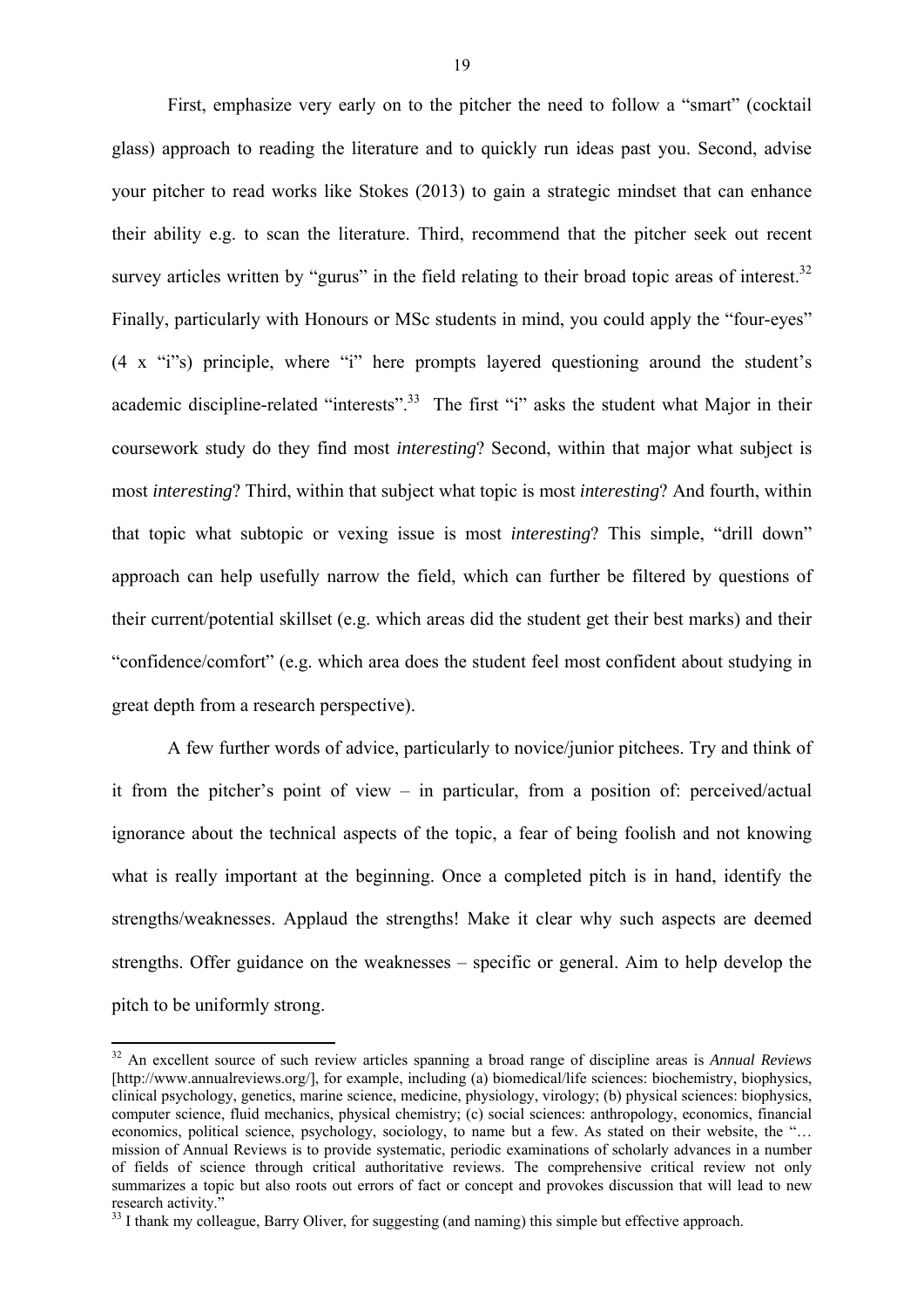## **4. Pitching Resource Center Support**

To take the lengthy details out of the current paper, in a new companion paper, Faff (2017) now gives a comprehensive update and latest information (including numerous actionable hyperlinks) on **ALL** resources currently available to support the pitching research<sup>®</sup> framework. In other words, Faff (2107) is the "one-stop shop" – **"Resource Central"**. Specifically, and most notably, **V1** of Faff (2017) provides details relating to: (a) an e-library of **196** worked pitching template examples;<sup>34</sup> (b) a separate listing of 61 worked examples relevant to finance research topics (with individual hyperlinks); (c) a separate listing of **35** worked examples relevant to accounting research topics (with individual hyperlinks); (d) the associated webportal, "PitchMyResearch.com"; (e) a stable of **19** associated SSRN "pitching" papers;<sup>35</sup> (f) doctoral symposia and coursework applications of the pitching research<sup>®</sup> framework; (g) research grant application of the pitching research® framework; (h) YouTube video resources; (i) publication opportunities, via "pitching research letters"; (j) pitching "ambassador" and research digest initiatives. **Readers are strongly encouraged to access Faff (2017) and exploit the benefits from this extensive resource pool.** 

 $34$  The e-library can be accessed at (please scroll down the webpage until you find the relevant weblink prompt): http://www.business.uq.edu.au/supplementary-material-pitching-research<br><sup>35</sup> Faff (2016a); Faff (2016b); Faff, Alqahtani, et al., (2017); Faff, Godfrey and Teng (2016); Faff, Ali, et al.

<sup>(2016);</sup> Faff, Babakhani, et al, (2017); Faff, Babakhani, Dallest et al, (2017); Faff, Baladi, et al, (2017); Faff, Gill, et al (2017); Faff and Kastelle (2016); Faff, Li, Nguyen and Ye (2016); Faff, Wallin, et al. (2016); Faff (2016c); Faff, Lay and Smith (2017); Faff, Carrick, et al. (2017a); Faff, Carrick, et al. (2017b); Faff, Carrick, et al. (2017c); Nguyen, Faff and Haq (2017); Teng and Faff (2017).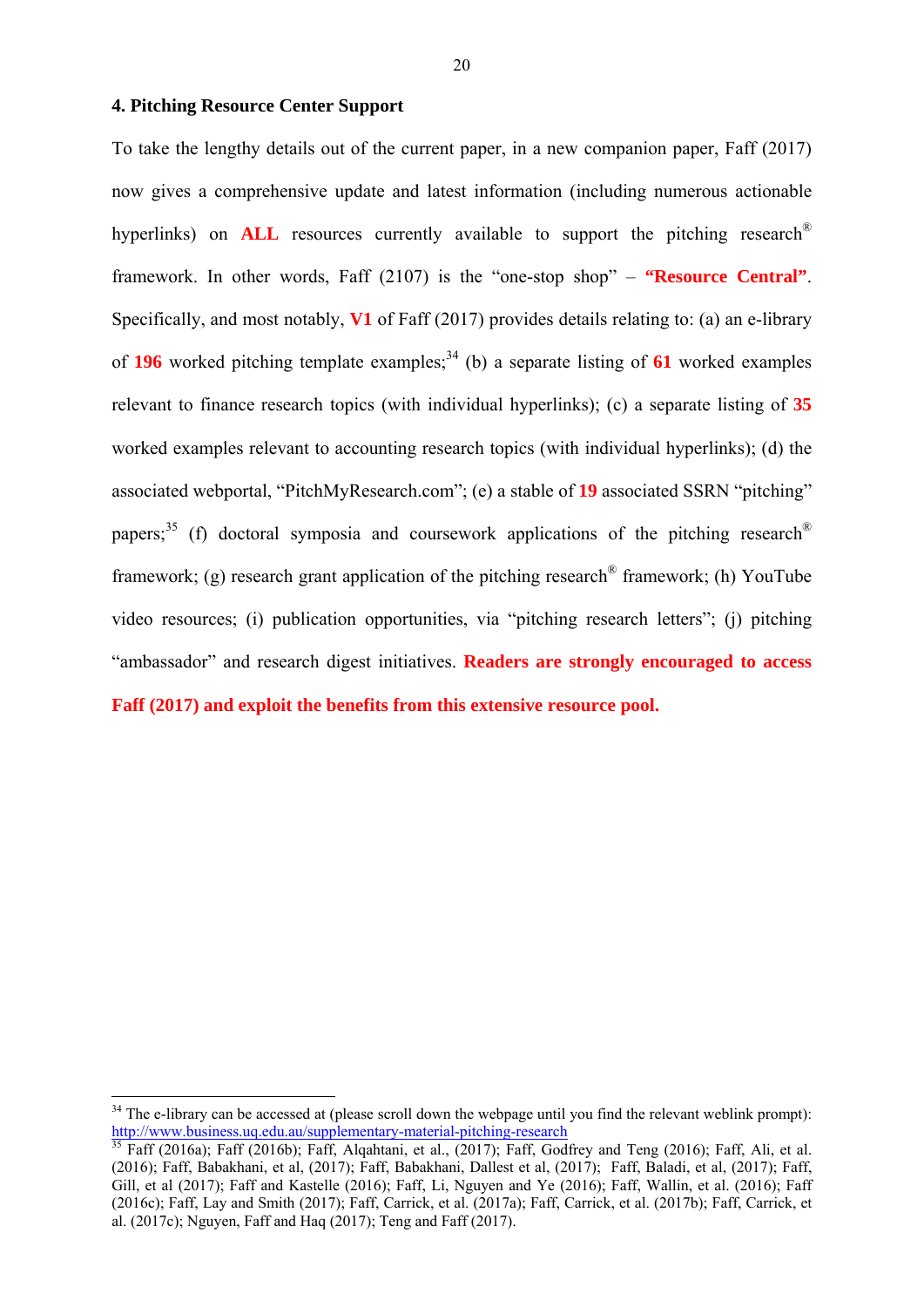#### **5. Conclusion**

Following a regularly updated revision process, the current paper, along with Faff (2017), are "dynamic" companions to Faff (2015). Collectively, these papers further explore a methodical approach to pitching a new research proposal, enabled by Faff's pitching template framework. This simple template is designed to allow a researcher in virtually any academic discipline to identify the core elements of a viable and worthwhile empirical research proposal. The template is built around the core "gimmick" of a "4-3-2-1" countdown design.

**Four** stands for the four "framing" items that begin the template: Working Title, Key Research Question, Key Papers, Motivation/Puzzle – collectively, these four pieces serve to give broad context to what then follows as more "specific" project-based information.

**Three** represents the essential "building blocks" of Idea, Data and Tools.

**Two** represents the two basic questions a researcher has to convincingly answer: "What's new?" and "So what?"

**One** represents the "holy grail" Contribution! I hope that this template will be of great use as a training tool for developing strong research proposals by the leading researchers of the future.

While the current paper is now in its fifteenth major version, I will continue striving hard to broaden its appeal to all possible areas of academic endeavour.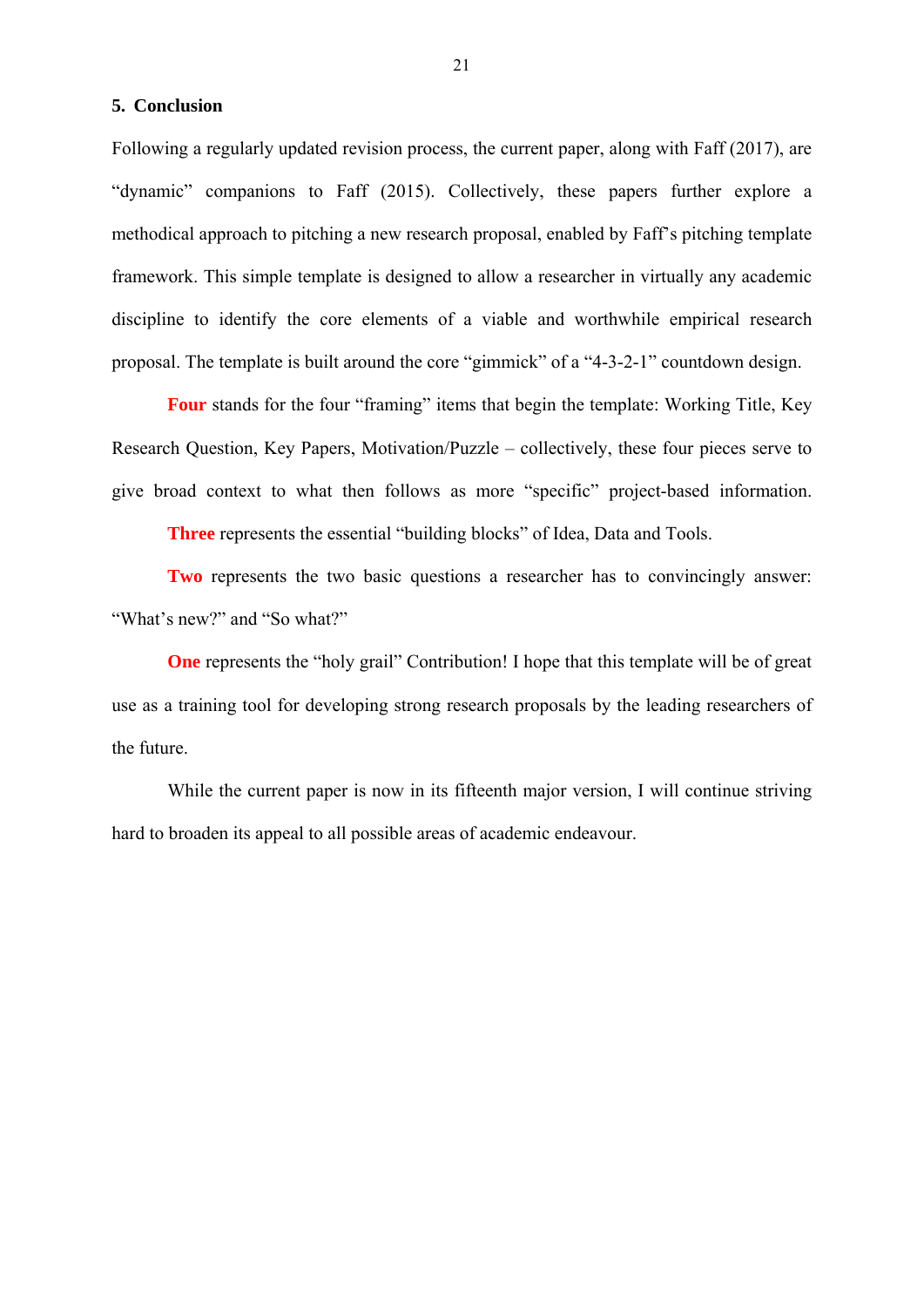#### *Acknowledgements:*

*Institutions:* This paper is a "dynamic" companion to Faff (2015): "A Simple Template for Pitching Research". The current paper and its prior versions, have been presented over **200** times and had its genesis in presentations delivered to a special session of the IAAER and ACCA Early Career Researchers Workshop held in conjunction with the joint AMIS IAAER 2013 Conference (June), a plenary session at the 6th International Accounting and Finance Doctoral Symposium (IAFDS), Bologna, June 2013 and a one-day workshop "Getting Published: Tools and Tricks of the Trade", sponsored by IAFDS in Trondheim, Norway, June 2014. The paper was exposed for the very first time to the finance group of students at the 2014 AFAANZ Doctoral Symposium, Auckland, New Zealand. I have since benefited from the opportunity to present an extensive series of workshops/seminars, partially sponsored in 2015 by AFAANZ in my role as an AFAANZ Visiting Research Professor, at: Deakin University, 12 August, 2014; Monash University, 14 August, 2014; Macquarie University, 21 August, 2014; University of Sydney, 22 August, 2014; University of Queensland, 29 August 2014; University of Ljubljana, 5 September 2014; University of Antwerp, 10 September 2014; University of Strathclyde, 12 September 2014; University of Western Australia, 19 September 2014; Latrobe University, 20/21 October 2014; University of South Australia, 22 October 2014; University of Adelaide, 23 October 2014; University of Canberra, 27 October 2014; Australian National University, 28 October 2014; University of Western Sydney, 29 October 2014; University of Otago, 19 November 2014; Victoria University of Wellington, 21 November 2014; ANZAM Doctoral workshop, UNSW, 1 December 2014; International Corporate Governance Symposium, Pattaya, Thailand, 2 December 2014; AFM Doctoral Symposium, Auckland., 18 December 2014; ANZIBA Doctoral Colloquium, Deakin University, 11 February 2015; HDR Summer Conference, RMIT, 12 February 2015; Research Symposium, College of Business, Victoria University, 13 February 2015; NZ Finance Doctoral Symposium, 18 February 2015; NZ Finance Colloquium, 19 February 2015; BUiLD launch, Deakin University, 25 February 2015; University of Newcastle, 26 February 2015; SIRCA pitch day, 27 February 2015, University of New England Public Lecture, 6 March 2015; "Pitching hour" FIRN FEW event UQ Business School, 10 March 2015; James Cook University (Townsville), 23 March 2015; Bayreuth University, 25 March 2015; Bamberg University, 27 March 2015; Marburg University, 27 March 2015; WHU (Koblenz), 30 March 2015; 6th Financial Markets and Corporate Governance Conference, Fremantle, 9 April 2015; Griffith University, Nathan Campus, 17 April 2015; Glasgow University 24 April 2015; Australian National University 6 May 2015; University of Technology Sydney 7 May 2015; University of New South Wales 7 May 2015; University of Central Queensland 8 May 2015; UQAPS "Pitch Examples" Day 13 May 2015; UQ Centre for Clinical Research 14 May 2015; UQ Psychology Honours & Research Students 22 May 2015; UQ undergraduate research methods students 26 May 2015; University of Wollongong 27 May 2015; University of Western Sydney 28 May 2015; CIFR pitch day 29 May 2015; ESSEC, Paris 3 June 2015; Bucharest University of Economic Studies, 4 June 2015; IAFDS8 held at the University of Ljubljana, 16 June 2015; Ludwig-Maximilians University of Munich, 18 June 2015; University of Augsburg, 19 June 2015; Renmin University, Beijing 23 June 2015; CASS, Beijing 23 June 2015; Jaitong University Xi'an, 26 June 2015; AFAANZ Doctoral Symposium in Hobart, 3 July 2015; AFAANZ Conference Plenary in Hobart, 6 July 2015; Universidad Anahuac, Mexico City, 20 July 2015; World Finance Conference, Buenos Aires, Argentina, 23 July 2015; University of St Gallen, Switzerland, 21 September 2015; University of Leeds Business School, 22 September 2015; SKEMA, Lille, France, 29 September 2015; University of the Sunshine Coast, 7 October 2015; Latrobe University, Department of Management, 14 October 2015; Bond University, 28 October 2015, Asia-Pacific Conference on International on Accounting Issues, Doctoral Symposium, Gold Coast, 1 November 2015; Edith Cowan University, Joondalup, 5 November 2015; Murdoch University, Perth, 5 November 2015; Curtin University, Perth, 5 November 2015; Gold Coast Health & Medical Research Conference – pre-conference workshop, 2 December 2015; Waikato Business School, 9 February 2016; SIRCA Pitching Symposium, UTS, Sydney; School of Economics, University of Queensland, 3 March 2016; School of Education, University of Adelaide, 10 March 2016; Flinders Business School, 10 March 2016; School of Biological Sciences, University of Queensland, 11 March 2016; Queensland University of Technology, Business School, 14 March 2016; Warsaw School of Economics, 23 March 2016; University of Punjab, Pakistan, 24 March 2016; University of Central Punjab, Pakistan, 27 March 2016; Corvinus University of Budapest, 29 March 2016; Budapest Business School, 29 March 2016; University of Economics, Prague, 30 March 2016; ERASMUS, Rotterdam, 1 April 2016; ESADE, Barcelona, 4 April 2016; Victoria University, Melbourne, 14 April 2016; Quality in Postgraduate Research conference, Adelaide, 20 April 2016; Australian Catholic University, Brisbane, 10 May 2016; Imperial College of Business Studies, Pakistan (webinar), 15 May 2016; University of Haripur, Pakistan (webinar), 17 May 2016; Glasgow Caledonian University, 13 June, 2016; IAFDS9, Glasgow, 14 June, 2016; University of Edinburgh, 16 June, 2016; University of Collogne, 17 June, 2016; CEMAPRE, Lisbon, 21 June, 2016; University of Valencia, 22 June, 2016; Asian Finance Association conference, Bangkok, 27 June, 2016; Latrobe University Finance Research and Research Symposium, 13 July, 2016; Uni versidad de La Sabana, Columbia (webinar), 12 August, 2016; Swinburne University, 18 August, 2016; University Tasmania, 19 August, 2016; University Southern Queensland, 25 August, 2016; Scottish BAFA, 30 August, 2016; IHBI QUT, 8 September, 2016; University of West Indies, Jamaica (webinar), 9 September, 2016; University of the Cape Coast, Ghana (webinar), 14 September, 2016; National University of Singapore, 16 September, 2016; Delhi University, 19 September, 2016; IIMB Bangalore, 20 September, 2016; Hyderabad Central University, 22 September, 2016; National Workshop on Applied Financial Econometrics, Hyderabad Central University, 22 September, 2016; Institute of public Enterprise, Hyderabad, 23 September, 2016; UCL, Brussels, 26 September, 2016; Tallinn University of technology, 28 September, 2016; Aalto University, Helsinki, 29 September, 2016; Stockholm School of Economics, 30 September, 2016; Vienna University of Economics and Business, 3 October, 2016; Università degli Studi di Genova, 5 October, 2016; University of Bologna, 6 October, 2016; Milan Politechnico, 7 October, 2016; EFMD Conference, Barcelona, 10 October, 2016; Macquarie University, 13 October, 2016; The Fourth Chilean Graduate Conference in Australia (UQ), 14 October, 2016; Strathmore University Business School, Kenya (webinar), 19 October, 2016; Australian National University ("PhD to present"), 26 October, 2016; ECR Women's Day 2016, QUT Accounting, 2 November, 2016; University of Sydney Business School, 4 November, 2016; FIRN "Pitch My Research" competition, Barossa Valley, 12 November, 2016; COMSATS IIT, Pakistan (webinar), 23 November, 2016; UQuAPS "Pitching Research" Competition Final, 28 November, 2016; ANZAM Doctoral Workshop, 6 December, 2016; AIC2016 Asia International Conference pre-conference workshop, Kuala Lumpur, 9 December, 2016; AIC2016 Asia International Conference keynote address, Kuala Lumpur, 10 December, 2016; University of the South Pacific, Suva, 6 February, 2017; Southern Cross University, Gold Coast, 24 February, 2017; University of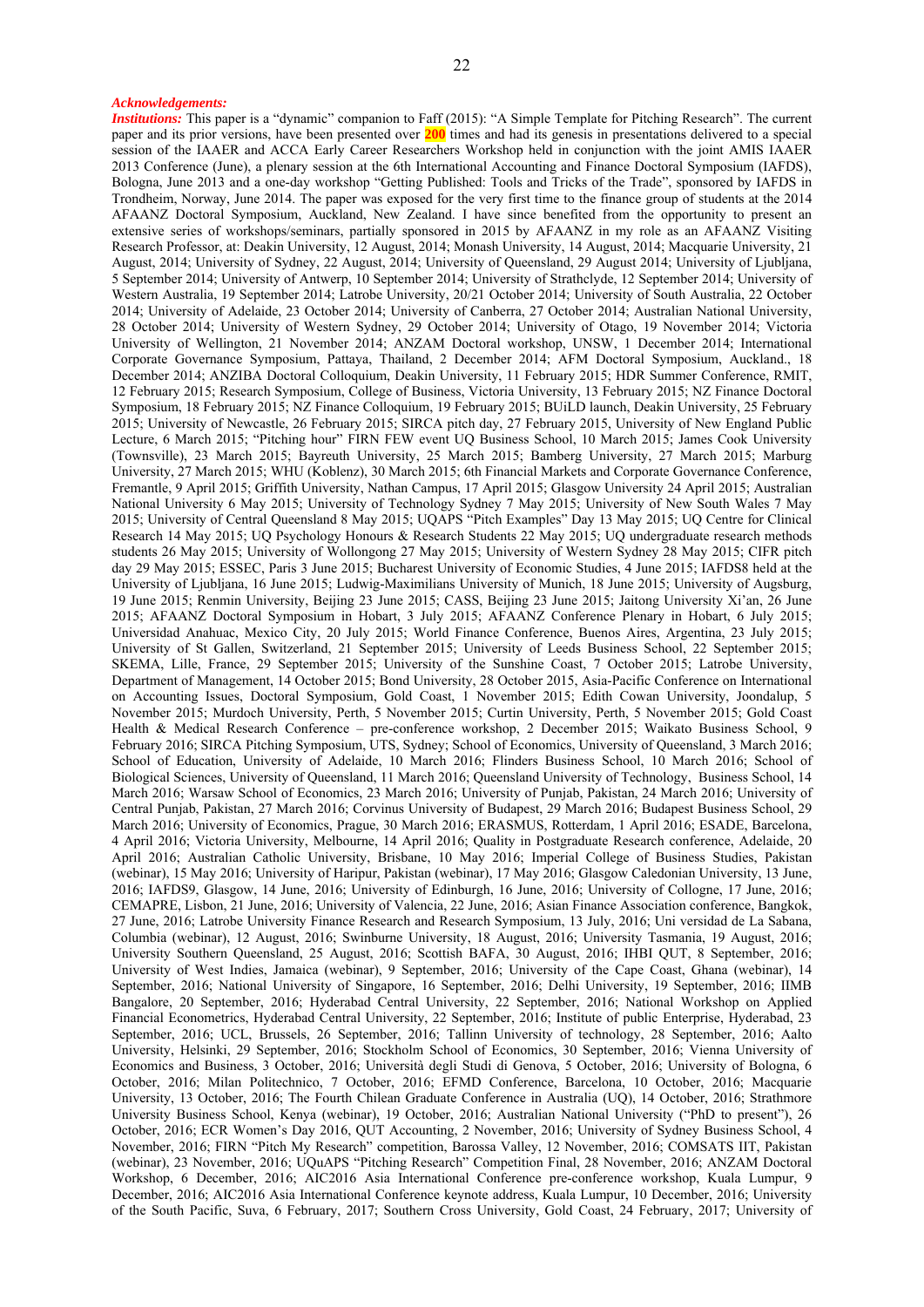Hawaii, 7 March, 2017; Federation University – Ballarat, 16 March, 2017; Waikato Business School, 22 March, 2017; Nagoya City University, Japan, 30 March, 2017; Meiji University, Tokyo, Japan, 1 April, 2017; University of Economics, Prague, Czech Republic, 5 April, 2017; Mendel University Brno, Czech Republic, 11 April, 2017; Charles Darwin University, 13 April, 2017; University of Haripur, Pakistan, 18 April, 2017; ICAM 2017, Houston, Texas, 25 April, 2017; Malaysian Finance Association, 16 May, 2017; National University of "Kyiv-Mohyla Academy", Ukraine (webinar), 22 Malaysian Finance Association, 10 may, 2017, National University of Legislation Cardiff, Wales, 1 June, 2017; IAAER/ACCA<br>May, 2017; Charles Sturt University<sup>36</sup>, Wagga, 25 May, 2017; University of Economic Studies, 7 June, ECR Workshop, Bucharest, Romania, 6 June, 2017; Bucharest University of Economic Studies, 7 June, 2017; Warsaw School of Economics, 12 June, 2017; IAFDS, Warsaw, 13 June, 2017; Krakow University of Economics, Poland, 16 June, 2017; University of Split & FINAC, Croatia, 19 June, 2017; University of Belgrade, 21 June, 2017; AFAANZ Doctoral Symposium, Adelaide, 30 June, 2017; AFAANZ Finance SIG - pitching day, 1 July, 2017; KAIST, Seoul, South Korea, 10 July, 2017; School of Physiotherapy, UQ, 17 July, 2017; SIRCA Pitching Symposium #3, Sydney, 21 July, 2017; Academy of Management (exhibitor's booth), Atlanta, 6 August, 2017.

#### *Acknowledgements:*

#### *Individuals:*

I thank the following individuals who have used the template (and in many cases given positive feedback) and allowed me to see the outcome of their efforts or have helped organize my talks at various locations (listed alphabetically): Marteja Achim, Searat Ali, Faisal Alqahtani, Mone Andrias, Mattia Anesa, Bayan Arqawi, Asma Asrar Qureshi, Muhammad Atif, Ladshiya Atisoothanan, Stacey Beaumont, Nazila Babakhani, Anna Bailek-Jaworska, Anmol Bhatia, Martin Bierry, Jac Birt, Graham Bowrey, Reza Bradrania, Mark Bremhorst, Matt Brenner, Mark Brosnan, Simon Burgess, Millie Chang, Angel Chen, Mardy Chiah, Hasibul Chowdhury, Victoria Clout, Anamaria Cociorva, George Cordos, Leelyn Cruddas, Kathy Dallest, Man Dang, Dhani Agung Darmawan, Mylyn C. Dat, Lisa Daunt, Gabriel Donleavy, Alana Dorris, Marion Dupire-Declerck, Geeta Duppati, David Duval, Patricia Eats, Marisol Escobar, Athanasios Fassas, Marinela Finta, Sebastian Firk, Cristina Florio, Gabe Foley, Paul Gerrans, Nargess Mottaghi Golshan, Sara Ghorbani Gorji, Chelsea Gill, Martin Groen, Yilian Guo, Liz Hardie, Martin Hauptfleisch, Chloe C-Y Ho, Sam Hollingworth, Wanvipha Hongnaphadol, Jacquie Humphrey, Anne Jeny, Dinah Joesoef, Alison Joubert, Greg Jones, Md. Nurul Kabir, Matthew Khong, Eunice Khoo, Tay Koo, Fatima Khushnud, Robyn King, Susanne Knowles, Yihui Lan, Jo'Anne Langham, Janine Lay, Nhung Le, Ed Lefley, Giulia Leoni, Lina Li, Xiping Li, Ya Li (UQ Winter Scholar), Beiqi Lin, Nurli Listiani, Frank Liu, Martin Livingstone, Qigui Liu, Jon McCullough, Marcio Machado, Thomas Magor, Md Al Mamun, Siti Nur Dyana Mahmud, Suyash Mahto, Ihtisham Abdul Malik, Asmita Manchha, Victor Maxwell, Bruce Mortimer, Lin Mi, Kirsty Mitchell, Harry Mulgrew, Puspa Muniandy, Daniel Murray, Tan Na, Vinu Nagar, Amirul Nasir, Zina Ndugwa, Paul Newbury, Bao Nguyen (UQ Winter Scholar), Hannah Nguyen, Ngoc Anh Le Nguyen, Phong Nguyen, Hieu Nguyen, Tam Thanh Nguyen, Trang Nguyen, Liz Nicholls, Hengsheng Nie, Kirsten Nielsen, Jae-Eun Noh, Shari O'Brien, Richard O'Quinn, Felix Orole, David Pecha, Natalie Peng, Thi Duyen Anh Pham, Tim Pullen, Judy Qiu, Xin (Tracy) Qu, Hossein Rad, Dewan Rahman, Bogdan Ratiu, Raluca Ratiu, Jurij-Andrei Reichenecker, Saphira Rekker, Jordan Rippy, Dimas Pena Romera, Hideaki Sakawa, Imam Salehudin, Mohammad Sayeed, Kanchan Sehrawat, Ali Sheikhbahaei, Xuefeng Shao, Kenny Siaw, Manuel Siegrist, Syed Khuram Shahzad, Matt Simons, Nadarajah Sivathaasan, Ross Skelton, David Smith, Marita Smith, Steven Smythe, Sid Song, Jake Sullivan, David Tan, Jie Teng, Duy To, Le Nghi Tran, Thu Phuong Truong, Jemaine Tsoi, Luisa Unda, Ria Vaportzis, Xin Wang, Ann Wallin, Mark Wallis, Emma Watton, Marvin Wee, Dennis Wellman, Singgih Wijayana, Chinthake Wijesooriya, Charlane Wong, Keegan Woods, Zhengling Xiong (Ling), Suichen Xu, Xin Xu, Rui Xue, Yi Yang, Maria Belen Yanotti, Lexie Yao, Qiaozhi Ye (UQ Winter Scholar), Nirma Yossa, Mui Kuen Yuen, Astrid Zakrzewska, Natalya Zelenyuk, Beile Zhang, Kun Zhang, Long Zhang, Richard Zhang, Kate Zhaunerchyk, Angel Zhong, Elizabeth Zhu, Sarine (Yuxia) Zou.

Further, with regard to providing constructive feedback and/or facilitating pitching workshops/seminars, I thank Andrew Ainsworth, Shumi Akhtar, Catalin Albu, Nadia Albu, Carolina Alejandra, Jaan Alver, Maria Alvarez, Ash Amirshahi, Paul Andre, Brian Andrew, Ian Austin, Emanuele Bajo, Adrian Barnett, Tim Bartram, Devraj Basu, Sladjana Benkovic, Karen Benson, Henk Berkman, Ron Bird, Jac Birt, Agyenim Boateng, Helen Bollaert, Holly Brailsford, Rob Brooks, Charlie Cai, Marc De Ceuster, Keryn Chalmers, Ellie Chapple, Delroy Chevers, Charles Cho, Anouk Claes, Adam Clements, Timothy Crack, Lee Di Milia, Martin Dierker, Tami Dinh, Paul Docherty, Mark Dodgson, Geeta Duppati, Keitha Dunstan, Robert Durand, Steve Easton, Eva Eberhartinger, Brigitte Eierle, Edith Elgueta, Brendan Elliot, Andre Filip, Victoria Firth-Smith, Greg Fisher, Rolf Uwe Fülbier, Dom Gasbarro, Adrian Gepp, Phil Gharghori, Begoña Giner Inchausti, Jennifer Gippel, Giancarlo Giudici, Martin Glaum, Diana Gonzalez, Edgar Gonzalez, Konrad Grabinski, Andrew Grant, Mamiza Haq, Maggie Hardy, Nicole Hartley, Anne-Marie Hede, Catherine Ho, Yew Kee Ho, Allan Hodgson, Kathy Holmes, Scott Holmes, Bryan Howieson, Maria Ishkova, Zangie Ishhaq, Simon Jenkins, David Johnstone, Petko Kalev, Anna Karmanska, Tim Kastelle, Michael Keefe, Simone Kelly, Sebastian Kernbach, Sveta Kostic, Greg Laing, Martin Lally, Janeen Lamb, Michael Landsberg, Clive Lennox, Chris Leonardi, Yong Li, David Lont, Rand Low, Martin Lukeš, Nicholle McNeice, Martien Lubberink, Bouchra M'Zali, Ondřej Machek, Hana Machkova, Mike Mao, Geoff Marks, David Mathuva, Sabine Matook, Patrick McColgan, Lisa McManus, Ray McNamara, Will McKay, Ron McIvor, Rebecca Mellor, Lee Moerman, Dave Michayluk, Gary Monroe, Dusan Mramor, Julia Nasev, Dana Nerudova, Lance Newey, Ingrid Nielsen, Takahiro Nishi, Barry Oliver, Graham Partington, Shams Pathan, Luc Paugam, Rui Paulo, Michelle Picard, Imran Qadir, Jamal Ouenniche, Mala Raghavan, Paola Ramassa, Marc Steffen Rapp, Vanessa Ratten, Ghon Rhee, Joseph Rich, Greta Ridley, Brent Ritchie, Hideaki Sakawa, Milind Sathye, Harm Schuett, Wolfgang Schultze, Thorsten Sellhorn, Roman Semko, Greg Shailer, Syed Shams, David Smith, Tom Smith, Slavko Sodan, Collete Southam, Gordon Southam, Don Stokes, Torkel Stromsten, Gillian Sullivan-Mort, Marja Svanberg, George Tanewski, Josef Tauser, Gethin Thomas, David Tripe, Evangelos Vagenas-Nanos, Ernesto Valezuela, Ria Vaportzis, Eero Vaara, Peter Verhoeven, Martie-Louise Verreynne, Madhu Vij, Carolina Villegas, Ann Wallin, Kathy Walsh, Terry Walter, Gabby Walters, Geoff Warren, Karl Wenberg, John Willison, Sue Wright, Eliza Wu, Tamyko Ysa.

<sup>&</sup>lt;sup>36</sup> At this event, participants logged in from many places including: Sydney; Bathurst; Launceston; Orange; Wagga; Blackheath; Port MacQuarie; Wangaratta; Dubbo; Perth; Canberra; Cooranbong; Melbourne; Lockhart; Adelaide; Istanbul; Springwood.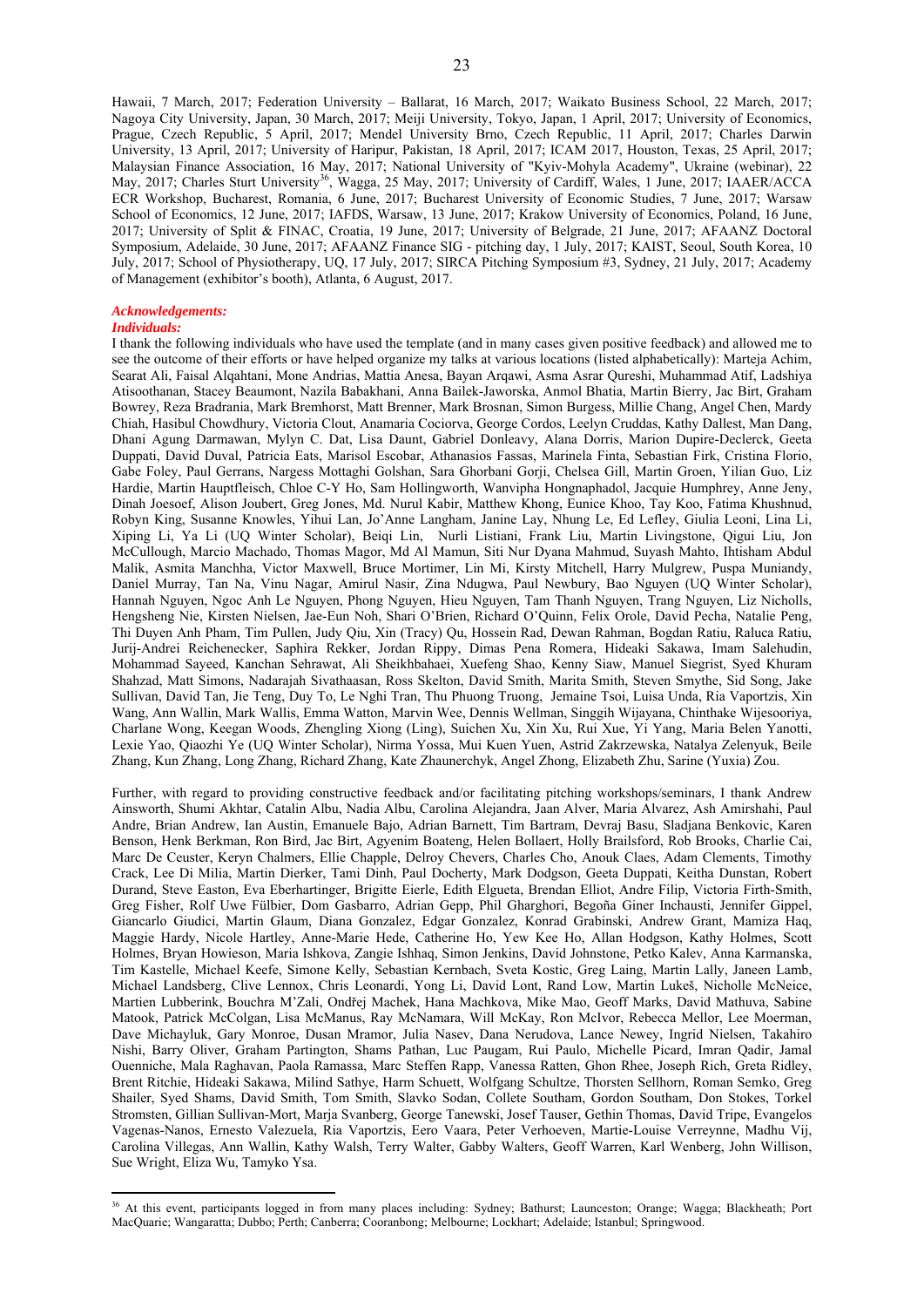#### **References**

- Ali, S., (2016), "Corporate governance and stock liquidity in Australia: A pitch", *Journal of Accounting and Management Information Systems* 15, No. 3, pp. 624-631.
- Atif, M., (2016), "CEO compensation and firm's cash holding: A pitch", *Journal of Accounting and Management Information Systems* 15, No. 3, pp. 605-611.
- Agha, M. and Faff, R., (2014), "An Investigation of the Asymmetric link between Credit Reratings and Corporate Financial Decisions: "Flicking the Switch" with Financial Flexibility", *Journal of Corporate Finance* 29, 37-57.
- Benson, K. and Faff, R., (2013), "β", *Abacus* 49, Supplement, 24-31.
- Beaumont, S., (2014), "An Investigation of the Short and Long Run Relations between Executive Cash Bonus Payments and Firm Financial Performance: A Pitch" (December 23, 2014). Available at SSRN: http://ssrn.com/abstract=2542046
- Beaumont, S., (2015), "An Investigation of the Short and Long Run Relations between Executive Cash Bonus Payments and Firm Financial Performance: A Pitch", *Accounting & Finance* 55, 337-343.
- Brenner, M., (2016), "Investigating chef-leader behaviour impacts on subordinate work team identification: A pitch", *Journal of Accounting and Management Information Systems* 15, No. 4, pp. 826-834.
- Chang, M. and Wee, M., (2016), "The effect of voluntary versus mandatory adoption of trading policies on the returns to insider trades", *Pacific-Basin Finance Journal* 38, 76- 87.
- Clarkson, P., (2012), "Publishing: Art or Science? Reflections from an Editorial Perspective", *Accounting and Finance* 52, 359–376.
- Dang, M. and Henry, D., (2016), "Partial-control versus Full-control acquisitions: Does target corporate governance matter? Evidence from eight East and Southeast Asian nations", *Pacific-Basin Finance Journal 40*, 251-265.
- Ellis, P., (2016), "To find a standard format that measures the activities of a Micro, Small or Medium Business Entity. A Pitch", *Journal of Accounting and Management Information Systems* 15, No. 2, pp. 420-427.
- Faff, R., (2013), "Mickey Mouse and the IDioT Principle for Assessing Research Contribution: Discussion of 'Is the Relationship between Investment and Conditional Cash Flow Volatility Ambiguous, Asymmetric or both?'", *Accounting and Finance* 53, 949-960.
- Faff, R., (2014), "α", Available at SSRN: http://ssrn.com/abstract=2465316
- Faff, R., (2015), "A Simple Template for Pitching Research", *Accounting and Finance* 55, 311-336.
- Faff, R., (2016a), "The "Pitching Research" Concept: 2015, a Year in Review", Available at SSRN: http://ssrn.com/abstract=2721528 or http://dx.doi.org/10.2139/ssrn.2721528
- Faff, R., (2016b), "Mapping "Pitching Research" Tasks into the RSD7 Framework: A Pedagogic Perspective". Available at SSRN: http://ssrn.com/abstract=2724451
- Faff, Robert W., (2016c), Learning from 'Pitching Research' Competition Winners: Insights and Reflections (December 30, 2016). Available at SSRN: https://ssrn.com/abstract=2891650
- Faff, Robert W., (2017), "Pitching Research®: A Comprehensive Resource Center Supplement" (August 14, 2017). Available at SSRN: https://ssrn.com/abstract=3018939
- Faff, R. and Godfrey, K. and Teng, J., (2016), Pitching Research Evolution: An Illustrative Example on the Topic of 'Innovation and Financial Dependence' (May 7, 2016). Available at SSRN: http://ssrn.com/abstract=2776959
- Faff, Robert W. and Kastelle, Tim, (2016), "Pitching Research for Engagement and Impact" (July 22, 2016). Available at SSRN: http://ssrn.com/abstract=2813096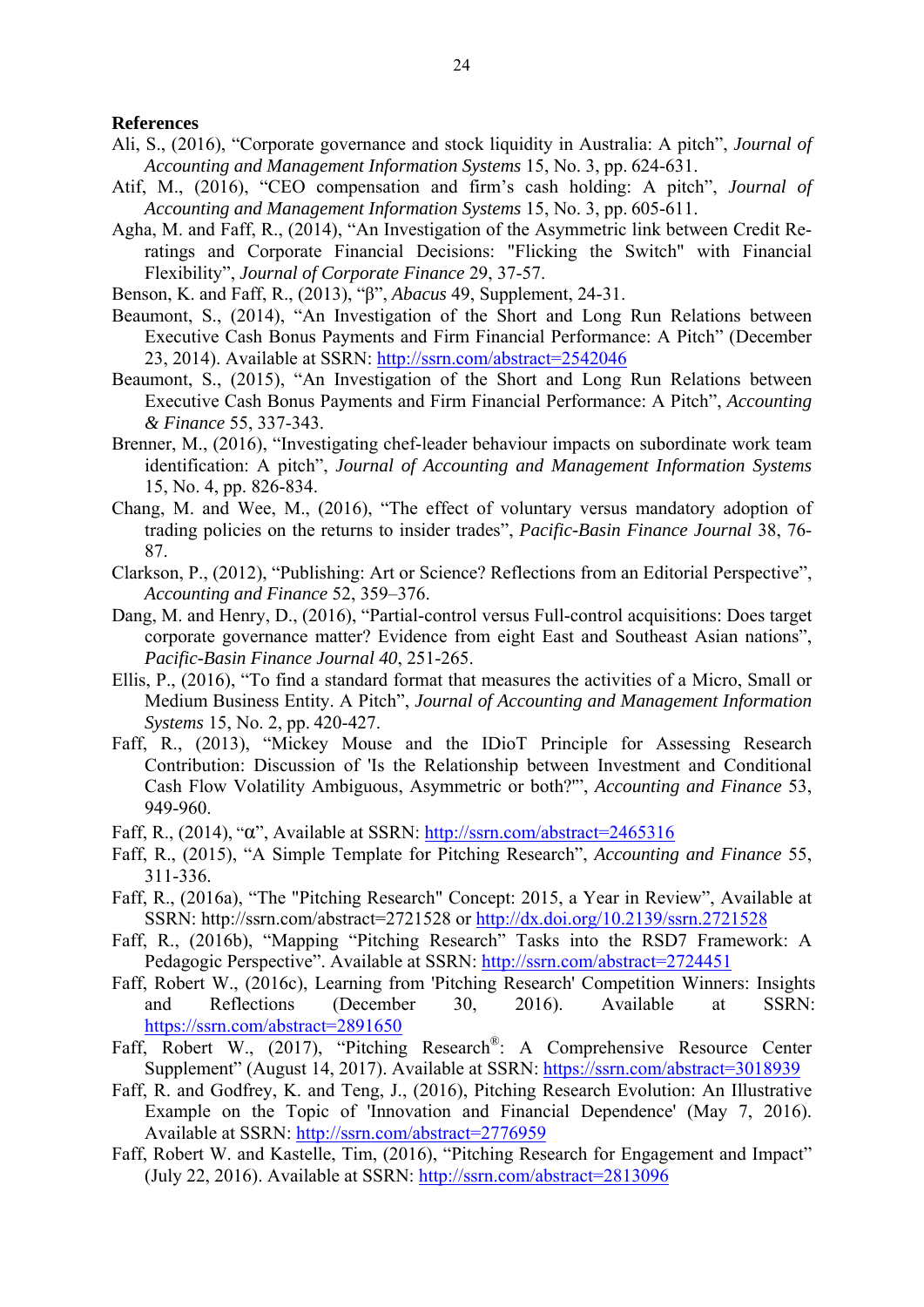- Faff, Robert W. and Lay, Janine and Smith, Marita, (2017), "PoW! Using Social Media to Leverage Research Visibility – 'Pitch of the Week' Posts in LinkedIn" (January 4, 2017). Available at SSRN: https://ssrn.com/abstract=2894069
- Faff, R., Ali, S., Atif, M., Brenner, M., Chowdhury, H., Crudas, L., Joubet, A., Malik, I., Nagar, V., Mi, L., Pullen, T., Siegrist, M., Smythe, S., Stephenson, J., Zhang, B., and Zhang, K., (2016), "Fantasy Pitching", Available at SSRN: http://ssrn.com/abstract=2782778 or http://dx.doi.org/10.2139/ssrn.2782778
- Faff, Robert W. and Li, Ya and Nguyen, Bao Hoang and Ye, Qiaozhi, (2016), "Pitching Research: A Pilot Experiment with UQ Winter Scholars". Available at SSRN: http://ssrn.com/abstract=2816233
- Faff, Robert; Ann Wallin; Mark Brosnan; Naiara Carrillo; Dhani Darmawan; Alana Dorris; Martin Groen; Nurlia Listiani; Victor Maxwell; Felix Orole; Anh Pham; Imam Salehudin; Matt Simons; Duy To; Jemaine Tsoi; Charlane Wong; Keegan Woods; Nirma Yossa; Kate Zhaunerchyk, (2016), "Fantasy Pitching II: Star Wars vs. Pokemon vs. R&D vs. Uber". Available at SSRN: http://ssrn.com/abstract=2827425
- Faff, Robert W., Shao, Xuefeng David, Alqahtani , Faisal A., Atif, Muhammad, Białek-Jaworska, Anna, Chen, Angel, Duppati, Geeta, Escobar, Marisol, Finta, Marinela, JENY-CAZAVAN, Anne, Li, Ya, Machado, Marcio Andre Veras, Nguyen, Nishi, Takahiro, Bao Hoang, Noh, Jae-Eun, Reichenecker, Jurij-Andrei, Sakawa, Hideaki, Vaportzis, Eleftheria, Widyawati, Luluk, Wijayana, Singgih, Wijesooriya, Chinthake, Ye, Qiaozhi, Zhou, Qing, (2017), "Increasing the Discoverability of Non-English Language Research Papers: A Reverse-Engineering Application of the Pitching Research Template" (May 14, 2017). Available at SSRN: https://ssrn.com/abstract=2948707
- Faff, Robert W. and Babakhani, Nazila and Carrick, Robin and Chen, Angel and Dallest, Kathy and Daunt, Lisa and Escobar, Marisol and Foley, Gabe and Gill, Chelsea and Khong, Bo Xuan Matthew and Liu, Maggie and Mahmud, Siti Nur Diyana and McCullough, Jon and Ndugwa, Zina and Nguyen, Bao Hoang and O'Brien, Shari and Orole, Felix and Qureshi, Asma and Rad, Hossein and Rekker, Saphira and Shahzad, Syed Khuram and Smith, Marita and Tran, Tran Le Nghi and Tunny, William and Wallin, Ann, (2017), "Motivating Postgrad Research Students to Pitch Their Ideas: What Have We Learned from 'Pitching Research' Competitions at UQ?". Available at SSRN: https://ssrn.com/abstract=2899942
- Faff, Robert W., Chelsea Gill, Jon McCullough, Jae-Eun Noh, Siti Nur Diyana Mahmud, Nakazinga Ndugwa, Patricia Eats, Sara Ghorbani Gorji, (2017), "Book of Pitches: UQAPS 2015 Pitching Research Competition Final". Available at SSRN: https://ssrn.com/abstract=2953842
- Faff, Robert W., Babakhani, Nazila, Dallest, Kathy, Daunt, Lisa, Foley, Gabe, O'Brien, Shari and Tran, Tran Le Nghi, Book of Pitches: UQAPS 2016 Pitching Research Competition Final (May 17, 2017). Available at SSRN: https://ssrn.com/abstract=2967736
- Faff, Robert W. and Carrick, Robin and Chen, Angel and Escobar, Marisol and Khong, Bo Xuan Matthew and Nguyen, Bao Hoang and Tunny, William, (2017a) "Pitching Research: A Reverse-Engineer "Sparring" Experiment with UQ Summer Research Scholars" (January 23, 2017). Available at SSRN: https://ssrn.com/abstract=2903811
- Faff, Robert W., Carrick, Robin, Chen, Angel, Escobar, Marisol, Khong, Bo Xuan Matthew, Nguyen, Bao Hoang and Tunny, William, (2017b), "Fantasy Pitching III: UQ Summer Research Scholars – the Role of "Money" in the 21st Century" (January 26, 2017). Available at SSRN: https://ssrn.com/abstract=2906617
- Faff, Robert W., Carrick, Robin, Chen, Angel, Escobar, Marisol, Khong, Bo Xuan Matthew, Nguyen, Bao Hoang and Tunny, William, (2017c) "UQ Summer Research Scholar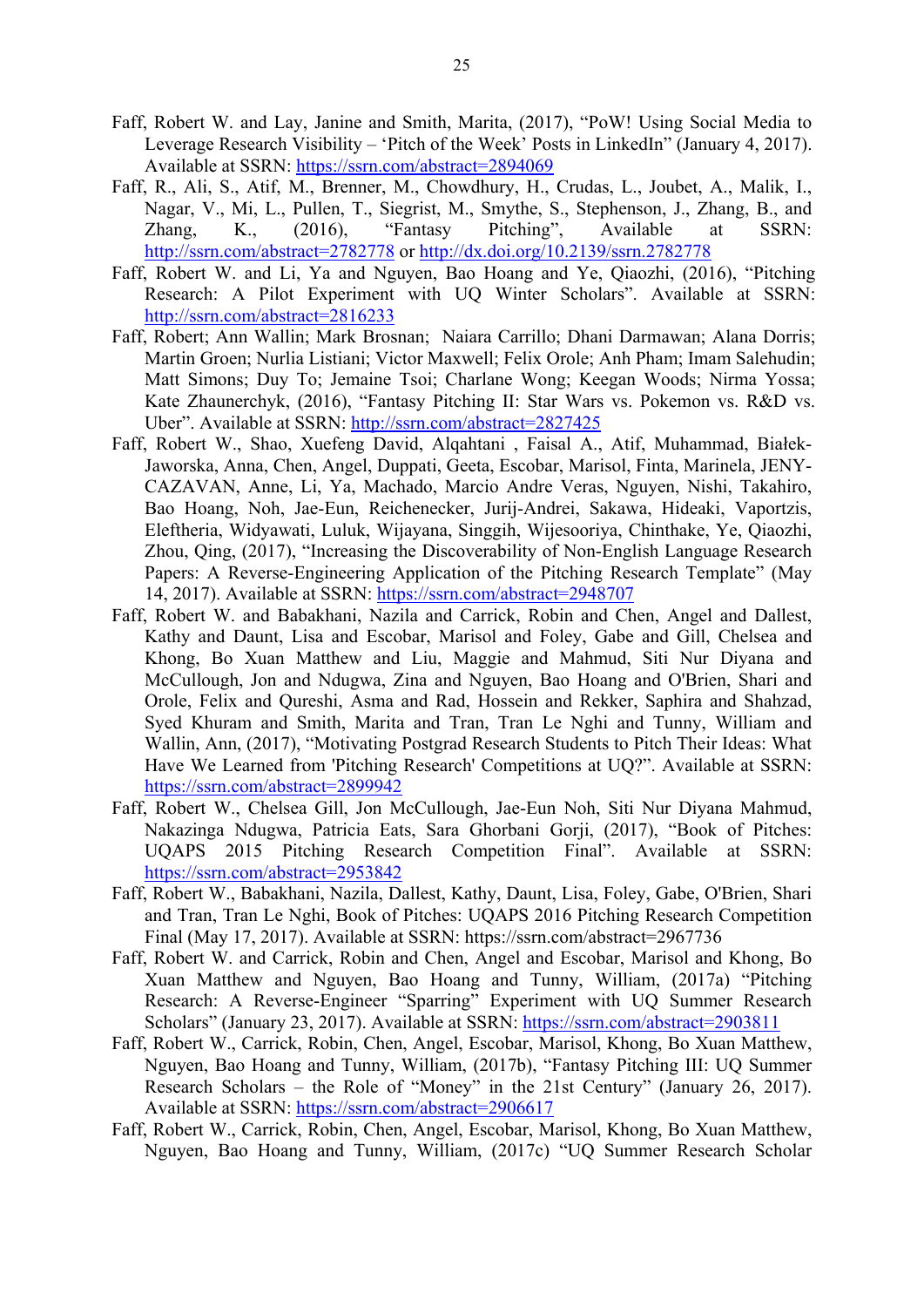Program: Insights and Reflections from the Pitching Research "I-Templates" Team" (February 16, 2017). Available at SSRN: https://ssrn.com/abstract=2919027

- Faff, Robert W. and Baladi, Joe and Bruce, Daniela and Du Plessis, Graham and Du Plessis, Carol and Dwyer, Bruce Leo and Honey, Karina and Melton, Dirk and Oktaviani, Fitri and Shen, Suqin and Steele, Laura and Suhodo, Diah and Tanner, Mark and Unger, Corrine and Wong, Sabrina and Xu, Jessica Jia and Zou, Sarine, (2017), "Fantasy Pitching IV: Batman, Donald Duck, Fast Food, Superpowers, Self-Determination" (March 23, 2017). Available at SSRN: https://ssrn.com/abstract=2939489
- Kiley, Margaret & Gina Wisker, (2009), "Threshold concepts in research education and evidence of threshold crossing", *Higher Education Research & Development*, 28:4, 431- 441.
- Lee, G. and Turner, M., (2017), "Do Government Administered Financial Rewards Undermine Firms' Internal Whistle-Blowing Systems? A Pitch", *Accounting Research Journal*, forthcoming.
- McKay, W. and Haque, T., (2016), "A study of industry cost of equity in Australia using the Fama and French 5 Factor model and the Capital Asset Pricing Model (CAPM): A pitch", *Journal of Accounting and Management Information Systems* 15, No. 3, pp. 618- 623.
- Maxwell, V., (2017), "Developing a Research Agenda through Pitching", *Journal of Accounting and Management Information Systems* 16, 380-395.
- Mathuva, D., (2016), "Drivers of financial and social disclosure by savings and credit cooperatives in Kenya: A managerial perspective", *Journal of Co-operative Organization and Management* 4, 85–96.
- Menzies, G., Dixon, P. and Rimmer, M., (2016), "In Praise of (Some) Red Tape: A New Approach to Regulation", *Economic Record 92*, 631-647.
- Mullins, G. and Kiley, M., (2002), "'It's a PhD, Not a Nobel Prize': How Experienced Examiners Assess Research Theses", *Studies in Higher Education* 27, 369-386.
- Nguyen, Bao Hoang, Faff, Robert W. and Haq, Mamiza, (2017), "Pitching Research Lite: A Reverse-Engineering Strategy for Finding a New Research Direction" (February 1, 2017). Available at SSRN: https://ssrn.com/abstract=2909549
- Qureshi, A., (2016), "Conceptualizing Schwartz values in university preference decisions: A pitch", *Journal of Accounting and Management Information Systems* 15, No. 3, 612-617.
- Rad, H., (2016), "Pairs trading and market efficiency using an adaptive market hypothesis framework: A pitch", *Journal of Accounting and Management Information Systems* 15, No. 1, 178-185.
- Rahman, D., (2016), "Investor sentiment, Executive compensation, and Investment Some International evidence: A Pitch", *Journal Accounting and Management Information Systems* 15, No. 2, pp. 428-433.
- Ratiu, B., (2016), "A reversed engineered pitch based on Rietveld (2016), "Creating value through the freemium business model: A consumer perspective", *Journal Accounting and Management Information Systems* 15, No. 4, pp. 810-818.
- Ratiu, B., Faff, R. and Ratiu, R., (2016), "Pitching Research as a Learning Tool: An Illustrative Example on the Topic of Fremium Business Model", unpublished manuscript.
- Ratiu, R. V., (2014), "Financial Reporting of European Financial Institutions During the GFC: A Pitch" (August 17, 2014). Available at SSRN: http://ssrn.com/abstract=2482032
- Ratiu, R. V., (2015), "Financial Reporting of European Banks during the GFC: A Pitch", *Accounting & Finance* 55, 345-352.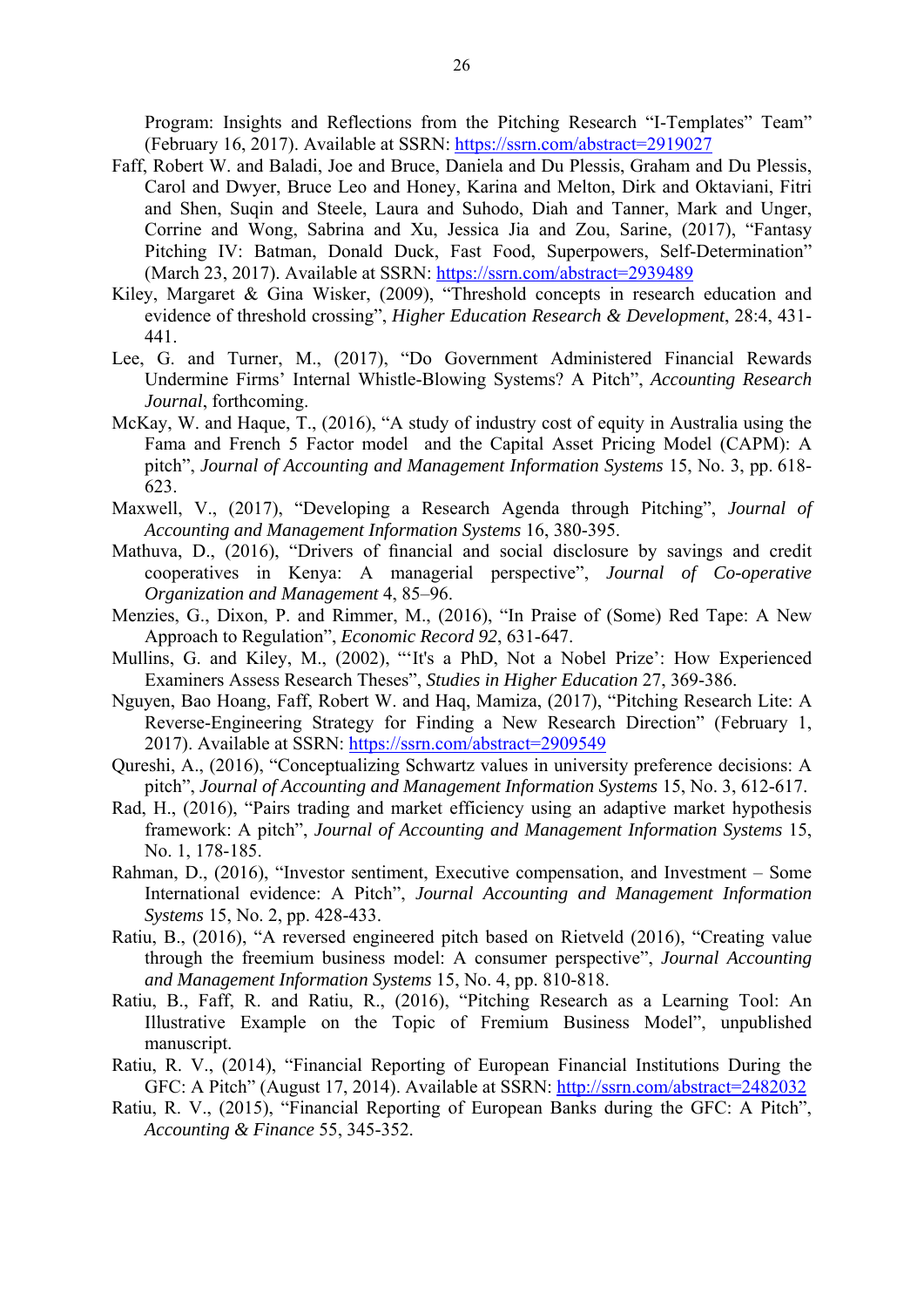- Rekker, S., (2016), "Converting planetary boundaries into action, a new approach to meeting global greenhouse gas targets: A pitch", *Journal of Accounting and Management Information Systems* 15, No. 1, 160-167.
- Salehudin, I., (2017), ""Reverse Engineering" the Pitching Research Template: A Simple Tool to Help Understand the Academic Literature", *Journal of Accounting and Management Information Systems*, forthcoming.
- Shahzad, S. K., (2016), "Private firms' adaptation to climate change within the context of developing countries: A pitch", *Journal of Accounting and Management Information Systems* 15, No. 1, 168-177.
- Sinnewe, E., (2017), "Is Less More? Does Integrated Reporting Lead to a Desirable Level of Reporting Conciseness?: A Pitch", *Accounting Research Journal*, forthcoming.
- Sivathaasan, N., (2016), "Corporate governance and leverage in Australia: A pitch", *Journal of Accounting and Management Information Systems* 15, No. 4, 819-825.
- Sivathaasan, N., Ali, S., Liu, B. and Haung A., (2017) "Stock Liquidity, Corporate Governance and Leverage: New Panel Evidence", *Pacific-Basin Finance Journal*, forthcoming.
- Stokes, D., (2013), "Generating Innovative Research Ideas", *Journal of Accounting and Management Information Systems*, 12, No. 2, 145-155.
- Teng, Jie and Faff, Robert W., (2017), "A "Snowballing" Pedagogic Strategy for Pitching Research: An Illustrative Example in Finance" (January 25, 2017). Available at SSRN: https://ssrn.com/abstract=2906127
- Truong, T. P. and Nguyen, N., (2017), "Regulatory Enforcement, Financial Reporting Quality and Investment Efficiency: A Pitch", *Accounting Research Journal*, forthcoming.
- Unda, L., (2014), "Board of Directors Characteristics and Credit Union Financial Performance: A Pitch" (October 16, 2014). Available at SSRN: http://ssrn.com/abstract=2535673
- Unda, L., (2015), "Board of Directors Characteristics and Credit Union Financial Performance: A Pitch", *Accounting & Finance* 55, 353-360.
- Wallan, A. and Spry, A., (2016), "The role of corporate versus product brand dominance in brand portfolio overlap: A Pitch", *Journal of Accounting and Management Information Systems* 15, No. 2, 434-439.
- Willison, J., & O'Regan, K. (2007). "Commonly known, commonly not known, totally unknown: A framework for students becoming researchers", Higher Education Research & Development, 26(4), 393-409.
- Wisker, G., Robinson, G., Trafford, V., Lilly, J., & Warnes, M., (2004), "Achieving a doctorate: Metalearning and research development programmes supporting success for international distance students", *Innovations in Education and Teaching International*, 41(4), 473–489.
- Xue, R., (2016), "Study of the contagion mechanism for opening risk of emerging equity markets in BRICS countries: A pitch", *Journal of Accounting and Management Information Systems* 15, No. 1, 154-159.
- Zhang, Y., (2017), "Client Importance and Audit Quality, Office Level Evidence from the Banking Industry: A pitch", *Accounting Research Journal*, forthcoming.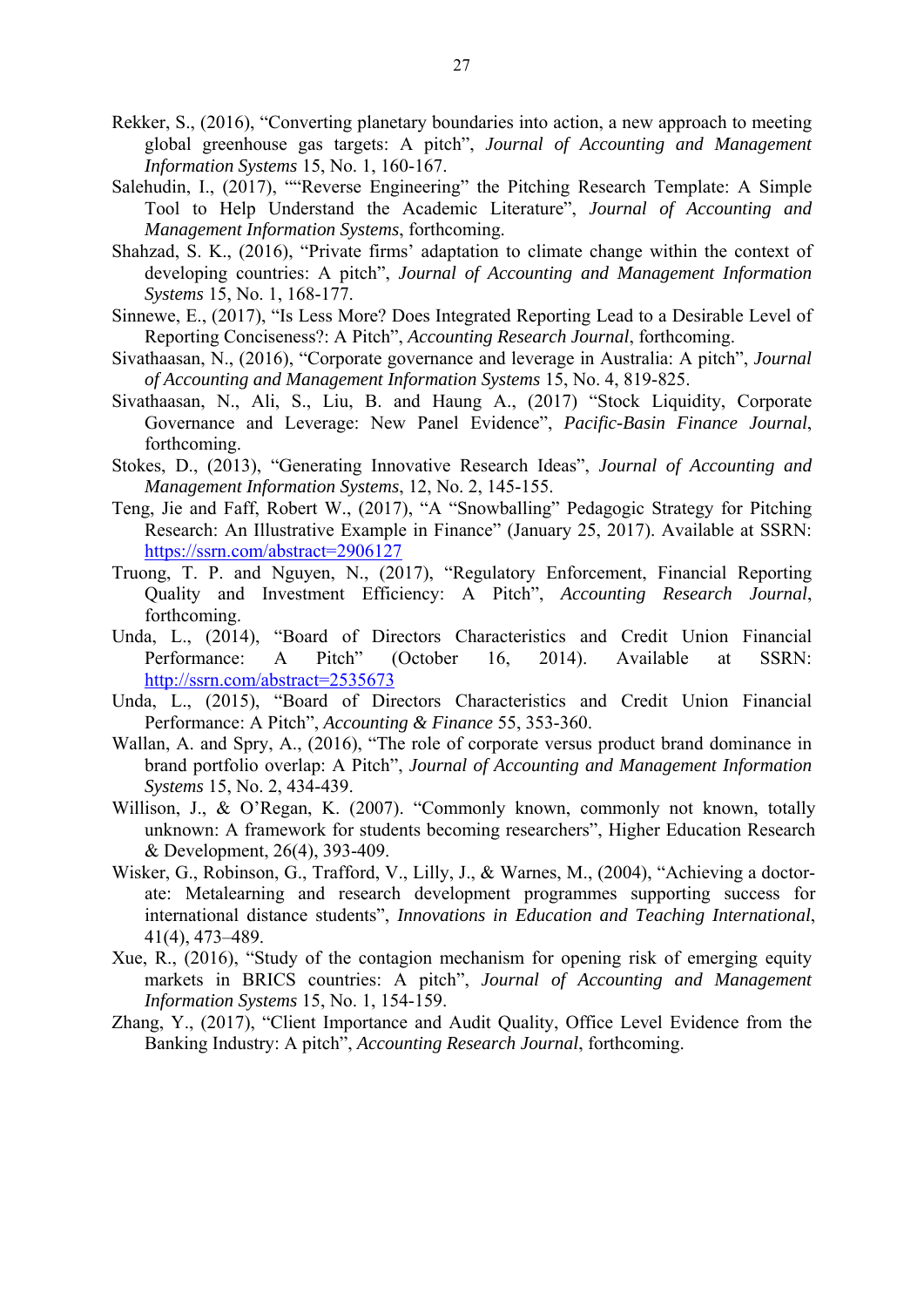# **Figure 1: Faff (2015) Pitching Template**

| <b>Pitcher's Name</b>       | <b>FoR</b> category                                                          | <b>Date Completed</b> |
|-----------------------------|------------------------------------------------------------------------------|-----------------------|
| (A) Working Title           |                                                                              |                       |
| (B) Basic Research Question |                                                                              |                       |
| $(C)$ Key paper $(s)$       |                                                                              |                       |
| (D) Motivation/Puzzle       |                                                                              |                       |
| <b>THREE</b>                | Three core aspects of any empirical research project i.e. the "IDioTs" guide |                       |
| $(E)$ Idea?                 |                                                                              |                       |
| $(F)$ Data?                 |                                                                              |                       |
| $(G)$ Tools?                |                                                                              |                       |
| <b>TWO</b>                  | <b>Two</b> key questions                                                     |                       |
| (H) What's New?             |                                                                              |                       |
| $(I)$ So What?              |                                                                              |                       |
| <b>ONE</b>                  | <b>One</b> bottom line                                                       |                       |
| (J) Contribution?           |                                                                              |                       |
| (K) Other Considerations    |                                                                              |                       |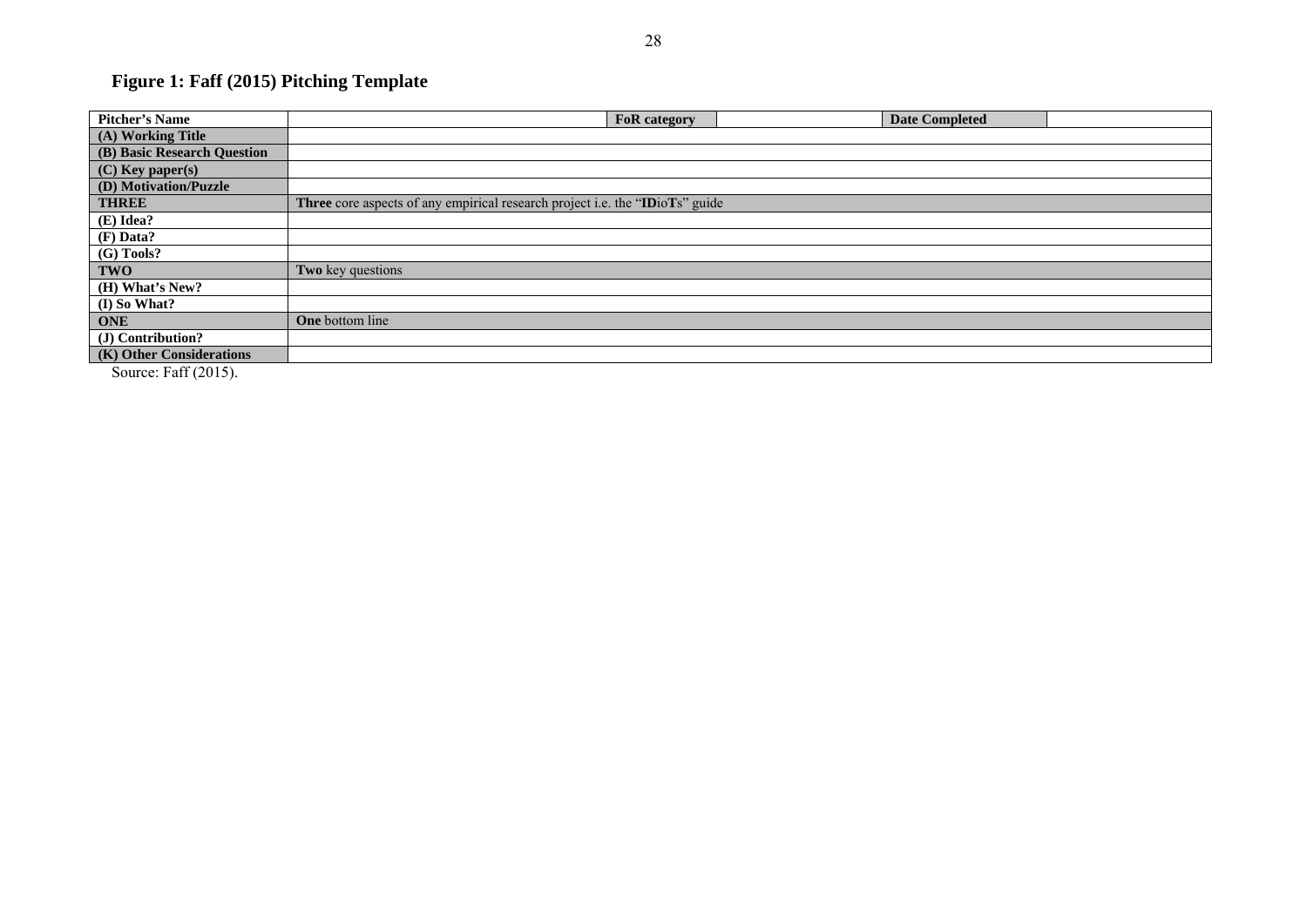## **Figure 2: Pitching the "Pitch Research" Project**

| <b>Pitcher's Name</b>       | Robert Faff                                                                                                                                                                                                                                                                                                            | <b>FoR</b> category                                                                                                                                             | <b>Higher Education</b> | <b>Date Completed</b> | 18/12/14 |  |  |  |
|-----------------------------|------------------------------------------------------------------------------------------------------------------------------------------------------------------------------------------------------------------------------------------------------------------------------------------------------------------------|-----------------------------------------------------------------------------------------------------------------------------------------------------------------|-------------------------|-----------------------|----------|--|--|--|
| (A) Working Title           | "Pitching Research"                                                                                                                                                                                                                                                                                                    |                                                                                                                                                                 |                         |                       |          |  |  |  |
| (B) Basic Research Question | Create a tool/mindset that captures the essential information needed to give a sound basis for starting a new research project                                                                                                                                                                                         |                                                                                                                                                                 |                         |                       |          |  |  |  |
| $(C)$ Key paper $(s)$       | Stokes, D., (2013), "Generating Innovative Research Ideas", Journal of Accounting and Management Information Systems 12, 145-155.                                                                                                                                                                                      |                                                                                                                                                                 |                         |                       |          |  |  |  |
| (D) Motivation/Puzzle       | The hardest thing about doing research is starting it. Finishing the research is also difficult, but unless you begin, finishing is irrelevant. Novice researchers rarely                                                                                                                                              |                                                                                                                                                                 |                         |                       |          |  |  |  |
|                             | know where to start – they often suffer from being overwhelmed. Novice researchers never know what are the essential items of information that would be                                                                                                                                                                |                                                                                                                                                                 |                         |                       |          |  |  |  |
|                             | convincing to their potential research mentor (or supervisor). Everyone is busy - especially supervisors and research mentors. Creating a more effective means to                                                                                                                                                      |                                                                                                                                                                 |                         |                       |          |  |  |  |
|                             | "pitch" a research topic would be beneficial for all concerned.                                                                                                                                                                                                                                                        |                                                                                                                                                                 |                         |                       |          |  |  |  |
| <b>THREE</b>                | Three core aspects of any empirical research project i.e. the "IDioTs" guide                                                                                                                                                                                                                                           |                                                                                                                                                                 |                         |                       |          |  |  |  |
| $(E)$ Idea?                 | Its all about the "pitch". The relationship between the two parties to the "pitch" is central and critical – hence, I purposefully draw attention to this linkage by                                                                                                                                                   |                                                                                                                                                                 |                         |                       |          |  |  |  |
|                             | choosing the paired terms "pitcher"/"pitchee". Then, the core idea here is developing a pitch "template" – a succinctly formatted device that is logically designed,                                                                                                                                                   |                                                                                                                                                                 |                         |                       |          |  |  |  |
|                             | builds in its flow and allows a clear and coherent message to be conveyed between the "pitcher" and the "pitchee"                                                                                                                                                                                                      |                                                                                                                                                                 |                         |                       |          |  |  |  |
| $(F)$ Data?                 |                                                                                                                                                                                                                                                                                                                        | Normally in research we expect to see "data". The nature of data in this project is very different. In a sense the data are the worked examples of the template |                         |                       |          |  |  |  |
|                             | showing novice researchers in a very real and practical way "proof of concept" – how it can work in their field of interest.                                                                                                                                                                                           |                                                                                                                                                                 |                         |                       |          |  |  |  |
| $(G)$ Tools?                | The core tool here is the "naked" pitch template itself. This is supplemented by:                                                                                                                                                                                                                                      |                                                                                                                                                                 |                         |                       |          |  |  |  |
|                             | Short term: • advice on use; • a version of the template with "cues"                                                                                                                                                                                                                                                   |                                                                                                                                                                 |                         |                       |          |  |  |  |
|                             | Long term: • evolving library of examples; • expanding set of Internet resources including a Youtube video; appendices; PowerPoint slides and Prezi                                                                                                                                                                    |                                                                                                                                                                 |                         |                       |          |  |  |  |
|                             | presentation template; • technology enhanced delivery of template technology via web-based application.                                                                                                                                                                                                                |                                                                                                                                                                 |                         |                       |          |  |  |  |
| TWO                         | Two key questions                                                                                                                                                                                                                                                                                                      |                                                                                                                                                                 |                         |                       |          |  |  |  |
| (H) What's New?             | Novelty can be thought of in a few ways. First, focusing attention on the common challenge faced by novice researchers: to initiate a "conversation" [i.e.                                                                                                                                                             |                                                                                                                                                                 |                         |                       |          |  |  |  |
|                             | meaningfully convey essential information] with a mentor in a simple and clear way regarding a new research idea. Second, the novelty is around the simple                                                                                                                                                             |                                                                                                                                                                 |                         |                       |          |  |  |  |
|                             | template device – not new in its constituent parts, but new in its overall design by bringing together cohesively, essential ingredients that create a simple                                                                                                                                                          |                                                                                                                                                                 |                         |                       |          |  |  |  |
|                             | "synergistic" package. The template "tool" is a big driver, but this is inextricably linked to the "idea" as well. The worked examples, as "data", are also very                                                                                                                                                       |                                                                                                                                                                 |                         |                       |          |  |  |  |
|                             | important for inducing wide takeup of the concept.                                                                                                                                                                                                                                                                     |                                                                                                                                                                 |                         |                       |          |  |  |  |
| (I) So What?                | My pitching template research is important because it will lead to major efficiencies in the research process – efficiencies that can be characterised by substantial                                                                                                                                                  |                                                                                                                                                                 |                         |                       |          |  |  |  |
|                             | savings in time at the beginning of the research journey – for BOTH novice and seasoned researchers (mentors). This saving in time will have positive                                                                                                                                                                  |                                                                                                                                                                 |                         |                       |          |  |  |  |
|                             | psychological/motivational effects that help magnify the benefits going forward. These benefits will manifest in: higher quality research outcomes; more timely                                                                                                                                                        |                                                                                                                                                                 |                         |                       |          |  |  |  |
| <b>ONE</b>                  | PhD/paper completions and help create good long-term research habits that will give a "sustainability" dimension.                                                                                                                                                                                                      |                                                                                                                                                                 |                         |                       |          |  |  |  |
| (J) Contribution?           | One bottom line                                                                                                                                                                                                                                                                                                        |                                                                                                                                                                 |                         |                       |          |  |  |  |
|                             | FREE provision of a simple tool and deep support  across the full spectrum of academic research  with many potential applications  finance, accounting,<br>management, CSR, chemistry, physics, healthcare, psychology  short-term and long-term benefits to all researchers. Extensive impact on research that is NOT |                                                                                                                                                                 |                         |                       |          |  |  |  |
|                             | discipline constrained                                                                                                                                                                                                                                                                                                 |                                                                                                                                                                 |                         |                       |          |  |  |  |
| (K) Other Considerations    | No direct Collaboration - but extensive support "collaboration" critical eg provision of examples to populate an expanding library; workshops/seminars/pitch day                                                                                                                                                       |                                                                                                                                                                 |                         |                       |          |  |  |  |
|                             | events                                                                                                                                                                                                                                                                                                                 |                                                                                                                                                                 |                         |                       |          |  |  |  |
|                             |                                                                                                                                                                                                                                                                                                                        |                                                                                                                                                                 |                         |                       |          |  |  |  |
|                             | Target Journal: ultimately - highest profile/quality education-type journal, relevant to higher education/research.<br>"Risk" assessment: (1) "competitor" risk - low; (2) risk of "obsolescence" – low, involves an issue of enduring concern relevant to ALL research fields; (3) "no                                |                                                                                                                                                                 |                         |                       |          |  |  |  |
|                             | result" $risk - low$ .                                                                                                                                                                                                                                                                                                 |                                                                                                                                                                 |                         |                       |          |  |  |  |
|                             | Other challenge(s)? getting people to "listen" and "invest" a little time reading what is being offered - the "salesman" dilemma.                                                                                                                                                                                      |                                                                                                                                                                 |                         |                       |          |  |  |  |
|                             | Is the scope appropriate? As potential examples expand, exploit the online angle.                                                                                                                                                                                                                                      |                                                                                                                                                                 |                         |                       |          |  |  |  |
|                             | Perfect template is unattainable - convince audience of core benefit, encourage adaptation to personal preference. Need to confront various negative                                                                                                                                                                   |                                                                                                                                                                 |                         |                       |          |  |  |  |
|                             | "syndromes": (a) "in house" templates/"I already do this!"; (b) Too good to be true; (c) Too simple to be useful; (d) Nothing new, so little value.                                                                                                                                                                    |                                                                                                                                                                 |                         |                       |          |  |  |  |
|                             |                                                                                                                                                                                                                                                                                                                        |                                                                                                                                                                 |                         |                       |          |  |  |  |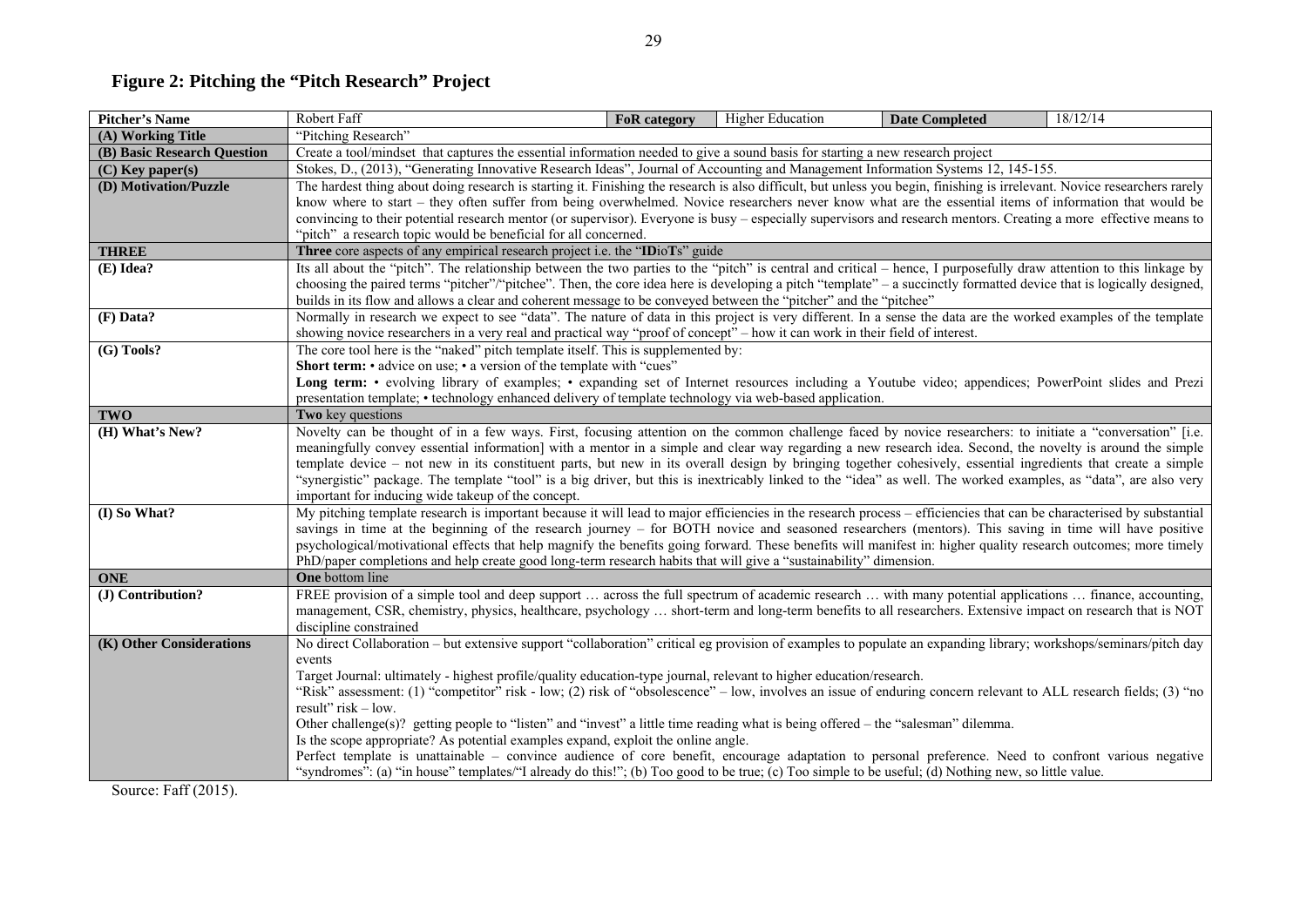## **Figure 3: Faff (2015) Pitching Template with Cues for the Pitcher**

| <b>Pitcher's Name</b>        | Your name here $37$                                                                                                                                                                                                                                     | <b>FoR</b> category | Field of research? | <b>Date Completed</b> | Insert date here |  |
|------------------------------|---------------------------------------------------------------------------------------------------------------------------------------------------------------------------------------------------------------------------------------------------------|---------------------|--------------------|-----------------------|------------------|--|
| (A) Working Title            | Succinct/informative title here                                                                                                                                                                                                                         |                     |                    |                       |                  |  |
| (B) Basic Research Ouestion  | IN one sentence, define the key features of the research question.                                                                                                                                                                                      |                     |                    |                       |                  |  |
| $(C)$ Key paper $(s)$        | Identify the key paper(s) which most critically underpin the topic (just standard reference details). Ideally one paper, but at most 3 papers. Ideally, by "gurus" in                                                                                   |                     |                    |                       |                  |  |
|                              | the field, either recently published in Tier 1 journal(s) or recent working paper e.g. on SSRN.                                                                                                                                                         |                     |                    |                       |                  |  |
| (D) Motivation/Puzzle        | IN one short paragraph (say a max of 100 words) capture the core motivation – which may include identifying a "puzzle" that you hope to resolve.                                                                                                        |                     |                    |                       |                  |  |
| <b>THREE</b>                 | Three core aspects of any empirical research project i.e. the "IDioTs" guide                                                                                                                                                                            |                     |                    |                       |                  |  |
| $(E)$ Idea?                  | Identify the "core" idea that drives the intellectual content of this research topic. If possible, articulate the central hypothesis(es). Identify the key dependent                                                                                    |                     |                    |                       |                  |  |
|                              | ("explained") variable and the key test/independent ("explanatory") variable(s). Is there any serious threat from endogeneity here? If so, what is the identification                                                                                   |                     |                    |                       |                  |  |
|                              | strategy? EG: is there a natural experiment or exogenous shock that can be exploited? Is there any theoretical "tension" that can be exploited?                                                                                                         |                     |                    |                       |                  |  |
| $(F)$ Data?                  | (1) What data do you propose to use? e.g. country/setting; Why? Unit of analysis? Individuals, firms, portfolios, industries, countries ? sample period;                                                                                                |                     |                    |                       |                  |  |
|                              | sampling interval? Daily, weekly, monthly, quarterly, annual,  Type of data: firm specific vs. industry vs. macro vs. ?                                                                                                                                 |                     |                    |                       |                  |  |
|                              | (2) What sample size do you expect? Cross-sectionally? In Time-series/longitudinal?                                                                                                                                                                     |                     |                    |                       |                  |  |
|                              | (3) Is it a panel dataset?                                                                                                                                                                                                                              |                     |                    |                       |                  |  |
|                              | (4) Data Sources? Are the data commercially available? Any hand-collecting required? Are the data to be created based on your own survey instrument? Or by                                                                                              |                     |                    |                       |                  |  |
|                              | interviews? Timeframe? Research assistance needed? Funding/grants? Are they novel new data?                                                                                                                                                             |                     |                    |                       |                  |  |
|                              | (5) Will there be any problem with missing data/observations? Database merge issues? Data manipulation/"cleansing" issues?<br>(6) Will your "test" variables exhibit adequate ("meaningful") variation to give good power? Quality/reliability of data? |                     |                    |                       |                  |  |
|                              |                                                                                                                                                                                                                                                         |                     |                    |                       |                  |  |
|                              | (7) Other data obstacles? E.g. external validity? construct validity?<br>Basic empirical framework and research design? Is it a regression model approach? Survey instrument issues/design? Interview design? Econometric software                      |                     |                    |                       |                  |  |
| $(G)$ Tools?                 |                                                                                                                                                                                                                                                         |                     |                    |                       |                  |  |
|                              | needed/appropriate for job? Accessible through normal channels? Knowledge of implementation of appropriate or best statistical/econometric tests?                                                                                                       |                     |                    |                       |                  |  |
| <b>TWO</b>                   | Compatibility of data with planned empirical framework? Is statistical validity an issue?<br><b>Two</b> key questions                                                                                                                                   |                     |                    |                       |                  |  |
| (H) What's New?              |                                                                                                                                                                                                                                                         |                     |                    |                       |                  |  |
|                              | Is the novelty in the idea/data/tools? Which is the "driver", and are the "passengers" likely to pull their weight? Is this "Mickey Mouse" [i.e. can you draw a<br>simple Venn diagram to depict the novelty in your proposal?]                         |                     |                    |                       |                  |  |
| (I) So What?                 | Why is it important to know the answer? How will major decisions/behaviour/activity etc be influenced by the outcome of this research?                                                                                                                  |                     |                    |                       |                  |  |
| <b>ONE</b>                   | <b>One</b> bottom line                                                                                                                                                                                                                                  |                     |                    |                       |                  |  |
| (J) Contribution?            | What is the primary source of the contribution to the relevant research literature?                                                                                                                                                                     |                     |                    |                       |                  |  |
| (K) Other Considerations     | Is <b>Collaboration</b> needed/desirable? – idea/data/tools? (either internal or external to your institution)                                                                                                                                          |                     |                    |                       |                  |  |
|                              | <b>Target Journal(s)? Realistic? Sufficiently ambitious?</b>                                                                                                                                                                                            |                     |                    |                       |                  |  |
|                              | "Risk" assessment ["low" vs. "moderate" vs. "high": "no result" risk; "competitor" risk (ie being beaten by a competitor); risk of "obsolescence"; other risks?                                                                                         |                     |                    |                       |                  |  |
|                              | Are there any serious challenge(s) that you face in executing this plan? What are they? Are they related to the Idea? The Data? The Tools? Are there ethical                                                                                            |                     |                    |                       |                  |  |
|                              | considerations? Ethics clearance?                                                                                                                                                                                                                       |                     |                    |                       |                  |  |
|                              | Is the scope appropriate? Not too narrow, not too broad.                                                                                                                                                                                                |                     |                    |                       |                  |  |
| $\Gamma$ CC (0.01 $\Gamma$ ) |                                                                                                                                                                                                                                                         |                     |                    |                       |                  |  |

 $37$  The guidelines in red should be deleted and replaced by the best available "answers" in relation to the proposed research topic, obeying an overall 2-page (1,000 word) limit.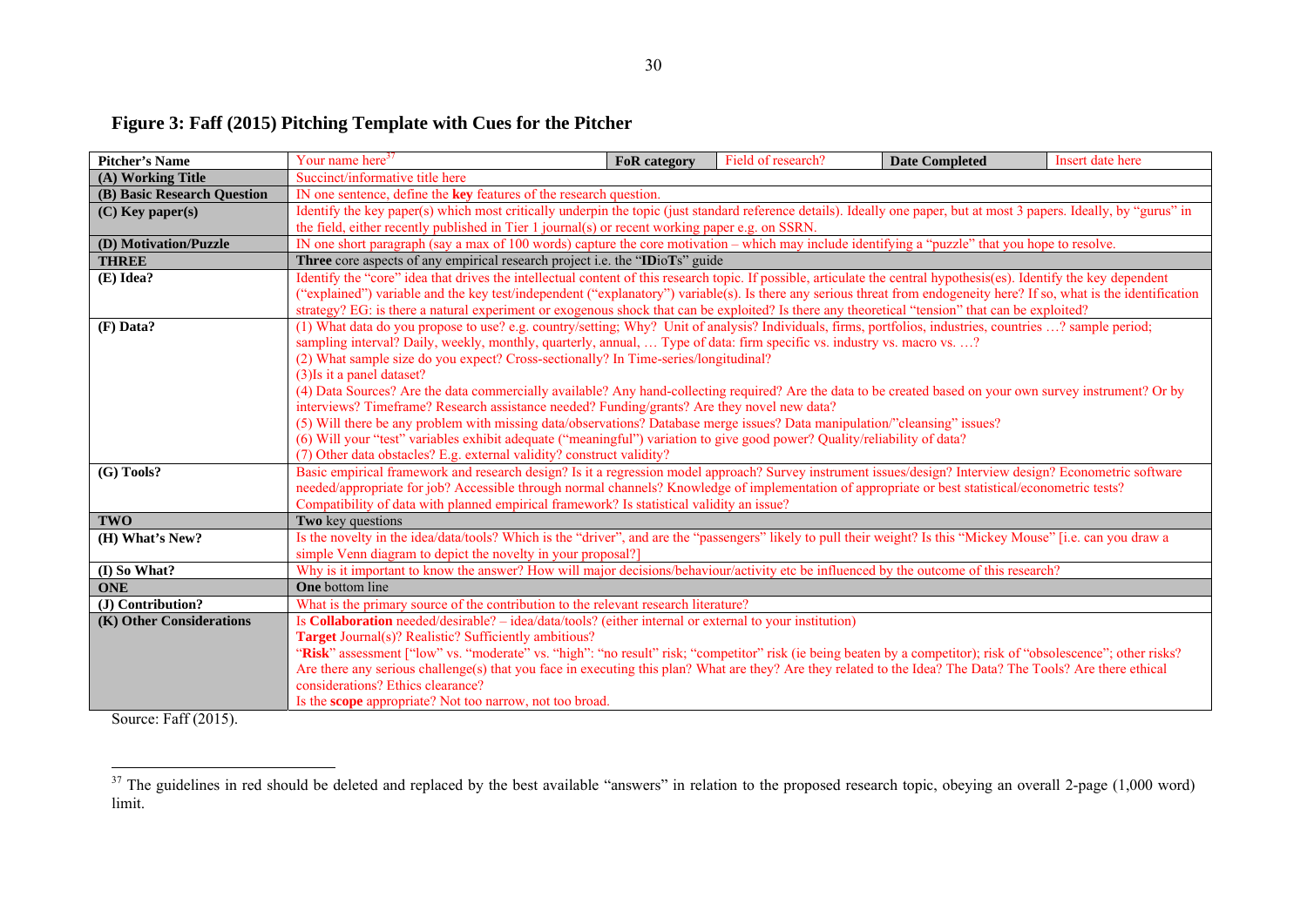

#### Figure 4: Indicative Pitch Item Completion "Clock" from PitchMyResearch.com Web Portal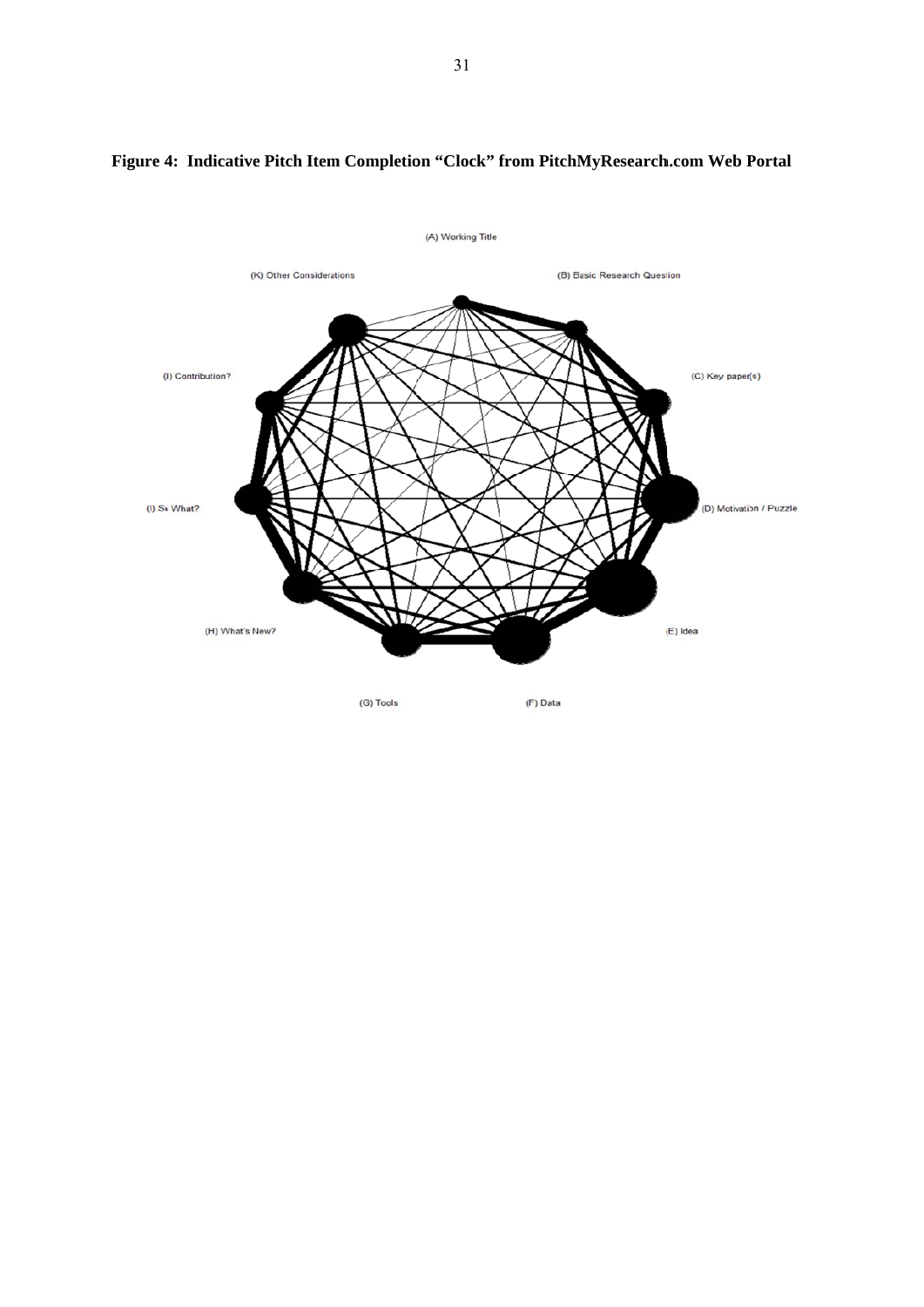**Figure 5: Faff's (2015) Cocktail Glass Approach to Reading/Filtering the Literature**